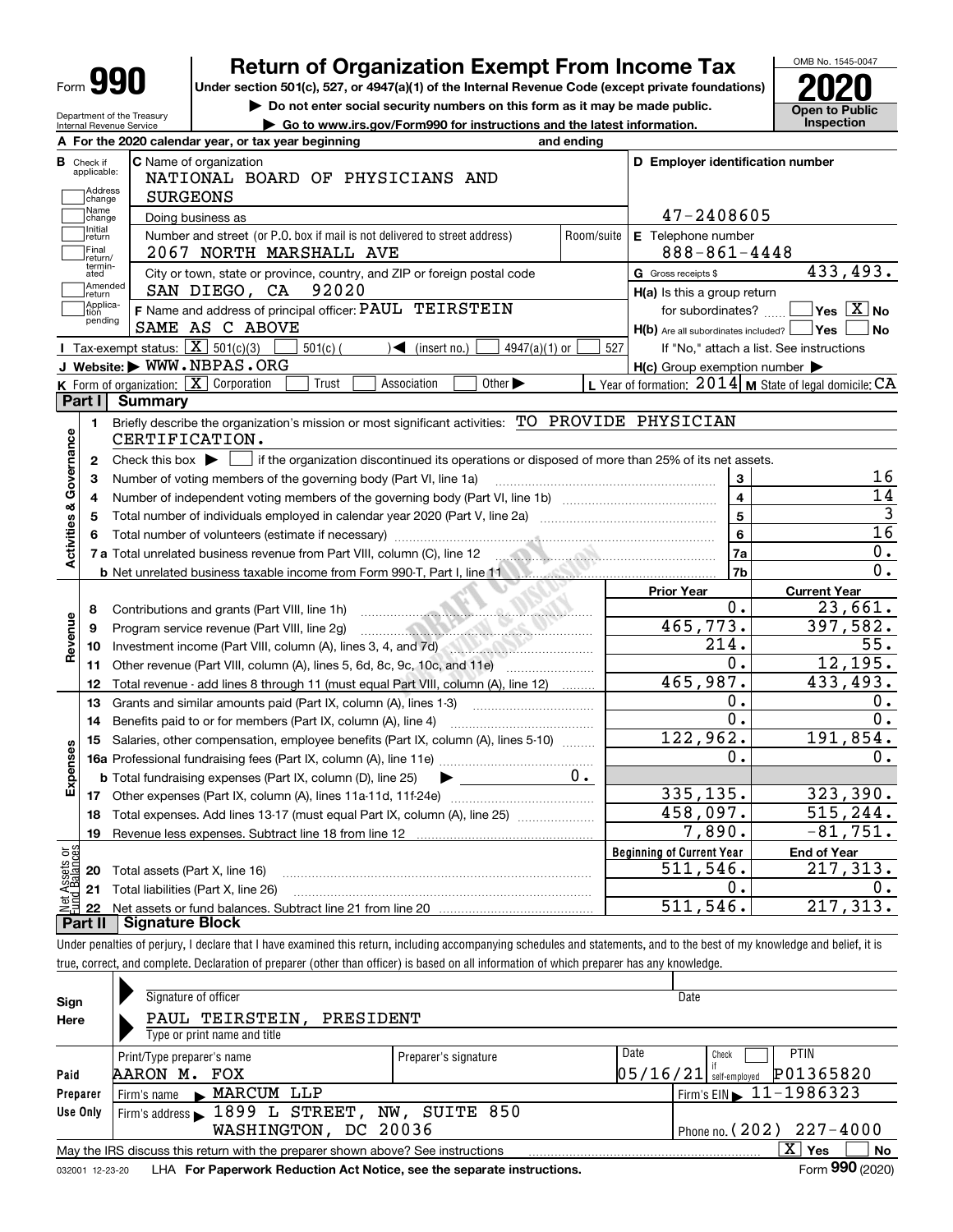|              | NATIONAL BOARD OF PHYSICIANS AND<br>47-2408605<br><b>SURGEONS</b><br>Page 2<br>Form 990 (2020)                                                                  |
|--------------|-----------------------------------------------------------------------------------------------------------------------------------------------------------------|
|              | <b>Statement of Program Service Accomplishments</b><br>Part III                                                                                                 |
|              |                                                                                                                                                                 |
| 1            | Briefly describe the organization's mission:                                                                                                                    |
|              | TO PROVIDE CERTIFICATION OF PHYSICIANS THAT ENSURES PHYSICIAN                                                                                                   |
|              | COMPLIANCE WITH NATIONAL STANDARDS WITHIN THEIR SPECIALIZED FIELD OF                                                                                            |
|              |                                                                                                                                                                 |
|              | MEDICINE.                                                                                                                                                       |
|              |                                                                                                                                                                 |
| $\mathbf{2}$ | Did the organization undertake any significant program services during the year which were not listed on the                                                    |
|              | $\overline{\ }$ Yes $\overline{\phantom{X}}$ No<br>prior Form 990 or 990-EZ?                                                                                    |
|              | If "Yes," describe these new services on Schedule O.                                                                                                            |
| 3            | $\overline{\ }$ Yes $\overline{\phantom{X}}$ No<br>Did the organization cease conducting, or make significant changes in how it conducts, any program services? |
|              | If "Yes," describe these changes on Schedule O.                                                                                                                 |
| 4            | Describe the organization's program service accomplishments for each of its three largest program services, as measured by expenses.                            |
|              |                                                                                                                                                                 |
|              | Section 501(c)(3) and 501(c)(4) organizations are required to report the amount of grants and allocations to others, the total expenses, and                    |
|              | revenue, if any, for each program service reported.                                                                                                             |
| 4a           | 397,582.<br>474,561.<br>including grants of \$<br>) (Expenses \$<br>) (Revenue \$<br>(Code:                                                                     |
|              | PROVIDED BOARD CERTIFICATION OF PHYSICIANS TO ENSURE PHYSICIAN                                                                                                  |
|              | COMPLIANCE WITH NATIONAL STANDARDS WITHIN THEIR SPECIALIZED FIELDS OF                                                                                           |
|              | MEDICINE.                                                                                                                                                       |
|              |                                                                                                                                                                 |
|              |                                                                                                                                                                 |
|              |                                                                                                                                                                 |
|              |                                                                                                                                                                 |
|              |                                                                                                                                                                 |
|              |                                                                                                                                                                 |
|              |                                                                                                                                                                 |
|              |                                                                                                                                                                 |
|              |                                                                                                                                                                 |
|              |                                                                                                                                                                 |
|              |                                                                                                                                                                 |
| 4b           | ) (Expenses \$<br>including grants of \$<br>) (Revenue \$<br>(Code:                                                                                             |
|              | UNDERTOOK MARKETING ACTIVITIES TO INCREASE PHYSICIAN AWARENESS ABOUT                                                                                            |
|              | ALTERNATIVE CERTIFICATION BOARDS.                                                                                                                               |
|              |                                                                                                                                                                 |
|              |                                                                                                                                                                 |
|              |                                                                                                                                                                 |
|              |                                                                                                                                                                 |
|              |                                                                                                                                                                 |
|              |                                                                                                                                                                 |
|              |                                                                                                                                                                 |
|              |                                                                                                                                                                 |
|              |                                                                                                                                                                 |
|              |                                                                                                                                                                 |
|              |                                                                                                                                                                 |
|              |                                                                                                                                                                 |
| 4с           | (Expenses \$<br>(Code:<br>) (Revenue \$<br>including grants of \$                                                                                               |
|              | PERFORMED GRASSROOTS LOBBYING ADVOCATING TO U.S. PHYSICIANS THAT THEY                                                                                           |
|              | CONTACT THEIR STATE LEGISLATORS TO PROMOTE PENDING LEGISLATION IN THEIR                                                                                         |
|              | STATES CONCERNING CERTIFICATION.                                                                                                                                |
|              |                                                                                                                                                                 |
|              |                                                                                                                                                                 |
|              |                                                                                                                                                                 |
|              |                                                                                                                                                                 |
|              |                                                                                                                                                                 |
|              |                                                                                                                                                                 |
|              |                                                                                                                                                                 |
|              |                                                                                                                                                                 |
|              |                                                                                                                                                                 |
|              |                                                                                                                                                                 |
|              |                                                                                                                                                                 |
| 4d           | Other program services (Describe on Schedule O.)                                                                                                                |
|              | (Expenses \$<br>including grants of \$<br>(Revenue \$                                                                                                           |
| 4е           | 474,561.<br>Total program service expenses ▶                                                                                                                    |
|              | Form 990 (2020)                                                                                                                                                 |
|              |                                                                                                                                                                 |
|              | 032002 12-23-20                                                                                                                                                 |
|              | ٦                                                                                                                                                               |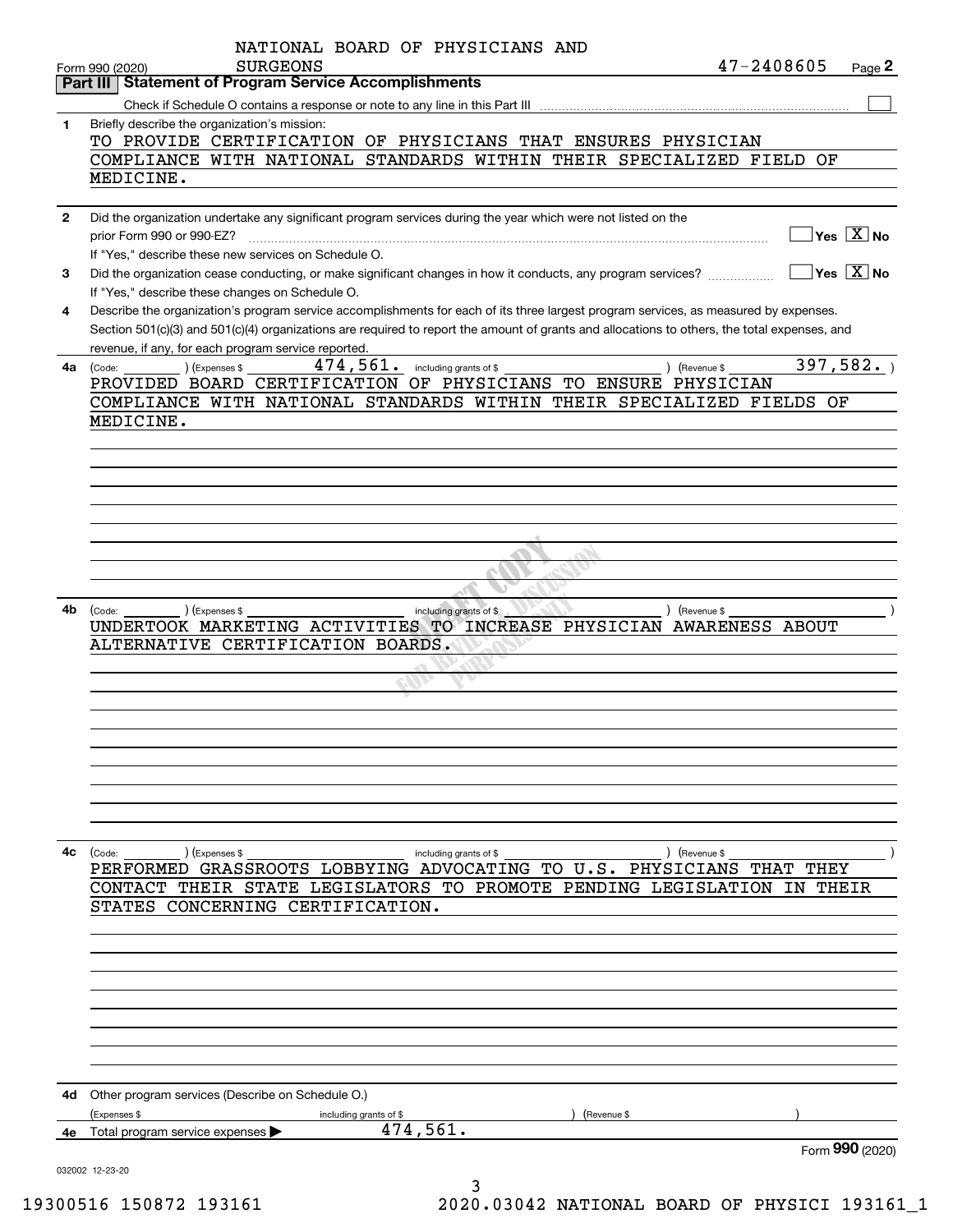| Is the organization described in section $501(c)(3)$ or $4947(a)(1)$ (other than a private foundation)?<br>1<br>х<br>1.<br>$\mathbf X$<br>$\overline{2}$<br>2<br>Did the organization engage in direct or indirect political campaign activities on behalf of or in opposition to candidates for<br>3<br>x<br>3<br>Section 501(c)(3) organizations. Did the organization engage in lobbying activities, or have a section 501(h) election in effect<br>4<br>x<br>4<br>Is the organization a section 501(c)(4), 501(c)(5), or 501(c)(6) organization that receives membership dues, assessments, or<br>5<br>x<br>5<br>Did the organization maintain any donor advised funds or any similar funds or accounts for which donors have the right to<br>6<br>x<br>provide advice on the distribution or investment of amounts in such funds or accounts? If "Yes," complete Schedule D, Part I<br>6<br>Did the organization receive or hold a conservation easement, including easements to preserve open space,<br>7<br>$\overline{7}$<br>Did the organization maintain collections of works of art, historical treasures, or other similar assets? If "Yes," complete<br>8<br>8<br>Did the organization report an amount in Part X, line 21, for escrow or custodial account liability, serve as a custodian for<br>9<br>amounts not listed in Part X; or provide credit counseling, debt management, credit repair, or debt negotiation services?<br>9<br>Did the organization, directly or through a related organization, hold assets in donor-restricted endowments<br>10<br>10<br>If the organization's answer to any of the following questions is "Yes," then complete Schedule D, Parts VI, VII, VIII, IX, or X<br>11<br>as applicable.<br>a Did the organization report an amount for land, buildings, and equipment in Part X, line 10? If "Yes." complete Schedule D.<br>11a<br><b>b</b> Did the organization report an amount for investments - other securities in Part X, line 12, that is 5% or more of its total<br>11 <sub>b</sub><br>c Did the organization report an amount for investments - program related in Part X, line 13, that is 5% or more of its total<br>11c<br>d Did the organization report an amount for other assets in Part X, line 15, that is 5% or more of its total assets reported in<br>X<br>11d<br>11e<br>Did the organization's separate or consolidated financial statements for the tax year include a footnote that addresses<br>f<br>X<br>the organization's liability for uncertain tax positions under FIN 48 (ASC 740)? If "Yes," complete Schedule D, Part X<br>11f<br>12a Did the organization obtain separate, independent audited financial statements for the tax year? If "Yes," complete<br>X<br>12a<br><b>b</b> Was the organization included in consolidated, independent audited financial statements for the tax year?<br>x<br>12 <sub>b</sub><br>If "Yes," and if the organization answered "No" to line 12a, then completing Schedule D, Parts XI and XII is optional<br>X<br>Is the organization a school described in section $170(b)(1)(A)(ii)?$ If "Yes," complete Schedule E<br>13<br>13<br>X<br>Did the organization maintain an office, employees, or agents outside of the United States?<br>14a<br>14a<br><b>b</b> Did the organization have aggregate revenues or expenses of more than \$10,000 from grantmaking, fundraising, business,<br>investment, and program service activities outside the United States, or aggregate foreign investments valued at \$100,000<br>X<br>14b<br>Did the organization report on Part IX, column (A), line 3, more than \$5,000 of grants or other assistance to or for any<br>15<br>X<br>15<br>Did the organization report on Part IX, column (A), line 3, more than \$5,000 of aggregate grants or other assistance to<br>16<br>X<br>16<br>Did the organization report a total of more than \$15,000 of expenses for professional fundraising services on Part IX,<br>17<br>X<br>17<br>Did the organization report more than \$15,000 total of fundraising event gross income and contributions on Part VIII, lines<br>18<br>X<br>18<br>Did the organization report more than \$15,000 of gross income from gaming activities on Part VIII, line 9a? If "Yes."<br>19<br>x<br>19<br>X<br><b>20a</b><br>20a<br>b If "Yes" to line 20a, did the organization attach a copy of its audited financial statements to this return?<br>20 <sub>b</sub><br>Did the organization report more than \$5,000 of grants or other assistance to any domestic organization or<br>21<br>21<br>Form 990 (2020)<br>032003 12-23-20 |  | Yes | No                      |
|------------------------------------------------------------------------------------------------------------------------------------------------------------------------------------------------------------------------------------------------------------------------------------------------------------------------------------------------------------------------------------------------------------------------------------------------------------------------------------------------------------------------------------------------------------------------------------------------------------------------------------------------------------------------------------------------------------------------------------------------------------------------------------------------------------------------------------------------------------------------------------------------------------------------------------------------------------------------------------------------------------------------------------------------------------------------------------------------------------------------------------------------------------------------------------------------------------------------------------------------------------------------------------------------------------------------------------------------------------------------------------------------------------------------------------------------------------------------------------------------------------------------------------------------------------------------------------------------------------------------------------------------------------------------------------------------------------------------------------------------------------------------------------------------------------------------------------------------------------------------------------------------------------------------------------------------------------------------------------------------------------------------------------------------------------------------------------------------------------------------------------------------------------------------------------------------------------------------------------------------------------------------------------------------------------------------------------------------------------------------------------------------------------------------------------------------------------------------------------------------------------------------------------------------------------------------------------------------------------------------------------------------------------------------------------------------------------------------------------------------------------------------------------------------------------------------------------------------------------------------------------------------------------------------------------------------------------------------------------------------------------------------------------------------------------------------------------------------------------------------------------------------------------------------------------------------------------------------------------------------------------------------------------------------------------------------------------------------------------------------------------------------------------------------------------------------------------------------------------------------------------------------------------------------------------------------------------------------------------------------------------------------------------------------------------------------------------------------------------------------------------------------------------------------------------------------------------------------------------------------------------------------------------------------------------------------------------------------------------------------------------------------------------------------------------------------------------------------------------------------------------------------------------------------------------------------------------------------------------------------------------------------------------------------------------------------------------------------------------------------------------------------------------------------------------------------------------------------------------------------------------------------------------------------------------------------------------------------------------------------------|--|-----|-------------------------|
|                                                                                                                                                                                                                                                                                                                                                                                                                                                                                                                                                                                                                                                                                                                                                                                                                                                                                                                                                                                                                                                                                                                                                                                                                                                                                                                                                                                                                                                                                                                                                                                                                                                                                                                                                                                                                                                                                                                                                                                                                                                                                                                                                                                                                                                                                                                                                                                                                                                                                                                                                                                                                                                                                                                                                                                                                                                                                                                                                                                                                                                                                                                                                                                                                                                                                                                                                                                                                                                                                                                                                                                                                                                                                                                                                                                                                                                                                                                                                                                                                                                                                                                                                                                                                                                                                                                                                                                                                                                                                                                                                                                                                              |  |     |                         |
|                                                                                                                                                                                                                                                                                                                                                                                                                                                                                                                                                                                                                                                                                                                                                                                                                                                                                                                                                                                                                                                                                                                                                                                                                                                                                                                                                                                                                                                                                                                                                                                                                                                                                                                                                                                                                                                                                                                                                                                                                                                                                                                                                                                                                                                                                                                                                                                                                                                                                                                                                                                                                                                                                                                                                                                                                                                                                                                                                                                                                                                                                                                                                                                                                                                                                                                                                                                                                                                                                                                                                                                                                                                                                                                                                                                                                                                                                                                                                                                                                                                                                                                                                                                                                                                                                                                                                                                                                                                                                                                                                                                                                              |  |     |                         |
|                                                                                                                                                                                                                                                                                                                                                                                                                                                                                                                                                                                                                                                                                                                                                                                                                                                                                                                                                                                                                                                                                                                                                                                                                                                                                                                                                                                                                                                                                                                                                                                                                                                                                                                                                                                                                                                                                                                                                                                                                                                                                                                                                                                                                                                                                                                                                                                                                                                                                                                                                                                                                                                                                                                                                                                                                                                                                                                                                                                                                                                                                                                                                                                                                                                                                                                                                                                                                                                                                                                                                                                                                                                                                                                                                                                                                                                                                                                                                                                                                                                                                                                                                                                                                                                                                                                                                                                                                                                                                                                                                                                                                              |  |     |                         |
|                                                                                                                                                                                                                                                                                                                                                                                                                                                                                                                                                                                                                                                                                                                                                                                                                                                                                                                                                                                                                                                                                                                                                                                                                                                                                                                                                                                                                                                                                                                                                                                                                                                                                                                                                                                                                                                                                                                                                                                                                                                                                                                                                                                                                                                                                                                                                                                                                                                                                                                                                                                                                                                                                                                                                                                                                                                                                                                                                                                                                                                                                                                                                                                                                                                                                                                                                                                                                                                                                                                                                                                                                                                                                                                                                                                                                                                                                                                                                                                                                                                                                                                                                                                                                                                                                                                                                                                                                                                                                                                                                                                                                              |  |     |                         |
|                                                                                                                                                                                                                                                                                                                                                                                                                                                                                                                                                                                                                                                                                                                                                                                                                                                                                                                                                                                                                                                                                                                                                                                                                                                                                                                                                                                                                                                                                                                                                                                                                                                                                                                                                                                                                                                                                                                                                                                                                                                                                                                                                                                                                                                                                                                                                                                                                                                                                                                                                                                                                                                                                                                                                                                                                                                                                                                                                                                                                                                                                                                                                                                                                                                                                                                                                                                                                                                                                                                                                                                                                                                                                                                                                                                                                                                                                                                                                                                                                                                                                                                                                                                                                                                                                                                                                                                                                                                                                                                                                                                                                              |  |     |                         |
|                                                                                                                                                                                                                                                                                                                                                                                                                                                                                                                                                                                                                                                                                                                                                                                                                                                                                                                                                                                                                                                                                                                                                                                                                                                                                                                                                                                                                                                                                                                                                                                                                                                                                                                                                                                                                                                                                                                                                                                                                                                                                                                                                                                                                                                                                                                                                                                                                                                                                                                                                                                                                                                                                                                                                                                                                                                                                                                                                                                                                                                                                                                                                                                                                                                                                                                                                                                                                                                                                                                                                                                                                                                                                                                                                                                                                                                                                                                                                                                                                                                                                                                                                                                                                                                                                                                                                                                                                                                                                                                                                                                                                              |  |     |                         |
|                                                                                                                                                                                                                                                                                                                                                                                                                                                                                                                                                                                                                                                                                                                                                                                                                                                                                                                                                                                                                                                                                                                                                                                                                                                                                                                                                                                                                                                                                                                                                                                                                                                                                                                                                                                                                                                                                                                                                                                                                                                                                                                                                                                                                                                                                                                                                                                                                                                                                                                                                                                                                                                                                                                                                                                                                                                                                                                                                                                                                                                                                                                                                                                                                                                                                                                                                                                                                                                                                                                                                                                                                                                                                                                                                                                                                                                                                                                                                                                                                                                                                                                                                                                                                                                                                                                                                                                                                                                                                                                                                                                                                              |  |     |                         |
|                                                                                                                                                                                                                                                                                                                                                                                                                                                                                                                                                                                                                                                                                                                                                                                                                                                                                                                                                                                                                                                                                                                                                                                                                                                                                                                                                                                                                                                                                                                                                                                                                                                                                                                                                                                                                                                                                                                                                                                                                                                                                                                                                                                                                                                                                                                                                                                                                                                                                                                                                                                                                                                                                                                                                                                                                                                                                                                                                                                                                                                                                                                                                                                                                                                                                                                                                                                                                                                                                                                                                                                                                                                                                                                                                                                                                                                                                                                                                                                                                                                                                                                                                                                                                                                                                                                                                                                                                                                                                                                                                                                                                              |  |     |                         |
|                                                                                                                                                                                                                                                                                                                                                                                                                                                                                                                                                                                                                                                                                                                                                                                                                                                                                                                                                                                                                                                                                                                                                                                                                                                                                                                                                                                                                                                                                                                                                                                                                                                                                                                                                                                                                                                                                                                                                                                                                                                                                                                                                                                                                                                                                                                                                                                                                                                                                                                                                                                                                                                                                                                                                                                                                                                                                                                                                                                                                                                                                                                                                                                                                                                                                                                                                                                                                                                                                                                                                                                                                                                                                                                                                                                                                                                                                                                                                                                                                                                                                                                                                                                                                                                                                                                                                                                                                                                                                                                                                                                                                              |  |     |                         |
|                                                                                                                                                                                                                                                                                                                                                                                                                                                                                                                                                                                                                                                                                                                                                                                                                                                                                                                                                                                                                                                                                                                                                                                                                                                                                                                                                                                                                                                                                                                                                                                                                                                                                                                                                                                                                                                                                                                                                                                                                                                                                                                                                                                                                                                                                                                                                                                                                                                                                                                                                                                                                                                                                                                                                                                                                                                                                                                                                                                                                                                                                                                                                                                                                                                                                                                                                                                                                                                                                                                                                                                                                                                                                                                                                                                                                                                                                                                                                                                                                                                                                                                                                                                                                                                                                                                                                                                                                                                                                                                                                                                                                              |  |     |                         |
|                                                                                                                                                                                                                                                                                                                                                                                                                                                                                                                                                                                                                                                                                                                                                                                                                                                                                                                                                                                                                                                                                                                                                                                                                                                                                                                                                                                                                                                                                                                                                                                                                                                                                                                                                                                                                                                                                                                                                                                                                                                                                                                                                                                                                                                                                                                                                                                                                                                                                                                                                                                                                                                                                                                                                                                                                                                                                                                                                                                                                                                                                                                                                                                                                                                                                                                                                                                                                                                                                                                                                                                                                                                                                                                                                                                                                                                                                                                                                                                                                                                                                                                                                                                                                                                                                                                                                                                                                                                                                                                                                                                                                              |  |     |                         |
|                                                                                                                                                                                                                                                                                                                                                                                                                                                                                                                                                                                                                                                                                                                                                                                                                                                                                                                                                                                                                                                                                                                                                                                                                                                                                                                                                                                                                                                                                                                                                                                                                                                                                                                                                                                                                                                                                                                                                                                                                                                                                                                                                                                                                                                                                                                                                                                                                                                                                                                                                                                                                                                                                                                                                                                                                                                                                                                                                                                                                                                                                                                                                                                                                                                                                                                                                                                                                                                                                                                                                                                                                                                                                                                                                                                                                                                                                                                                                                                                                                                                                                                                                                                                                                                                                                                                                                                                                                                                                                                                                                                                                              |  |     |                         |
|                                                                                                                                                                                                                                                                                                                                                                                                                                                                                                                                                                                                                                                                                                                                                                                                                                                                                                                                                                                                                                                                                                                                                                                                                                                                                                                                                                                                                                                                                                                                                                                                                                                                                                                                                                                                                                                                                                                                                                                                                                                                                                                                                                                                                                                                                                                                                                                                                                                                                                                                                                                                                                                                                                                                                                                                                                                                                                                                                                                                                                                                                                                                                                                                                                                                                                                                                                                                                                                                                                                                                                                                                                                                                                                                                                                                                                                                                                                                                                                                                                                                                                                                                                                                                                                                                                                                                                                                                                                                                                                                                                                                                              |  |     | x                       |
|                                                                                                                                                                                                                                                                                                                                                                                                                                                                                                                                                                                                                                                                                                                                                                                                                                                                                                                                                                                                                                                                                                                                                                                                                                                                                                                                                                                                                                                                                                                                                                                                                                                                                                                                                                                                                                                                                                                                                                                                                                                                                                                                                                                                                                                                                                                                                                                                                                                                                                                                                                                                                                                                                                                                                                                                                                                                                                                                                                                                                                                                                                                                                                                                                                                                                                                                                                                                                                                                                                                                                                                                                                                                                                                                                                                                                                                                                                                                                                                                                                                                                                                                                                                                                                                                                                                                                                                                                                                                                                                                                                                                                              |  |     |                         |
|                                                                                                                                                                                                                                                                                                                                                                                                                                                                                                                                                                                                                                                                                                                                                                                                                                                                                                                                                                                                                                                                                                                                                                                                                                                                                                                                                                                                                                                                                                                                                                                                                                                                                                                                                                                                                                                                                                                                                                                                                                                                                                                                                                                                                                                                                                                                                                                                                                                                                                                                                                                                                                                                                                                                                                                                                                                                                                                                                                                                                                                                                                                                                                                                                                                                                                                                                                                                                                                                                                                                                                                                                                                                                                                                                                                                                                                                                                                                                                                                                                                                                                                                                                                                                                                                                                                                                                                                                                                                                                                                                                                                                              |  |     | x                       |
|                                                                                                                                                                                                                                                                                                                                                                                                                                                                                                                                                                                                                                                                                                                                                                                                                                                                                                                                                                                                                                                                                                                                                                                                                                                                                                                                                                                                                                                                                                                                                                                                                                                                                                                                                                                                                                                                                                                                                                                                                                                                                                                                                                                                                                                                                                                                                                                                                                                                                                                                                                                                                                                                                                                                                                                                                                                                                                                                                                                                                                                                                                                                                                                                                                                                                                                                                                                                                                                                                                                                                                                                                                                                                                                                                                                                                                                                                                                                                                                                                                                                                                                                                                                                                                                                                                                                                                                                                                                                                                                                                                                                                              |  |     |                         |
|                                                                                                                                                                                                                                                                                                                                                                                                                                                                                                                                                                                                                                                                                                                                                                                                                                                                                                                                                                                                                                                                                                                                                                                                                                                                                                                                                                                                                                                                                                                                                                                                                                                                                                                                                                                                                                                                                                                                                                                                                                                                                                                                                                                                                                                                                                                                                                                                                                                                                                                                                                                                                                                                                                                                                                                                                                                                                                                                                                                                                                                                                                                                                                                                                                                                                                                                                                                                                                                                                                                                                                                                                                                                                                                                                                                                                                                                                                                                                                                                                                                                                                                                                                                                                                                                                                                                                                                                                                                                                                                                                                                                                              |  |     |                         |
|                                                                                                                                                                                                                                                                                                                                                                                                                                                                                                                                                                                                                                                                                                                                                                                                                                                                                                                                                                                                                                                                                                                                                                                                                                                                                                                                                                                                                                                                                                                                                                                                                                                                                                                                                                                                                                                                                                                                                                                                                                                                                                                                                                                                                                                                                                                                                                                                                                                                                                                                                                                                                                                                                                                                                                                                                                                                                                                                                                                                                                                                                                                                                                                                                                                                                                                                                                                                                                                                                                                                                                                                                                                                                                                                                                                                                                                                                                                                                                                                                                                                                                                                                                                                                                                                                                                                                                                                                                                                                                                                                                                                                              |  |     | x                       |
|                                                                                                                                                                                                                                                                                                                                                                                                                                                                                                                                                                                                                                                                                                                                                                                                                                                                                                                                                                                                                                                                                                                                                                                                                                                                                                                                                                                                                                                                                                                                                                                                                                                                                                                                                                                                                                                                                                                                                                                                                                                                                                                                                                                                                                                                                                                                                                                                                                                                                                                                                                                                                                                                                                                                                                                                                                                                                                                                                                                                                                                                                                                                                                                                                                                                                                                                                                                                                                                                                                                                                                                                                                                                                                                                                                                                                                                                                                                                                                                                                                                                                                                                                                                                                                                                                                                                                                                                                                                                                                                                                                                                                              |  |     |                         |
|                                                                                                                                                                                                                                                                                                                                                                                                                                                                                                                                                                                                                                                                                                                                                                                                                                                                                                                                                                                                                                                                                                                                                                                                                                                                                                                                                                                                                                                                                                                                                                                                                                                                                                                                                                                                                                                                                                                                                                                                                                                                                                                                                                                                                                                                                                                                                                                                                                                                                                                                                                                                                                                                                                                                                                                                                                                                                                                                                                                                                                                                                                                                                                                                                                                                                                                                                                                                                                                                                                                                                                                                                                                                                                                                                                                                                                                                                                                                                                                                                                                                                                                                                                                                                                                                                                                                                                                                                                                                                                                                                                                                                              |  |     | х                       |
|                                                                                                                                                                                                                                                                                                                                                                                                                                                                                                                                                                                                                                                                                                                                                                                                                                                                                                                                                                                                                                                                                                                                                                                                                                                                                                                                                                                                                                                                                                                                                                                                                                                                                                                                                                                                                                                                                                                                                                                                                                                                                                                                                                                                                                                                                                                                                                                                                                                                                                                                                                                                                                                                                                                                                                                                                                                                                                                                                                                                                                                                                                                                                                                                                                                                                                                                                                                                                                                                                                                                                                                                                                                                                                                                                                                                                                                                                                                                                                                                                                                                                                                                                                                                                                                                                                                                                                                                                                                                                                                                                                                                                              |  |     |                         |
|                                                                                                                                                                                                                                                                                                                                                                                                                                                                                                                                                                                                                                                                                                                                                                                                                                                                                                                                                                                                                                                                                                                                                                                                                                                                                                                                                                                                                                                                                                                                                                                                                                                                                                                                                                                                                                                                                                                                                                                                                                                                                                                                                                                                                                                                                                                                                                                                                                                                                                                                                                                                                                                                                                                                                                                                                                                                                                                                                                                                                                                                                                                                                                                                                                                                                                                                                                                                                                                                                                                                                                                                                                                                                                                                                                                                                                                                                                                                                                                                                                                                                                                                                                                                                                                                                                                                                                                                                                                                                                                                                                                                                              |  |     |                         |
|                                                                                                                                                                                                                                                                                                                                                                                                                                                                                                                                                                                                                                                                                                                                                                                                                                                                                                                                                                                                                                                                                                                                                                                                                                                                                                                                                                                                                                                                                                                                                                                                                                                                                                                                                                                                                                                                                                                                                                                                                                                                                                                                                                                                                                                                                                                                                                                                                                                                                                                                                                                                                                                                                                                                                                                                                                                                                                                                                                                                                                                                                                                                                                                                                                                                                                                                                                                                                                                                                                                                                                                                                                                                                                                                                                                                                                                                                                                                                                                                                                                                                                                                                                                                                                                                                                                                                                                                                                                                                                                                                                                                                              |  |     |                         |
|                                                                                                                                                                                                                                                                                                                                                                                                                                                                                                                                                                                                                                                                                                                                                                                                                                                                                                                                                                                                                                                                                                                                                                                                                                                                                                                                                                                                                                                                                                                                                                                                                                                                                                                                                                                                                                                                                                                                                                                                                                                                                                                                                                                                                                                                                                                                                                                                                                                                                                                                                                                                                                                                                                                                                                                                                                                                                                                                                                                                                                                                                                                                                                                                                                                                                                                                                                                                                                                                                                                                                                                                                                                                                                                                                                                                                                                                                                                                                                                                                                                                                                                                                                                                                                                                                                                                                                                                                                                                                                                                                                                                                              |  |     | x                       |
|                                                                                                                                                                                                                                                                                                                                                                                                                                                                                                                                                                                                                                                                                                                                                                                                                                                                                                                                                                                                                                                                                                                                                                                                                                                                                                                                                                                                                                                                                                                                                                                                                                                                                                                                                                                                                                                                                                                                                                                                                                                                                                                                                                                                                                                                                                                                                                                                                                                                                                                                                                                                                                                                                                                                                                                                                                                                                                                                                                                                                                                                                                                                                                                                                                                                                                                                                                                                                                                                                                                                                                                                                                                                                                                                                                                                                                                                                                                                                                                                                                                                                                                                                                                                                                                                                                                                                                                                                                                                                                                                                                                                                              |  |     |                         |
|                                                                                                                                                                                                                                                                                                                                                                                                                                                                                                                                                                                                                                                                                                                                                                                                                                                                                                                                                                                                                                                                                                                                                                                                                                                                                                                                                                                                                                                                                                                                                                                                                                                                                                                                                                                                                                                                                                                                                                                                                                                                                                                                                                                                                                                                                                                                                                                                                                                                                                                                                                                                                                                                                                                                                                                                                                                                                                                                                                                                                                                                                                                                                                                                                                                                                                                                                                                                                                                                                                                                                                                                                                                                                                                                                                                                                                                                                                                                                                                                                                                                                                                                                                                                                                                                                                                                                                                                                                                                                                                                                                                                                              |  |     | x                       |
|                                                                                                                                                                                                                                                                                                                                                                                                                                                                                                                                                                                                                                                                                                                                                                                                                                                                                                                                                                                                                                                                                                                                                                                                                                                                                                                                                                                                                                                                                                                                                                                                                                                                                                                                                                                                                                                                                                                                                                                                                                                                                                                                                                                                                                                                                                                                                                                                                                                                                                                                                                                                                                                                                                                                                                                                                                                                                                                                                                                                                                                                                                                                                                                                                                                                                                                                                                                                                                                                                                                                                                                                                                                                                                                                                                                                                                                                                                                                                                                                                                                                                                                                                                                                                                                                                                                                                                                                                                                                                                                                                                                                                              |  |     |                         |
|                                                                                                                                                                                                                                                                                                                                                                                                                                                                                                                                                                                                                                                                                                                                                                                                                                                                                                                                                                                                                                                                                                                                                                                                                                                                                                                                                                                                                                                                                                                                                                                                                                                                                                                                                                                                                                                                                                                                                                                                                                                                                                                                                                                                                                                                                                                                                                                                                                                                                                                                                                                                                                                                                                                                                                                                                                                                                                                                                                                                                                                                                                                                                                                                                                                                                                                                                                                                                                                                                                                                                                                                                                                                                                                                                                                                                                                                                                                                                                                                                                                                                                                                                                                                                                                                                                                                                                                                                                                                                                                                                                                                                              |  |     | X                       |
|                                                                                                                                                                                                                                                                                                                                                                                                                                                                                                                                                                                                                                                                                                                                                                                                                                                                                                                                                                                                                                                                                                                                                                                                                                                                                                                                                                                                                                                                                                                                                                                                                                                                                                                                                                                                                                                                                                                                                                                                                                                                                                                                                                                                                                                                                                                                                                                                                                                                                                                                                                                                                                                                                                                                                                                                                                                                                                                                                                                                                                                                                                                                                                                                                                                                                                                                                                                                                                                                                                                                                                                                                                                                                                                                                                                                                                                                                                                                                                                                                                                                                                                                                                                                                                                                                                                                                                                                                                                                                                                                                                                                                              |  |     |                         |
|                                                                                                                                                                                                                                                                                                                                                                                                                                                                                                                                                                                                                                                                                                                                                                                                                                                                                                                                                                                                                                                                                                                                                                                                                                                                                                                                                                                                                                                                                                                                                                                                                                                                                                                                                                                                                                                                                                                                                                                                                                                                                                                                                                                                                                                                                                                                                                                                                                                                                                                                                                                                                                                                                                                                                                                                                                                                                                                                                                                                                                                                                                                                                                                                                                                                                                                                                                                                                                                                                                                                                                                                                                                                                                                                                                                                                                                                                                                                                                                                                                                                                                                                                                                                                                                                                                                                                                                                                                                                                                                                                                                                                              |  |     |                         |
|                                                                                                                                                                                                                                                                                                                                                                                                                                                                                                                                                                                                                                                                                                                                                                                                                                                                                                                                                                                                                                                                                                                                                                                                                                                                                                                                                                                                                                                                                                                                                                                                                                                                                                                                                                                                                                                                                                                                                                                                                                                                                                                                                                                                                                                                                                                                                                                                                                                                                                                                                                                                                                                                                                                                                                                                                                                                                                                                                                                                                                                                                                                                                                                                                                                                                                                                                                                                                                                                                                                                                                                                                                                                                                                                                                                                                                                                                                                                                                                                                                                                                                                                                                                                                                                                                                                                                                                                                                                                                                                                                                                                                              |  |     | $\overline{\mathbf{X}}$ |
|                                                                                                                                                                                                                                                                                                                                                                                                                                                                                                                                                                                                                                                                                                                                                                                                                                                                                                                                                                                                                                                                                                                                                                                                                                                                                                                                                                                                                                                                                                                                                                                                                                                                                                                                                                                                                                                                                                                                                                                                                                                                                                                                                                                                                                                                                                                                                                                                                                                                                                                                                                                                                                                                                                                                                                                                                                                                                                                                                                                                                                                                                                                                                                                                                                                                                                                                                                                                                                                                                                                                                                                                                                                                                                                                                                                                                                                                                                                                                                                                                                                                                                                                                                                                                                                                                                                                                                                                                                                                                                                                                                                                                              |  |     |                         |
|                                                                                                                                                                                                                                                                                                                                                                                                                                                                                                                                                                                                                                                                                                                                                                                                                                                                                                                                                                                                                                                                                                                                                                                                                                                                                                                                                                                                                                                                                                                                                                                                                                                                                                                                                                                                                                                                                                                                                                                                                                                                                                                                                                                                                                                                                                                                                                                                                                                                                                                                                                                                                                                                                                                                                                                                                                                                                                                                                                                                                                                                                                                                                                                                                                                                                                                                                                                                                                                                                                                                                                                                                                                                                                                                                                                                                                                                                                                                                                                                                                                                                                                                                                                                                                                                                                                                                                                                                                                                                                                                                                                                                              |  |     |                         |
|                                                                                                                                                                                                                                                                                                                                                                                                                                                                                                                                                                                                                                                                                                                                                                                                                                                                                                                                                                                                                                                                                                                                                                                                                                                                                                                                                                                                                                                                                                                                                                                                                                                                                                                                                                                                                                                                                                                                                                                                                                                                                                                                                                                                                                                                                                                                                                                                                                                                                                                                                                                                                                                                                                                                                                                                                                                                                                                                                                                                                                                                                                                                                                                                                                                                                                                                                                                                                                                                                                                                                                                                                                                                                                                                                                                                                                                                                                                                                                                                                                                                                                                                                                                                                                                                                                                                                                                                                                                                                                                                                                                                                              |  |     |                         |
|                                                                                                                                                                                                                                                                                                                                                                                                                                                                                                                                                                                                                                                                                                                                                                                                                                                                                                                                                                                                                                                                                                                                                                                                                                                                                                                                                                                                                                                                                                                                                                                                                                                                                                                                                                                                                                                                                                                                                                                                                                                                                                                                                                                                                                                                                                                                                                                                                                                                                                                                                                                                                                                                                                                                                                                                                                                                                                                                                                                                                                                                                                                                                                                                                                                                                                                                                                                                                                                                                                                                                                                                                                                                                                                                                                                                                                                                                                                                                                                                                                                                                                                                                                                                                                                                                                                                                                                                                                                                                                                                                                                                                              |  |     |                         |
|                                                                                                                                                                                                                                                                                                                                                                                                                                                                                                                                                                                                                                                                                                                                                                                                                                                                                                                                                                                                                                                                                                                                                                                                                                                                                                                                                                                                                                                                                                                                                                                                                                                                                                                                                                                                                                                                                                                                                                                                                                                                                                                                                                                                                                                                                                                                                                                                                                                                                                                                                                                                                                                                                                                                                                                                                                                                                                                                                                                                                                                                                                                                                                                                                                                                                                                                                                                                                                                                                                                                                                                                                                                                                                                                                                                                                                                                                                                                                                                                                                                                                                                                                                                                                                                                                                                                                                                                                                                                                                                                                                                                                              |  |     |                         |
|                                                                                                                                                                                                                                                                                                                                                                                                                                                                                                                                                                                                                                                                                                                                                                                                                                                                                                                                                                                                                                                                                                                                                                                                                                                                                                                                                                                                                                                                                                                                                                                                                                                                                                                                                                                                                                                                                                                                                                                                                                                                                                                                                                                                                                                                                                                                                                                                                                                                                                                                                                                                                                                                                                                                                                                                                                                                                                                                                                                                                                                                                                                                                                                                                                                                                                                                                                                                                                                                                                                                                                                                                                                                                                                                                                                                                                                                                                                                                                                                                                                                                                                                                                                                                                                                                                                                                                                                                                                                                                                                                                                                                              |  |     |                         |
|                                                                                                                                                                                                                                                                                                                                                                                                                                                                                                                                                                                                                                                                                                                                                                                                                                                                                                                                                                                                                                                                                                                                                                                                                                                                                                                                                                                                                                                                                                                                                                                                                                                                                                                                                                                                                                                                                                                                                                                                                                                                                                                                                                                                                                                                                                                                                                                                                                                                                                                                                                                                                                                                                                                                                                                                                                                                                                                                                                                                                                                                                                                                                                                                                                                                                                                                                                                                                                                                                                                                                                                                                                                                                                                                                                                                                                                                                                                                                                                                                                                                                                                                                                                                                                                                                                                                                                                                                                                                                                                                                                                                                              |  |     |                         |
|                                                                                                                                                                                                                                                                                                                                                                                                                                                                                                                                                                                                                                                                                                                                                                                                                                                                                                                                                                                                                                                                                                                                                                                                                                                                                                                                                                                                                                                                                                                                                                                                                                                                                                                                                                                                                                                                                                                                                                                                                                                                                                                                                                                                                                                                                                                                                                                                                                                                                                                                                                                                                                                                                                                                                                                                                                                                                                                                                                                                                                                                                                                                                                                                                                                                                                                                                                                                                                                                                                                                                                                                                                                                                                                                                                                                                                                                                                                                                                                                                                                                                                                                                                                                                                                                                                                                                                                                                                                                                                                                                                                                                              |  |     |                         |
|                                                                                                                                                                                                                                                                                                                                                                                                                                                                                                                                                                                                                                                                                                                                                                                                                                                                                                                                                                                                                                                                                                                                                                                                                                                                                                                                                                                                                                                                                                                                                                                                                                                                                                                                                                                                                                                                                                                                                                                                                                                                                                                                                                                                                                                                                                                                                                                                                                                                                                                                                                                                                                                                                                                                                                                                                                                                                                                                                                                                                                                                                                                                                                                                                                                                                                                                                                                                                                                                                                                                                                                                                                                                                                                                                                                                                                                                                                                                                                                                                                                                                                                                                                                                                                                                                                                                                                                                                                                                                                                                                                                                                              |  |     |                         |
|                                                                                                                                                                                                                                                                                                                                                                                                                                                                                                                                                                                                                                                                                                                                                                                                                                                                                                                                                                                                                                                                                                                                                                                                                                                                                                                                                                                                                                                                                                                                                                                                                                                                                                                                                                                                                                                                                                                                                                                                                                                                                                                                                                                                                                                                                                                                                                                                                                                                                                                                                                                                                                                                                                                                                                                                                                                                                                                                                                                                                                                                                                                                                                                                                                                                                                                                                                                                                                                                                                                                                                                                                                                                                                                                                                                                                                                                                                                                                                                                                                                                                                                                                                                                                                                                                                                                                                                                                                                                                                                                                                                                                              |  |     |                         |
|                                                                                                                                                                                                                                                                                                                                                                                                                                                                                                                                                                                                                                                                                                                                                                                                                                                                                                                                                                                                                                                                                                                                                                                                                                                                                                                                                                                                                                                                                                                                                                                                                                                                                                                                                                                                                                                                                                                                                                                                                                                                                                                                                                                                                                                                                                                                                                                                                                                                                                                                                                                                                                                                                                                                                                                                                                                                                                                                                                                                                                                                                                                                                                                                                                                                                                                                                                                                                                                                                                                                                                                                                                                                                                                                                                                                                                                                                                                                                                                                                                                                                                                                                                                                                                                                                                                                                                                                                                                                                                                                                                                                                              |  |     |                         |
|                                                                                                                                                                                                                                                                                                                                                                                                                                                                                                                                                                                                                                                                                                                                                                                                                                                                                                                                                                                                                                                                                                                                                                                                                                                                                                                                                                                                                                                                                                                                                                                                                                                                                                                                                                                                                                                                                                                                                                                                                                                                                                                                                                                                                                                                                                                                                                                                                                                                                                                                                                                                                                                                                                                                                                                                                                                                                                                                                                                                                                                                                                                                                                                                                                                                                                                                                                                                                                                                                                                                                                                                                                                                                                                                                                                                                                                                                                                                                                                                                                                                                                                                                                                                                                                                                                                                                                                                                                                                                                                                                                                                                              |  |     |                         |
|                                                                                                                                                                                                                                                                                                                                                                                                                                                                                                                                                                                                                                                                                                                                                                                                                                                                                                                                                                                                                                                                                                                                                                                                                                                                                                                                                                                                                                                                                                                                                                                                                                                                                                                                                                                                                                                                                                                                                                                                                                                                                                                                                                                                                                                                                                                                                                                                                                                                                                                                                                                                                                                                                                                                                                                                                                                                                                                                                                                                                                                                                                                                                                                                                                                                                                                                                                                                                                                                                                                                                                                                                                                                                                                                                                                                                                                                                                                                                                                                                                                                                                                                                                                                                                                                                                                                                                                                                                                                                                                                                                                                                              |  |     |                         |
|                                                                                                                                                                                                                                                                                                                                                                                                                                                                                                                                                                                                                                                                                                                                                                                                                                                                                                                                                                                                                                                                                                                                                                                                                                                                                                                                                                                                                                                                                                                                                                                                                                                                                                                                                                                                                                                                                                                                                                                                                                                                                                                                                                                                                                                                                                                                                                                                                                                                                                                                                                                                                                                                                                                                                                                                                                                                                                                                                                                                                                                                                                                                                                                                                                                                                                                                                                                                                                                                                                                                                                                                                                                                                                                                                                                                                                                                                                                                                                                                                                                                                                                                                                                                                                                                                                                                                                                                                                                                                                                                                                                                                              |  |     |                         |
|                                                                                                                                                                                                                                                                                                                                                                                                                                                                                                                                                                                                                                                                                                                                                                                                                                                                                                                                                                                                                                                                                                                                                                                                                                                                                                                                                                                                                                                                                                                                                                                                                                                                                                                                                                                                                                                                                                                                                                                                                                                                                                                                                                                                                                                                                                                                                                                                                                                                                                                                                                                                                                                                                                                                                                                                                                                                                                                                                                                                                                                                                                                                                                                                                                                                                                                                                                                                                                                                                                                                                                                                                                                                                                                                                                                                                                                                                                                                                                                                                                                                                                                                                                                                                                                                                                                                                                                                                                                                                                                                                                                                                              |  |     |                         |
|                                                                                                                                                                                                                                                                                                                                                                                                                                                                                                                                                                                                                                                                                                                                                                                                                                                                                                                                                                                                                                                                                                                                                                                                                                                                                                                                                                                                                                                                                                                                                                                                                                                                                                                                                                                                                                                                                                                                                                                                                                                                                                                                                                                                                                                                                                                                                                                                                                                                                                                                                                                                                                                                                                                                                                                                                                                                                                                                                                                                                                                                                                                                                                                                                                                                                                                                                                                                                                                                                                                                                                                                                                                                                                                                                                                                                                                                                                                                                                                                                                                                                                                                                                                                                                                                                                                                                                                                                                                                                                                                                                                                                              |  |     |                         |
|                                                                                                                                                                                                                                                                                                                                                                                                                                                                                                                                                                                                                                                                                                                                                                                                                                                                                                                                                                                                                                                                                                                                                                                                                                                                                                                                                                                                                                                                                                                                                                                                                                                                                                                                                                                                                                                                                                                                                                                                                                                                                                                                                                                                                                                                                                                                                                                                                                                                                                                                                                                                                                                                                                                                                                                                                                                                                                                                                                                                                                                                                                                                                                                                                                                                                                                                                                                                                                                                                                                                                                                                                                                                                                                                                                                                                                                                                                                                                                                                                                                                                                                                                                                                                                                                                                                                                                                                                                                                                                                                                                                                                              |  |     |                         |
|                                                                                                                                                                                                                                                                                                                                                                                                                                                                                                                                                                                                                                                                                                                                                                                                                                                                                                                                                                                                                                                                                                                                                                                                                                                                                                                                                                                                                                                                                                                                                                                                                                                                                                                                                                                                                                                                                                                                                                                                                                                                                                                                                                                                                                                                                                                                                                                                                                                                                                                                                                                                                                                                                                                                                                                                                                                                                                                                                                                                                                                                                                                                                                                                                                                                                                                                                                                                                                                                                                                                                                                                                                                                                                                                                                                                                                                                                                                                                                                                                                                                                                                                                                                                                                                                                                                                                                                                                                                                                                                                                                                                                              |  |     |                         |
|                                                                                                                                                                                                                                                                                                                                                                                                                                                                                                                                                                                                                                                                                                                                                                                                                                                                                                                                                                                                                                                                                                                                                                                                                                                                                                                                                                                                                                                                                                                                                                                                                                                                                                                                                                                                                                                                                                                                                                                                                                                                                                                                                                                                                                                                                                                                                                                                                                                                                                                                                                                                                                                                                                                                                                                                                                                                                                                                                                                                                                                                                                                                                                                                                                                                                                                                                                                                                                                                                                                                                                                                                                                                                                                                                                                                                                                                                                                                                                                                                                                                                                                                                                                                                                                                                                                                                                                                                                                                                                                                                                                                                              |  |     |                         |
|                                                                                                                                                                                                                                                                                                                                                                                                                                                                                                                                                                                                                                                                                                                                                                                                                                                                                                                                                                                                                                                                                                                                                                                                                                                                                                                                                                                                                                                                                                                                                                                                                                                                                                                                                                                                                                                                                                                                                                                                                                                                                                                                                                                                                                                                                                                                                                                                                                                                                                                                                                                                                                                                                                                                                                                                                                                                                                                                                                                                                                                                                                                                                                                                                                                                                                                                                                                                                                                                                                                                                                                                                                                                                                                                                                                                                                                                                                                                                                                                                                                                                                                                                                                                                                                                                                                                                                                                                                                                                                                                                                                                                              |  |     |                         |
|                                                                                                                                                                                                                                                                                                                                                                                                                                                                                                                                                                                                                                                                                                                                                                                                                                                                                                                                                                                                                                                                                                                                                                                                                                                                                                                                                                                                                                                                                                                                                                                                                                                                                                                                                                                                                                                                                                                                                                                                                                                                                                                                                                                                                                                                                                                                                                                                                                                                                                                                                                                                                                                                                                                                                                                                                                                                                                                                                                                                                                                                                                                                                                                                                                                                                                                                                                                                                                                                                                                                                                                                                                                                                                                                                                                                                                                                                                                                                                                                                                                                                                                                                                                                                                                                                                                                                                                                                                                                                                                                                                                                                              |  |     |                         |
|                                                                                                                                                                                                                                                                                                                                                                                                                                                                                                                                                                                                                                                                                                                                                                                                                                                                                                                                                                                                                                                                                                                                                                                                                                                                                                                                                                                                                                                                                                                                                                                                                                                                                                                                                                                                                                                                                                                                                                                                                                                                                                                                                                                                                                                                                                                                                                                                                                                                                                                                                                                                                                                                                                                                                                                                                                                                                                                                                                                                                                                                                                                                                                                                                                                                                                                                                                                                                                                                                                                                                                                                                                                                                                                                                                                                                                                                                                                                                                                                                                                                                                                                                                                                                                                                                                                                                                                                                                                                                                                                                                                                                              |  |     |                         |
|                                                                                                                                                                                                                                                                                                                                                                                                                                                                                                                                                                                                                                                                                                                                                                                                                                                                                                                                                                                                                                                                                                                                                                                                                                                                                                                                                                                                                                                                                                                                                                                                                                                                                                                                                                                                                                                                                                                                                                                                                                                                                                                                                                                                                                                                                                                                                                                                                                                                                                                                                                                                                                                                                                                                                                                                                                                                                                                                                                                                                                                                                                                                                                                                                                                                                                                                                                                                                                                                                                                                                                                                                                                                                                                                                                                                                                                                                                                                                                                                                                                                                                                                                                                                                                                                                                                                                                                                                                                                                                                                                                                                                              |  |     |                         |
|                                                                                                                                                                                                                                                                                                                                                                                                                                                                                                                                                                                                                                                                                                                                                                                                                                                                                                                                                                                                                                                                                                                                                                                                                                                                                                                                                                                                                                                                                                                                                                                                                                                                                                                                                                                                                                                                                                                                                                                                                                                                                                                                                                                                                                                                                                                                                                                                                                                                                                                                                                                                                                                                                                                                                                                                                                                                                                                                                                                                                                                                                                                                                                                                                                                                                                                                                                                                                                                                                                                                                                                                                                                                                                                                                                                                                                                                                                                                                                                                                                                                                                                                                                                                                                                                                                                                                                                                                                                                                                                                                                                                                              |  |     |                         |
|                                                                                                                                                                                                                                                                                                                                                                                                                                                                                                                                                                                                                                                                                                                                                                                                                                                                                                                                                                                                                                                                                                                                                                                                                                                                                                                                                                                                                                                                                                                                                                                                                                                                                                                                                                                                                                                                                                                                                                                                                                                                                                                                                                                                                                                                                                                                                                                                                                                                                                                                                                                                                                                                                                                                                                                                                                                                                                                                                                                                                                                                                                                                                                                                                                                                                                                                                                                                                                                                                                                                                                                                                                                                                                                                                                                                                                                                                                                                                                                                                                                                                                                                                                                                                                                                                                                                                                                                                                                                                                                                                                                                                              |  |     |                         |
|                                                                                                                                                                                                                                                                                                                                                                                                                                                                                                                                                                                                                                                                                                                                                                                                                                                                                                                                                                                                                                                                                                                                                                                                                                                                                                                                                                                                                                                                                                                                                                                                                                                                                                                                                                                                                                                                                                                                                                                                                                                                                                                                                                                                                                                                                                                                                                                                                                                                                                                                                                                                                                                                                                                                                                                                                                                                                                                                                                                                                                                                                                                                                                                                                                                                                                                                                                                                                                                                                                                                                                                                                                                                                                                                                                                                                                                                                                                                                                                                                                                                                                                                                                                                                                                                                                                                                                                                                                                                                                                                                                                                                              |  |     | X                       |
|                                                                                                                                                                                                                                                                                                                                                                                                                                                                                                                                                                                                                                                                                                                                                                                                                                                                                                                                                                                                                                                                                                                                                                                                                                                                                                                                                                                                                                                                                                                                                                                                                                                                                                                                                                                                                                                                                                                                                                                                                                                                                                                                                                                                                                                                                                                                                                                                                                                                                                                                                                                                                                                                                                                                                                                                                                                                                                                                                                                                                                                                                                                                                                                                                                                                                                                                                                                                                                                                                                                                                                                                                                                                                                                                                                                                                                                                                                                                                                                                                                                                                                                                                                                                                                                                                                                                                                                                                                                                                                                                                                                                                              |  |     |                         |

4

032003 12-23-20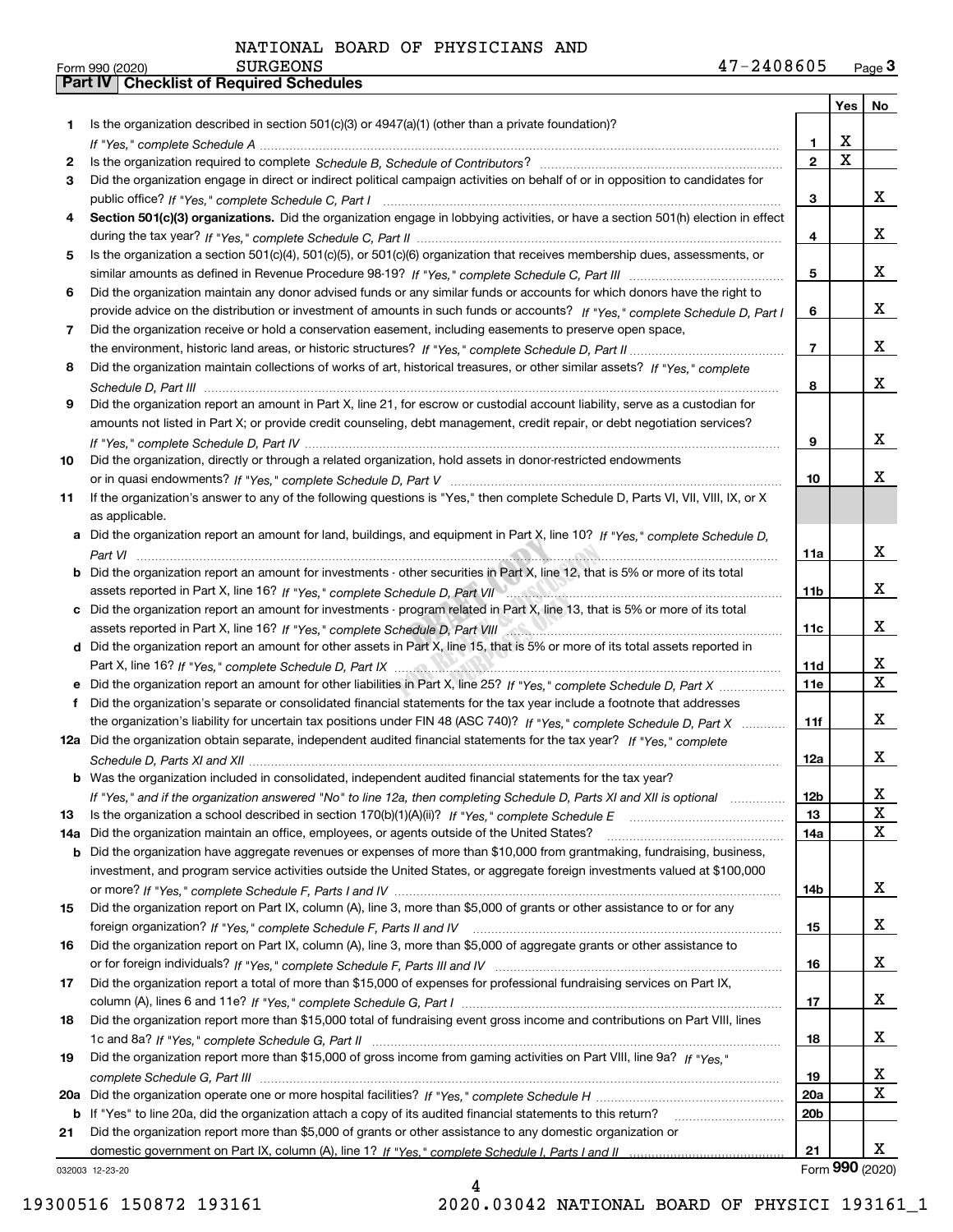*(continued)*

|    |                                                                                                                                    |            | Yes  | No                      |
|----|------------------------------------------------------------------------------------------------------------------------------------|------------|------|-------------------------|
| 22 | Did the organization report more than \$5,000 of grants or other assistance to or for domestic individuals on                      |            |      |                         |
|    |                                                                                                                                    | 22         |      | x                       |
| 23 | Did the organization answer "Yes" to Part VII, Section A, line 3, 4, or 5 about compensation of the organization's current         |            |      |                         |
|    | and former officers, directors, trustees, key employees, and highest compensated employees? If "Yes," complete                     |            |      |                         |
|    |                                                                                                                                    | 23         |      | x                       |
|    | 24a Did the organization have a tax-exempt bond issue with an outstanding principal amount of more than \$100,000 as of the        |            |      |                         |
|    | last day of the year, that was issued after December 31, 2002? If "Yes," answer lines 24b through 24d and complete                 |            |      |                         |
|    |                                                                                                                                    | 24a        |      | x                       |
|    | <b>b</b> Did the organization invest any proceeds of tax-exempt bonds beyond a temporary period exception?                         | 24b        |      |                         |
|    | c Did the organization maintain an escrow account other than a refunding escrow at any time during the year to defease             |            |      |                         |
|    | any tax-exempt bonds?                                                                                                              | 24c        |      |                         |
|    |                                                                                                                                    | 24d        |      |                         |
|    | 25a Section 501(c)(3), 501(c)(4), and 501(c)(29) organizations. Did the organization engage in an excess benefit                   |            |      |                         |
|    |                                                                                                                                    | 25a        |      | x                       |
|    | b Is the organization aware that it engaged in an excess benefit transaction with a disqualified person in a prior year, and       |            |      |                         |
|    | that the transaction has not been reported on any of the organization's prior Forms 990 or 990-EZ? If "Yes," complete              |            |      |                         |
|    | Schedule L, Part I                                                                                                                 | 25b        |      | x                       |
| 26 | Did the organization report any amount on Part X, line 5 or 22, for receivables from or payables to any current                    |            |      |                         |
|    | or former officer, director, trustee, key employee, creator or founder, substantial contributor, or 35%                            |            |      |                         |
|    | controlled entity or family member of any of these persons? If "Yes," complete Schedule L, Part II                                 | 26         |      | x                       |
| 27 | Did the organization provide a grant or other assistance to any current or former officer, director, trustee, key employee,        |            |      |                         |
|    | creator or founder, substantial contributor or employee thereof, a grant selection committee member, or to a 35% controlled        |            |      |                         |
|    | entity (including an employee thereof) or family member of any of these persons? If "Yes," complete Schedule L, Part III           | 27         |      | x                       |
| 28 | Was the organization a party to a business transaction with one of the following parties (see Schedule L, Part IV                  |            |      |                         |
|    | instructions, for applicable filing thresholds, conditions, and exceptions):                                                       |            |      |                         |
|    | a A current or former officer, director, trustee, key employee, creator or founder, or substantial contributor? If                 |            |      |                         |
|    |                                                                                                                                    | 28a        |      | x                       |
|    |                                                                                                                                    | 28b        |      | $\overline{\mathbf{X}}$ |
|    |                                                                                                                                    |            |      |                         |
|    | c A 35% controlled entity of one or more individuals and/or organizations described in lines 28a or 28b? If                        |            | х    |                         |
|    |                                                                                                                                    | 28c        |      | X                       |
| 29 |                                                                                                                                    | 29         |      |                         |
| 30 | Did the organization receive contributions of art, historical treasures, or other similar assets, or qualified conservation        |            |      |                         |
|    |                                                                                                                                    | 30         |      | x<br>$\mathbf X$        |
| 31 | Did the organization liquidate, terminate, or dissolve and cease operations? If "Yes," complete Schedule N, Part I                 | 31         |      |                         |
| 32 | Did the organization sell, exchange, dispose of, or transfer more than 25% of its net assets? If "Yes," complete                   |            |      |                         |
|    | Schedule N, Part II                                                                                                                | 32         |      | X                       |
| 33 | Did the organization own 100% of an entity disregarded as separate from the organization under Regulations                         |            |      |                         |
|    |                                                                                                                                    | 33         |      | х                       |
| 34 | Was the organization related to any tax-exempt or taxable entity? If "Yes," complete Schedule R, Part II, III, or IV, and          |            |      |                         |
|    | Part V, line 1                                                                                                                     | 34         |      | х                       |
|    | 35a Did the organization have a controlled entity within the meaning of section 512(b)(13)?                                        | <b>35a</b> |      | $\overline{\mathbf{X}}$ |
|    | <b>b</b> If "Yes" to line 35a, did the organization receive any payment from or engage in any transaction with a controlled entity |            |      |                         |
|    |                                                                                                                                    | 35b        |      |                         |
| 36 | Section 501(c)(3) organizations. Did the organization make any transfers to an exempt non-charitable related organization?         |            |      |                         |
|    |                                                                                                                                    | 36         |      | X                       |
| 37 | Did the organization conduct more than 5% of its activities through an entity that is not a related organization                   |            |      |                         |
|    | and that is treated as a partnership for federal income tax purposes? If "Yes," complete Schedule R, Part VI                       | 37         |      | X                       |
| 38 | Did the organization complete Schedule O and provide explanations in Schedule O for Part VI, lines 11b and 19?                     |            |      |                         |
|    | Note: All Form 990 filers are required to complete Schedule O                                                                      | 38         | X    |                         |
|    | <b>Part V</b><br><b>Statements Regarding Other IRS Filings and Tax Compliance</b>                                                  |            |      |                         |
|    | Check if Schedule O contains a response or note to any line in this Part V                                                         |            |      |                         |
|    |                                                                                                                                    |            | Yes∣ | No                      |
|    | 1a Enter the number reported in Box 3 of Form 1096. Enter -0- if not applicable<br>1a                                              |            |      |                         |
| b  | 0<br>Enter the number of Forms W-2G included in line 1a. Enter -0- if not applicable<br>1b                                         |            |      |                         |
| c  | Did the organization comply with backup withholding rules for reportable payments to vendors and reportable gaming                 |            |      |                         |
|    | (gambling) winnings to prize winners?                                                                                              | 1c         | X    |                         |
|    | 032004 12-23-20                                                                                                                    |            |      | Form 990 (2020)         |
|    | 5                                                                                                                                  |            |      |                         |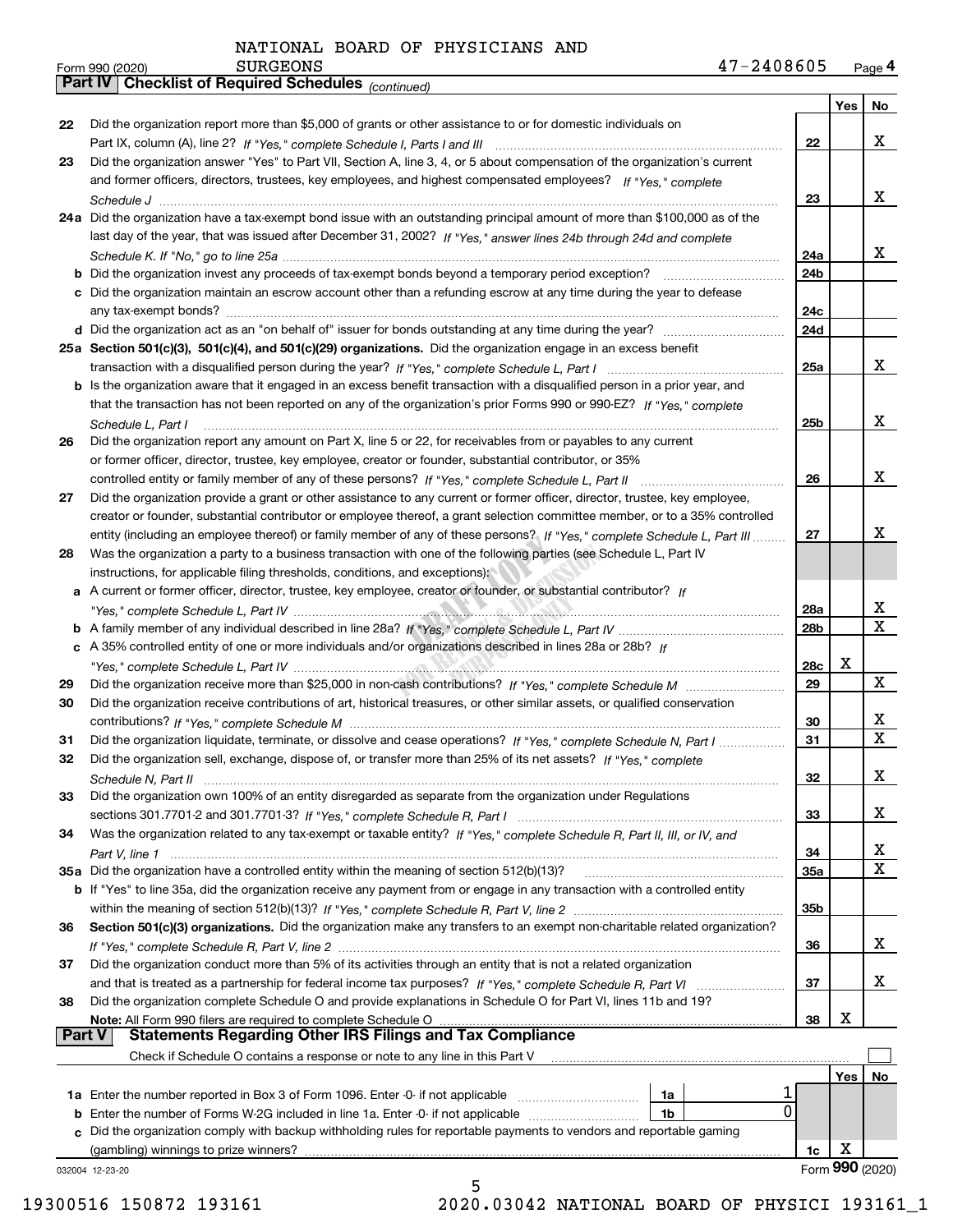|  | NATIONAL BOARD OF PHYSICIANS AND |  |
|--|----------------------------------|--|
|  |                                  |  |

|               | 47-2408605<br><b>SURGEONS</b><br>Form 990 (2020)                                                                                                |                |     | <u>Page</u> 5 |
|---------------|-------------------------------------------------------------------------------------------------------------------------------------------------|----------------|-----|---------------|
| <b>Part V</b> | Statements Regarding Other IRS Filings and Tax Compliance (continued)                                                                           |                |     |               |
|               |                                                                                                                                                 |                | Yes | No            |
|               | 2a Enter the number of employees reported on Form W-3, Transmittal of Wage and Tax Statements,                                                  |                |     |               |
|               | 3<br>filed for the calendar year ending with or within the year covered by this return<br>2a                                                    |                |     |               |
|               |                                                                                                                                                 | 2 <sub>b</sub> | х   |               |
|               |                                                                                                                                                 |                |     |               |
| За            | Did the organization have unrelated business gross income of \$1,000 or more during the year?                                                   | За             |     | х             |
|               |                                                                                                                                                 | 3b             |     |               |
|               | 4a At any time during the calendar year, did the organization have an interest in, or a signature or other authority over, a                    |                |     |               |
|               | financial account in a foreign country (such as a bank account, securities account, or other financial account)?                                | 4a             |     | х             |
|               | <b>b</b> If "Yes," enter the name of the foreign country $\blacktriangleright$                                                                  |                |     |               |
|               | See instructions for filing requirements for FinCEN Form 114, Report of Foreign Bank and Financial Accounts (FBAR).                             |                |     |               |
| 5a            | Was the organization a party to a prohibited tax shelter transaction at any time during the tax year?                                           | 5a             |     | X             |
| b             |                                                                                                                                                 | 5b             |     | Χ             |
| с             |                                                                                                                                                 | 5c             |     |               |
|               | 6a Does the organization have annual gross receipts that are normally greater than \$100,000, and did the organization solicit                  |                |     |               |
|               |                                                                                                                                                 | 6a             |     | х             |
|               | <b>b</b> If "Yes," did the organization include with every solicitation an express statement that such contributions or gifts                   |                |     |               |
|               | were not tax deductible?                                                                                                                        | 6b             |     |               |
| 7             | Organizations that may receive deductible contributions under section 170(c).                                                                   |                |     |               |
| а             | Did the organization receive a payment in excess of \$75 made partly as a contribution and partly for goods and services provided to the payor? | 7a             |     | х             |
|               | <b>b</b> If "Yes," did the organization notify the donor of the value of the goods or services provided?                                        | 7b             |     |               |
|               | c Did the organization sell, exchange, or otherwise dispose of tangible personal property for which it was required                             |                |     |               |
|               |                                                                                                                                                 | 7c             |     | х             |
|               | 7d                                                                                                                                              |                |     |               |
| е             | Did the organization receive any funds, directly or indirectly, to pay premiums on a personal benefit contract?                                 | 7e             |     |               |
| Ť.            | Did the organization, during the year, pay premiums, directly or indirectly, on a personal benefit contract?                                    | 7f             |     |               |
| g             | If the organization received a contribution of qualified intellectual property, did the organization file Form 8899 as required?                | 7g             |     |               |
| h.            | If the organization received a contribution of cars, boats, airplanes, or other vehicles, did the organization file a Form 1098-C?              | 7h             |     |               |
| 8             | Sponsoring organizations maintaining donor advised funds. Did a donor advised fund maintained by the                                            |                |     |               |
|               | sponsoring organization have excess business holdings at any time during the year?                                                              | 8              |     |               |
| 9             | Sponsoring organizations maintaining donor advised funds.                                                                                       |                |     |               |
| а             | Did the sponsoring organization make any taxable distributions under section 4966?                                                              | 9а             |     |               |
| b             | Did the sponsoring organization make a distribution to a donor, donor advisor, or related person?                                               | 9b             |     |               |
| 10            | Section 501(c)(7) organizations. Enter:                                                                                                         |                |     |               |
|               | 10a                                                                                                                                             |                |     |               |
|               | 10 <sub>b</sub><br>Gross receipts, included on Form 990, Part VIII, line 12, for public use of club facilities                                  |                |     |               |
| 11            | Section 501(c)(12) organizations. Enter:                                                                                                        |                |     |               |
|               | 11a                                                                                                                                             |                |     |               |
|               | <b>b</b> Gross income from other sources (Do not net amounts due or paid to other sources against                                               |                |     |               |
|               | 11b                                                                                                                                             |                |     |               |
|               | 12a Section 4947(a)(1) non-exempt charitable trusts. Is the organization filing Form 990 in lieu of Form 1041?                                  | 12a            |     |               |
|               | 12b<br><b>b</b> If "Yes," enter the amount of tax-exempt interest received or accrued during the year <i>manument</i>                           |                |     |               |
| 13            | Section 501(c)(29) qualified nonprofit health insurance issuers.                                                                                |                |     |               |
|               | a Is the organization licensed to issue qualified health plans in more than one state?                                                          | 13а            |     |               |
|               | Note: See the instructions for additional information the organization must report on Schedule O.                                               |                |     |               |
|               | <b>b</b> Enter the amount of reserves the organization is required to maintain by the states in which the                                       |                |     |               |
|               | 13b                                                                                                                                             |                |     |               |
|               | 13c                                                                                                                                             |                |     |               |
| 14a           | Did the organization receive any payments for indoor tanning services during the tax year?                                                      | 14a            |     | х             |
|               | <b>b</b> If "Yes," has it filed a Form 720 to report these payments? If "No," provide an explanation on Schedule O                              | 14b            |     |               |
| 15            | Is the organization subject to the section 4960 tax on payment(s) of more than \$1,000,000 in remuneration or                                   |                |     |               |
|               |                                                                                                                                                 | 15             |     | x             |
|               | If "Yes," see instructions and file Form 4720, Schedule N.                                                                                      |                |     |               |
| 16            | Is the organization an educational institution subject to the section 4968 excise tax on net investment income?                                 | 16             |     | x             |
|               | If "Yes," complete Form 4720, Schedule O.                                                                                                       |                |     |               |

Form (2020) **990**

032005 12-23-20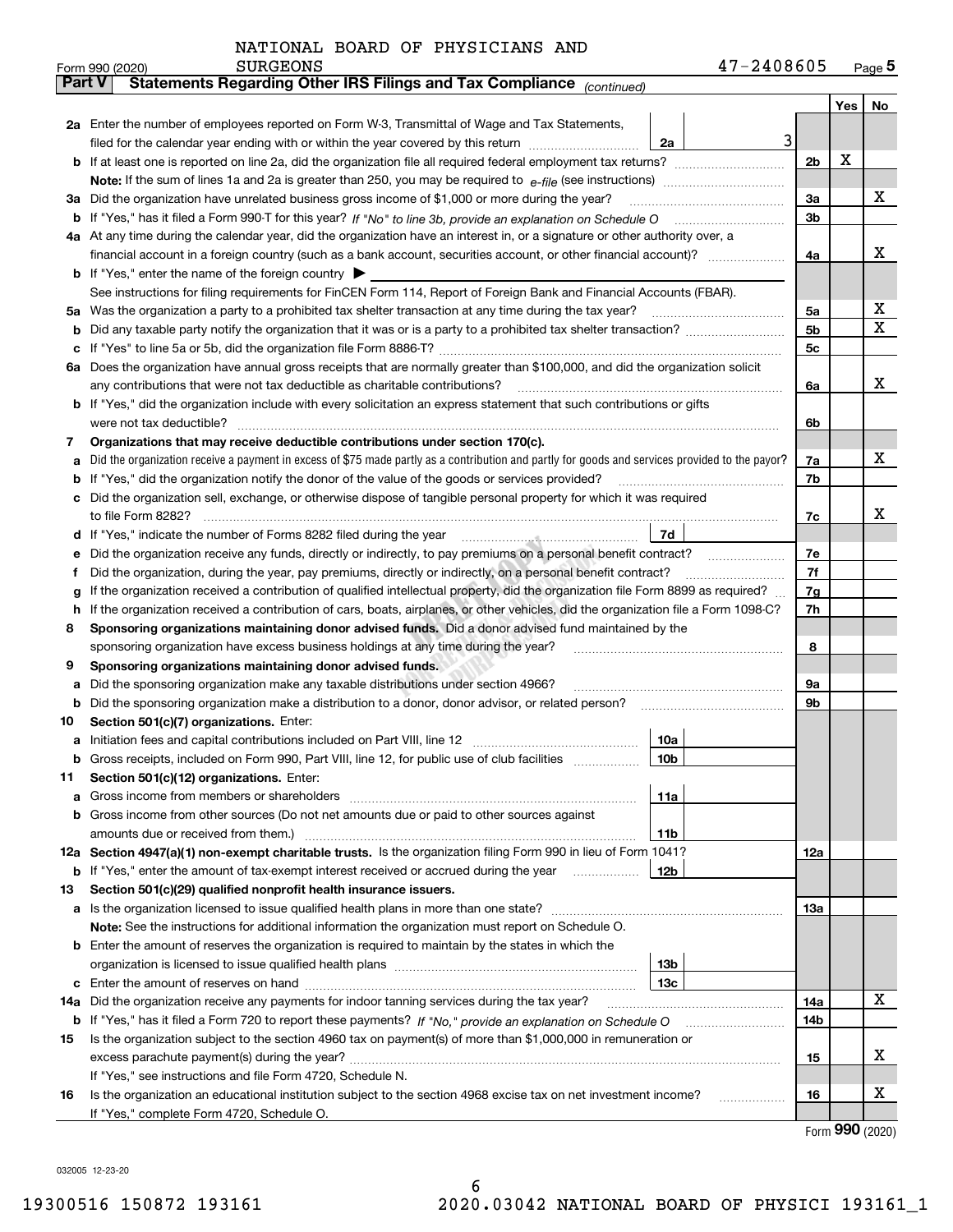| Form 990 (2020) | <b>SURGEONS</b>                                                                                                  | 47-2408605                                                                                                                  | $P_{\text{aqe}}$ 6 |
|-----------------|------------------------------------------------------------------------------------------------------------------|-----------------------------------------------------------------------------------------------------------------------------|--------------------|
|                 |                                                                                                                  | Part VI Governance, Management, and Disclosure For each "Yes" response to lines 2 through 7b below, and for a "No" response |                    |
|                 | to line 8a, 8b, or 10b below, describe the circumstances, processes, or changes on Schedule O. See instructions. |                                                                                                                             |                    |

|              |                                                                                                                                                                                                                                |        |    |                         | Yes         | No                      |
|--------------|--------------------------------------------------------------------------------------------------------------------------------------------------------------------------------------------------------------------------------|--------|----|-------------------------|-------------|-------------------------|
|              | <b>1a</b> Enter the number of voting members of the governing body at the end of the tax year <i>manumum</i>                                                                                                                   | 1a     | 16 |                         |             |                         |
|              | If there are material differences in voting rights among members of the governing body, or if the governing                                                                                                                    |        |    |                         |             |                         |
|              | body delegated broad authority to an executive committee or similar committee, explain on Schedule O.                                                                                                                          |        |    |                         |             |                         |
| b            | Enter the number of voting members included on line 1a, above, who are independent                                                                                                                                             | $1$ 1b | 14 |                         |             |                         |
| $\mathbf{2}$ | Did any officer, director, trustee, or key employee have a family relationship or a business relationship with any other                                                                                                       |        |    |                         |             |                         |
|              | officer, director, trustee, or key employee?                                                                                                                                                                                   |        |    | $\mathbf{2}$            |             | х                       |
| 3            | Did the organization delegate control over management duties customarily performed by or under the direct supervision                                                                                                          |        |    |                         |             |                         |
|              |                                                                                                                                                                                                                                |        |    | 3                       |             | X                       |
| 4            | Did the organization make any significant changes to its governing documents since the prior Form 990 was filed?                                                                                                               |        |    | $\overline{\mathbf{4}}$ |             | X                       |
| 5            |                                                                                                                                                                                                                                |        |    | 5                       |             | $\overline{\mathbf{x}}$ |
| 6            | Did the organization have members or stockholders?                                                                                                                                                                             |        |    | 6                       |             | X                       |
|              | 7a Did the organization have members, stockholders, or other persons who had the power to elect or appoint one or                                                                                                              |        |    |                         |             |                         |
|              |                                                                                                                                                                                                                                |        |    | 7a                      |             | X                       |
|              | <b>b</b> Are any governance decisions of the organization reserved to (or subject to approval by) members, stockholders, or                                                                                                    |        |    |                         |             |                         |
|              | persons other than the governing body?                                                                                                                                                                                         |        |    | 7b                      |             | х                       |
| 8            | Did the organization contemporaneously document the meetings held or written actions undertaken during the vear by the following:                                                                                              |        |    |                         |             |                         |
| a            |                                                                                                                                                                                                                                |        |    | 8a                      | X           |                         |
| b            | Each committee with authority to act on behalf of the governing body? [10] manufacture manufacture with authority to act on behalf of the governing body? [10] manufacture with authority of the state with an interval and th |        |    | 8b                      |             | X                       |
| 9            | Is there any officer, director, trustee, or key employee listed in Part VII, Section A, who cannot be reached at the                                                                                                           |        |    |                         |             |                         |
|              |                                                                                                                                                                                                                                |        |    | 9                       |             | X                       |
|              | Section B. Policies (This Section B requests information about policies not required by the Internal Revenue Code.)                                                                                                            |        |    |                         |             |                         |
|              |                                                                                                                                                                                                                                |        |    |                         | Yes         | No                      |
|              | 10a Did the organization have local chapters, branches, or affiliates? <b>Annumia and all constructs</b> consumed the organization have local chapters, branches, or affiliates?                                               |        |    | 10a                     |             | X                       |
|              | <b>b</b> If "Yes," did the organization have written policies and procedures governing the activities of such chapters, affiliates,                                                                                            |        |    |                         |             |                         |
|              | and branches to ensure their operations are consistent with the organization's exempt purposes?                                                                                                                                |        |    | 10 <sub>b</sub>         |             |                         |
|              | 11a Has the organization provided a complete copy of this Form 990 to all members of its governing body before filing the form?                                                                                                |        |    | 11a                     | X           |                         |
|              | <b>b</b> Describe in Schedule O the process, if any, used by the organization to review this Form 990.                                                                                                                         |        |    |                         |             |                         |
|              |                                                                                                                                                                                                                                |        |    | 12a                     | X           |                         |
|              |                                                                                                                                                                                                                                |        |    |                         | X           |                         |
| b            |                                                                                                                                                                                                                                |        |    | 12 <sub>b</sub>         |             |                         |
| c            | Did the organization regularly and consistently monitor and enforce compliance with the policy? If "Yes," describe                                                                                                             |        |    |                         | X           |                         |
|              | in Schedule O how this was done material contracts and the set of the state of the state of the state of the state of the state of the state of the state of the state of the state of the state of the state of the state of  |        |    | 12c                     | X           |                         |
| 13           |                                                                                                                                                                                                                                |        |    | 13                      | $\mathbf X$ |                         |
| 14           | Did the organization have a written document retention and destruction policy? manufactured and the organization have a written document retention and destruction policy?                                                     |        |    | 14                      |             |                         |
| 15           | Did the process for determining compensation of the following persons include a review and approval by independent                                                                                                             |        |    |                         |             |                         |
|              | persons, comparability data, and contemporaneous substantiation of the deliberation and decision?                                                                                                                              |        |    |                         |             |                         |
|              | a The organization's CEO, Executive Director, or top management official manufactured content content of the organization's CEO, Executive Director, or top management official manufactured content of the state of the state |        |    | 15a                     |             | х                       |
|              | <b>b</b> Other officers or key employees of the organization                                                                                                                                                                   |        |    | 15b                     |             | $\mathbf X$             |
|              | If "Yes" to line 15a or 15b, describe the process in Schedule O (see instructions).                                                                                                                                            |        |    |                         |             |                         |
|              | 16a Did the organization invest in, contribute assets to, or participate in a joint venture or similar arrangement with a                                                                                                      |        |    |                         |             |                         |
|              | taxable entity during the year?                                                                                                                                                                                                |        |    | 16a                     |             | X                       |
|              | b If "Yes," did the organization follow a written policy or procedure requiring the organization to evaluate its participation                                                                                                 |        |    |                         |             |                         |
|              | in joint venture arrangements under applicable federal tax law, and take steps to safeguard the organization's                                                                                                                 |        |    |                         |             |                         |
|              | exempt status with respect to such arrangements?                                                                                                                                                                               |        |    | 16b                     |             |                         |
|              | <b>Section C. Disclosure</b>                                                                                                                                                                                                   |        |    |                         |             |                         |
| 17           | List the states with which a copy of this Form 990 is required to be filed $\blacktriangleright$ CA                                                                                                                            |        |    |                         |             |                         |
| 18           | Section 6104 requires an organization to make its Forms 1023 (1024 or 1024-A, if applicable), 990, and 990-T (Section 501(c)(3)s only) available                                                                               |        |    |                         |             |                         |
|              | for public inspection. Indicate how you made these available. Check all that apply.                                                                                                                                            |        |    |                         |             |                         |
|              | $X$ Upon request<br>Another's website<br>Own website<br>Other (explain on Schedule O)                                                                                                                                          |        |    |                         |             |                         |
| 19           | Describe on Schedule O whether (and if so, how) the organization made its governing documents, conflict of interest policy, and financial                                                                                      |        |    |                         |             |                         |
|              | statements available to the public during the tax year.                                                                                                                                                                        |        |    |                         |             |                         |
| 20           | State the name, address, and telephone number of the person who possesses the organization's books and records                                                                                                                 |        |    |                         |             |                         |
|              | MARCUM LLP - 202-227-4000                                                                                                                                                                                                      |        |    |                         |             |                         |
|              | 20036<br>1899 L STREET, NW, SUITE 850,<br>WASHINGTON, DC                                                                                                                                                                       |        |    |                         |             |                         |
|              |                                                                                                                                                                                                                                |        |    |                         |             | Form 990 (2020)         |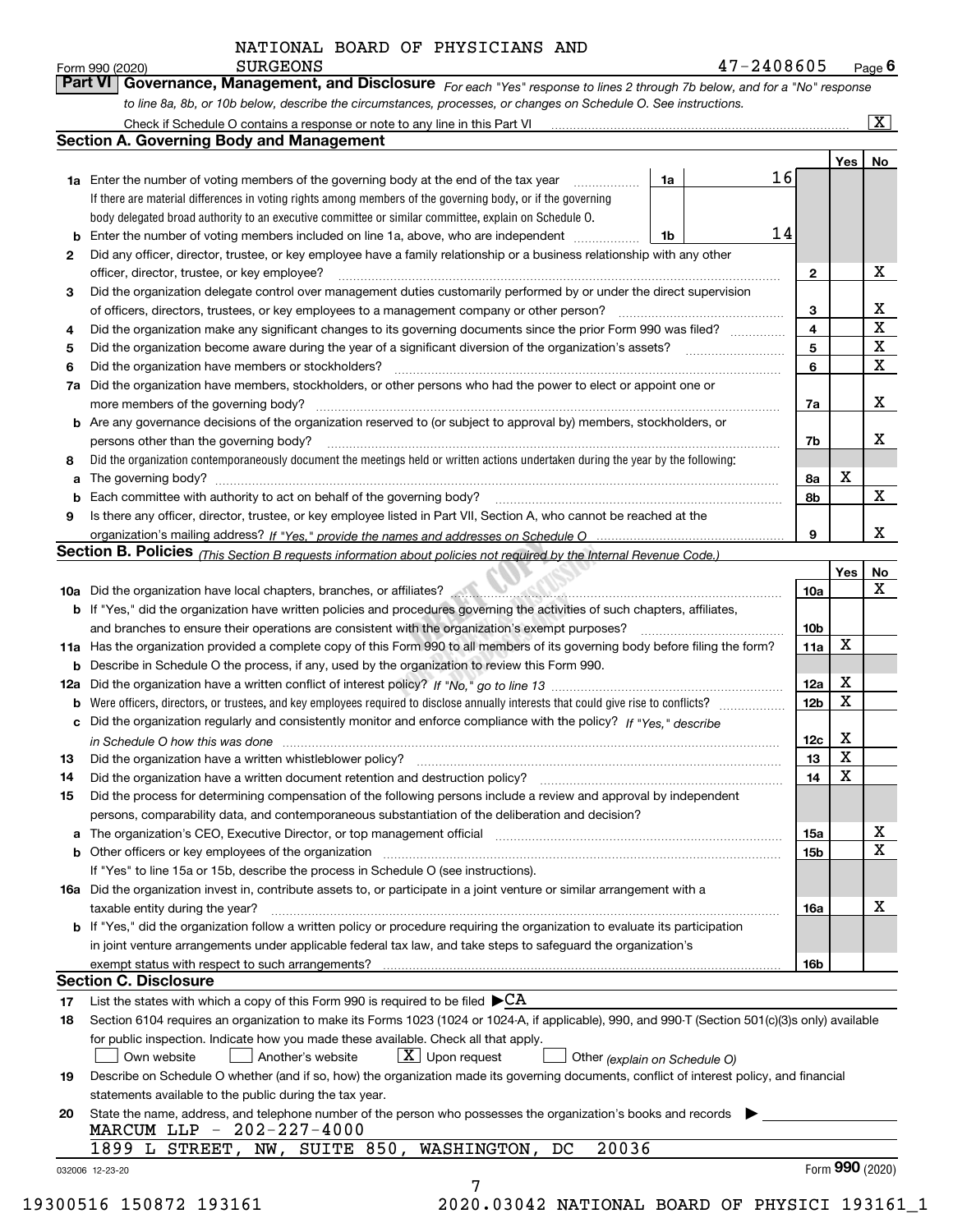|  |  |  |  | NATIONAL BOARD OF PHYSICIANS AND |  |
|--|--|--|--|----------------------------------|--|
|--|--|--|--|----------------------------------|--|

 $\mathcal{L}^{\text{max}}$ 

| orm 990 (2020) <sup>.</sup> | <b>SURGEONS</b>                               | 47-2408605                                                                                 | Page $\prime$ |
|-----------------------------|-----------------------------------------------|--------------------------------------------------------------------------------------------|---------------|
|                             |                                               | Part VII Compensation of Officers, Directors, Trustees, Key Employees, Highest Compensated |               |
|                             | <b>Employees, and Independent Contractors</b> |                                                                                            |               |

Check if Schedule O contains a response or note to any line in this Part VII

**Section A. Officers, Directors, Trustees, Key Employees, and Highest Compensated Employees**

**1a**  Complete this table for all persons required to be listed. Report compensation for the calendar year ending with or within the organization's tax year. **•** List all of the organization's current officers, directors, trustees (whether individuals or organizations), regardless of amount of compensation.

Enter -0- in columns (D), (E), and (F) if no compensation was paid.

 $\bullet$  List all of the organization's  $\,$ current key employees, if any. See instructions for definition of "key employee."

• List the organization's five current highest compensated employees (other than an officer, director, trustee, or key employee) who received report-■ List the organization's five current highest compensated employees (other than an officer, director, trustee, or key employee) who received report-<br>able compensation (Box 5 of Form W-2 and/or Box 7 of Form 1099-MISC) of

**•** List all of the organization's former officers, key employees, and highest compensated employees who received more than \$100,000 of reportable compensation from the organization and any related organizations.

**former directors or trustees**  ¥ List all of the organization's that received, in the capacity as a former director or trustee of the organization, more than \$10,000 of reportable compensation from the organization and any related organizations.

See instructions for the order in which to list the persons above.

 $\boxed{\textbf{X}}$  Check this box if neither the organization nor any related organization compensated any current officer, director, or trustee.

| (A)                          | (B)               |                                |                                                                  | (C)                     |              |                                   |        | (D)             | (E)                           | (F)                   |
|------------------------------|-------------------|--------------------------------|------------------------------------------------------------------|-------------------------|--------------|-----------------------------------|--------|-----------------|-------------------------------|-----------------------|
| Name and title               | Average           |                                | (do not check more than one                                      | Position                |              |                                   |        | Reportable      | Reportable                    | Estimated             |
|                              | hours per         |                                | box, unless person is both an<br>officer and a director/trustee) |                         |              |                                   |        | compensation    | compensation                  | amount of             |
|                              | week<br>(list any |                                |                                                                  |                         |              |                                   |        | from<br>the     | from related<br>organizations | other<br>compensation |
|                              | hours for         |                                |                                                                  |                         |              |                                   |        | organization    | (W-2/1099-MISC)               | from the              |
|                              | related           |                                |                                                                  |                         |              |                                   |        | (W-2/1099-MISC) |                               | organization          |
|                              | organizations     |                                |                                                                  |                         |              |                                   |        |                 |                               | and related           |
|                              | below             | Individual trustee or director | Institutional trustee                                            | Officer                 | Key employee | Highest compensated<br>  employee | Former |                 |                               | organizations         |
|                              | line)             |                                |                                                                  |                         |              |                                   |        |                 |                               |                       |
| (1) PAUL TEIRSTEIN, M.D.     | 5.00              |                                |                                                                  |                         |              |                                   |        |                 |                               |                       |
| PRESIDENT                    |                   | $\mathbf X$                    |                                                                  | X                       |              |                                   |        | $\mathbf 0$ .   | $\mathbf 0$ .                 | 0.                    |
| (2) KATIE COLLINS            | 5.00              |                                |                                                                  |                         |              |                                   |        |                 |                               |                       |
| TREASURER                    |                   | $\mathbf X$                    |                                                                  | X                       |              |                                   |        | $0$ .           | 0.                            | $0_{\cdot}$           |
| (3) HOWARD FINKELSTEIN, M.D. | 5.00              |                                |                                                                  |                         |              |                                   |        |                 |                               |                       |
| SECRETARY                    |                   | $\mathbf X$                    |                                                                  | $\overline{\mathbf{X}}$ |              |                                   |        | $0$ .           | 0.                            | 0.                    |
| (4) JOHN ANDERSON, M.D.      | 1.00              |                                |                                                                  |                         |              |                                   |        |                 |                               |                       |
| <b>DIRECTOR</b>              |                   | $\mathbf X$                    |                                                                  |                         |              |                                   |        | $0$ .           | 0.                            | $\mathbf 0$ .         |
| (5) DAVID DRISCOLL, M.D.     | 1.00              |                                |                                                                  |                         |              |                                   |        |                 |                               |                       |
| <b>DIRECTOR</b>              |                   | $\mathbf X$                    |                                                                  |                         |              |                                   |        | $\mathbf 0$ .   | 0.                            | $0_{\cdot}$           |
| (6) BERNIE GERSH, M.D.       | 1.00              |                                |                                                                  |                         |              |                                   |        |                 |                               |                       |
| <b>DIRECTOR</b>              |                   | $\mathbf X$                    |                                                                  |                         |              |                                   |        | $\mathbf 0$ .   | $\mathbf 0$ .                 | $\mathbf 0$ .         |
| (7) MICHAEL GIBSON, M.D.     | 1.00              |                                |                                                                  |                         |              |                                   |        |                 |                               |                       |
| <b>DIRECTOR</b>              |                   | $\mathbf X$                    |                                                                  |                         |              |                                   |        | $\mathbf 0$ .   | $\mathbf 0$ .                 | $0_{.}$               |
| (8) MICHAEL JAFF, M.D.       | 1.00              |                                |                                                                  |                         |              |                                   |        |                 |                               |                       |
| <b>DIRECTOR</b>              |                   | $\mathbf X$                    |                                                                  |                         |              |                                   |        | 0.              | 0.                            | $\mathbf 0$ .         |
| (9) PAUL MATHEW, M.D.        | 1.00              |                                |                                                                  |                         |              |                                   |        |                 |                               |                       |
| <b>DIRECTOR</b>              |                   | $\mathbf x$                    |                                                                  |                         |              |                                   |        | $\mathbf 0$ .   | 0.                            | $\mathbf 0$ .         |
| (10) JORDAN METCALF, M.D.    | 1.00              |                                |                                                                  |                         |              |                                   |        |                 |                               |                       |
| <b>DIRECTOR</b>              |                   | $\mathbf X$                    |                                                                  |                         |              |                                   |        | $\mathbf 0$ .   | $\mathbf 0$ .                 | $\mathbf 0$ .         |
| (11) HARRY SARLES, M.D.      | 1.00              |                                |                                                                  |                         |              |                                   |        |                 |                               |                       |
| <b>DIRECTOR</b>              |                   | $\mathbf x$                    |                                                                  |                         |              |                                   |        | $\mathbf 0$ .   | 0.                            | $\mathbf 0$ .         |
| (12) KAREN SIBERT, M.D.      | 1.00              |                                |                                                                  |                         |              |                                   |        |                 |                               |                       |
| <b>DIRECTOR</b>              |                   | $\mathbf X$                    |                                                                  |                         |              |                                   |        | 0.              | $\mathbf 0$ .                 | 0.                    |
| (13) GREGG STONE, M.D.       | 1.00              |                                |                                                                  |                         |              |                                   |        |                 |                               |                       |
| <b>DIRECTOR</b>              |                   | $\mathbf x$                    |                                                                  |                         |              |                                   |        | $\mathbf 0$ .   | $\mathbf 0$ .                 | $\mathbf 0$ .         |
| (14) BONNIE WEINER, M.D.     | 1.00              |                                |                                                                  |                         |              |                                   |        |                 |                               |                       |
| <b>DIRECTOR</b>              |                   | $\mathbf X$                    |                                                                  |                         |              |                                   |        | $\mathbf 0$ .   | $\mathbf 0$ .                 | 0.                    |
| (15) MATHEW WILLIAMS, M.D.   | 1.00              |                                |                                                                  |                         |              |                                   |        |                 |                               |                       |
| <b>DIRECTOR</b>              |                   | $\mathbf X$                    |                                                                  |                         |              |                                   |        | $\mathbf 0$ .   | $\mathbf 0$ .                 | $0_{.}$               |
| (16) DANIEL EINHORN, M.D.    | 1.00              |                                |                                                                  |                         |              |                                   |        |                 |                               |                       |
| <b>DIRECTOR</b>              |                   | $\mathbf X$                    |                                                                  |                         |              |                                   |        | $\mathbf 0$ .   | 0.                            | 0.                    |
|                              |                   |                                |                                                                  |                         |              |                                   |        |                 |                               |                       |
|                              |                   |                                |                                                                  |                         |              |                                   |        |                 |                               |                       |

032007 12-23-20

Form (2020) **990**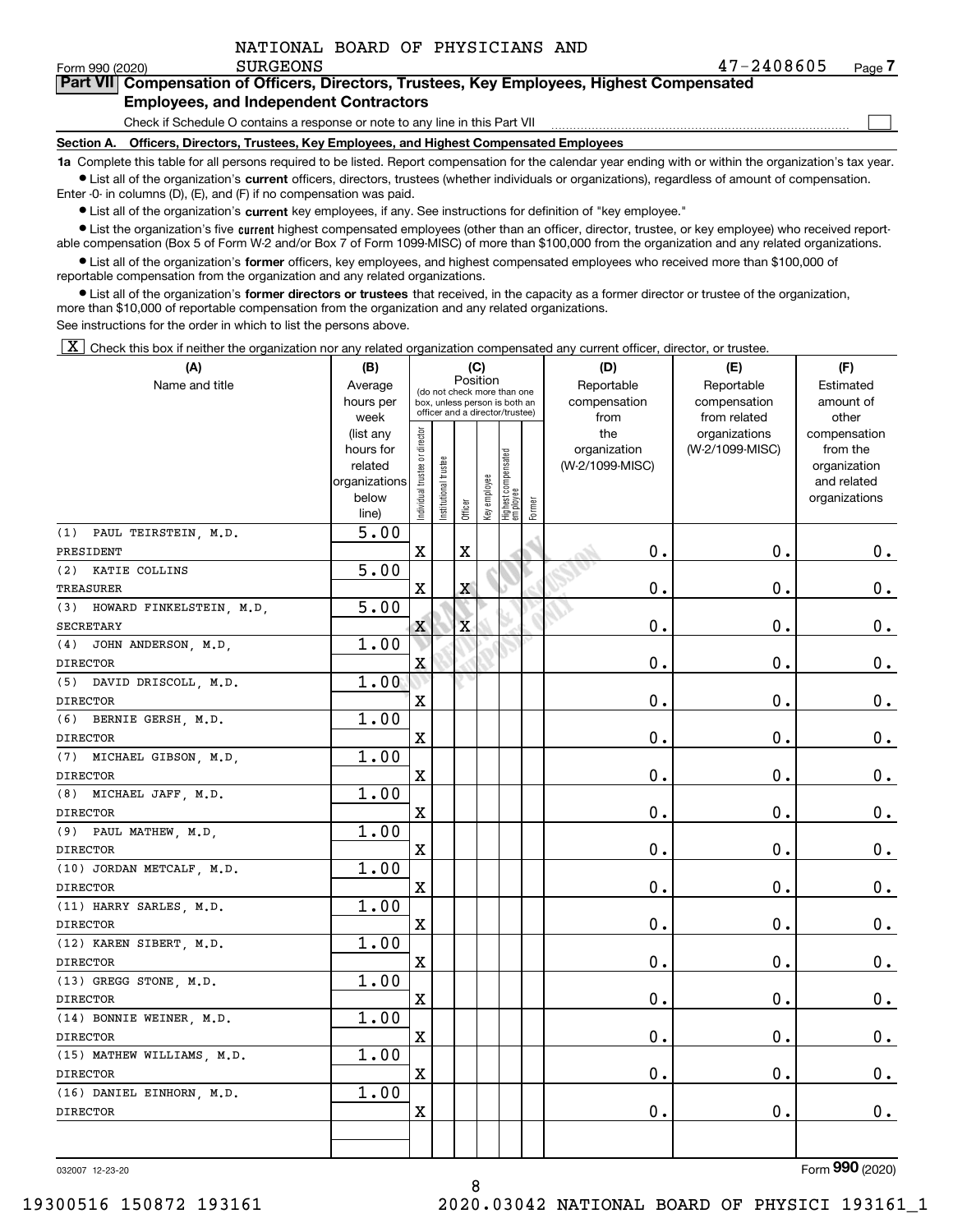|              | NATIONAL BOARD OF PHYSICIANS AND                                                                                                                                                                                                                                          |                                                                                                                                                                                                        |                                |                       |         |              |                                 |        |                                                   |                                  |                                            |                                        |                 |                                                                          |
|--------------|---------------------------------------------------------------------------------------------------------------------------------------------------------------------------------------------------------------------------------------------------------------------------|--------------------------------------------------------------------------------------------------------------------------------------------------------------------------------------------------------|--------------------------------|-----------------------|---------|--------------|---------------------------------|--------|---------------------------------------------------|----------------------------------|--------------------------------------------|----------------------------------------|-----------------|--------------------------------------------------------------------------|
|              | <b>SURGEONS</b><br>Form 990 (2020)                                                                                                                                                                                                                                        |                                                                                                                                                                                                        |                                |                       |         |              |                                 |        |                                                   | 47-2408605                       |                                            |                                        |                 | Page 8                                                                   |
|              | <b>Part VII</b><br>Section A. Officers, Directors, Trustees, Key Employees, and Highest Compensated Employees (continued)                                                                                                                                                 |                                                                                                                                                                                                        |                                |                       |         |              |                                 |        |                                                   |                                  |                                            |                                        |                 |                                                                          |
|              | (A)<br>Name and title                                                                                                                                                                                                                                                     | (B)<br>(C)<br>(D)<br>Position<br>Average<br>Reportable<br>(do not check more than one<br>hours per<br>compensation<br>box, unless person is both an<br>officer and a director/trustee)<br>week<br>from |                                |                       |         |              |                                 |        | (E)<br>Reportable<br>compensation<br>from related |                                  |                                            | (F)<br>Estimated<br>amount of<br>other |                 |                                                                          |
|              |                                                                                                                                                                                                                                                                           | (list any<br>hours for<br>related<br>organizations<br>below<br>line)                                                                                                                                   | Individual trustee or director | Institutional trustee | Officer | Key employee | Highest compensated<br>employee | Former | the<br>organization<br>(W-2/1099-MISC)            | organizations<br>(W-2/1099-MISC) |                                            |                                        |                 | compensation<br>from the<br>organization<br>and related<br>organizations |
|              |                                                                                                                                                                                                                                                                           |                                                                                                                                                                                                        |                                |                       |         |              |                                 |        |                                                   |                                  |                                            |                                        |                 |                                                                          |
|              |                                                                                                                                                                                                                                                                           |                                                                                                                                                                                                        |                                |                       |         |              |                                 |        |                                                   |                                  |                                            |                                        |                 |                                                                          |
|              |                                                                                                                                                                                                                                                                           |                                                                                                                                                                                                        |                                |                       |         |              |                                 |        |                                                   |                                  |                                            |                                        |                 |                                                                          |
|              |                                                                                                                                                                                                                                                                           |                                                                                                                                                                                                        |                                |                       |         |              |                                 |        |                                                   |                                  |                                            |                                        |                 |                                                                          |
|              | 1b Subtotal<br>c Total from continuation sheets to Part VII, Section A<br>d Total (add lines 1b and 1c)                                                                                                                                                                   |                                                                                                                                                                                                        |                                |                       |         |              |                                 |        | 0.<br>$\overline{0}$ .<br>$\mathbf 0$             |                                  | 0.<br>$\overline{0}$ .<br>$\overline{0}$ . |                                        |                 | 0.<br>$0$ .<br>$\overline{\mathbf{0}}$ .                                 |
| $\mathbf{2}$ | Total number of individuals (including but not limited to those listed above) who received more than \$100,000 of reportable<br>compensation from the organization $\blacktriangleright$                                                                                  |                                                                                                                                                                                                        |                                |                       |         |              |                                 |        |                                                   |                                  |                                            |                                        | Yes             | 0<br>No                                                                  |
| З            | Did the organization list any former officer, director, trustee, key employee, or highest compensated employee on<br>line 1a? If "Yes," complete Schedule J for such individual manufactured contained and the line 1a? If "Yes," complete Schedule J for such individual |                                                                                                                                                                                                        |                                |                       |         |              |                                 |        |                                                   |                                  |                                            | 3                                      |                 | Χ                                                                        |
| 4            | For any individual listed on line 1a, is the sum of reportable compensation and other compensation from the organization                                                                                                                                                  |                                                                                                                                                                                                        |                                |                       |         |              |                                 |        |                                                   |                                  |                                            | 4                                      |                 | x.                                                                       |
| 5            | Did any person listed on line 1a receive or accrue compensation from any unrelated organization or individual for services<br><b>Section B. Independent Contractors</b>                                                                                                   |                                                                                                                                                                                                        |                                |                       |         |              |                                 |        |                                                   |                                  |                                            | 5                                      |                 | x                                                                        |
| 1            | Complete this table for your five highest compensated independent contractors that received more than \$100,000 of compensation from<br>the organization. Report compensation for the calendar year ending with or within the organization's tax year.                    |                                                                                                                                                                                                        |                                |                       |         |              |                                 |        |                                                   |                                  |                                            |                                        |                 |                                                                          |
|              | (A)<br>Name and business address                                                                                                                                                                                                                                          |                                                                                                                                                                                                        |                                | <b>NONE</b>           |         |              |                                 |        | (B)<br>Description of services                    |                                  |                                            | (C)                                    | Compensation    |                                                                          |
|              |                                                                                                                                                                                                                                                                           |                                                                                                                                                                                                        |                                |                       |         |              |                                 |        |                                                   |                                  |                                            |                                        |                 |                                                                          |
|              |                                                                                                                                                                                                                                                                           |                                                                                                                                                                                                        |                                |                       |         |              |                                 |        |                                                   |                                  |                                            |                                        |                 |                                                                          |
|              |                                                                                                                                                                                                                                                                           |                                                                                                                                                                                                        |                                |                       |         |              |                                 |        |                                                   |                                  |                                            |                                        |                 |                                                                          |
| $\mathbf{2}$ | Total number of independent contractors (including but not limited to those listed above) who received more than                                                                                                                                                          |                                                                                                                                                                                                        |                                |                       |         |              |                                 |        |                                                   |                                  |                                            |                                        |                 |                                                                          |
|              | \$100,000 of compensation from the organization                                                                                                                                                                                                                           |                                                                                                                                                                                                        |                                |                       |         | 0            |                                 |        |                                                   |                                  |                                            |                                        | Form 990 (2020) |                                                                          |
|              |                                                                                                                                                                                                                                                                           |                                                                                                                                                                                                        |                                |                       |         |              |                                 |        |                                                   |                                  |                                            |                                        |                 |                                                                          |

032008 12-23-20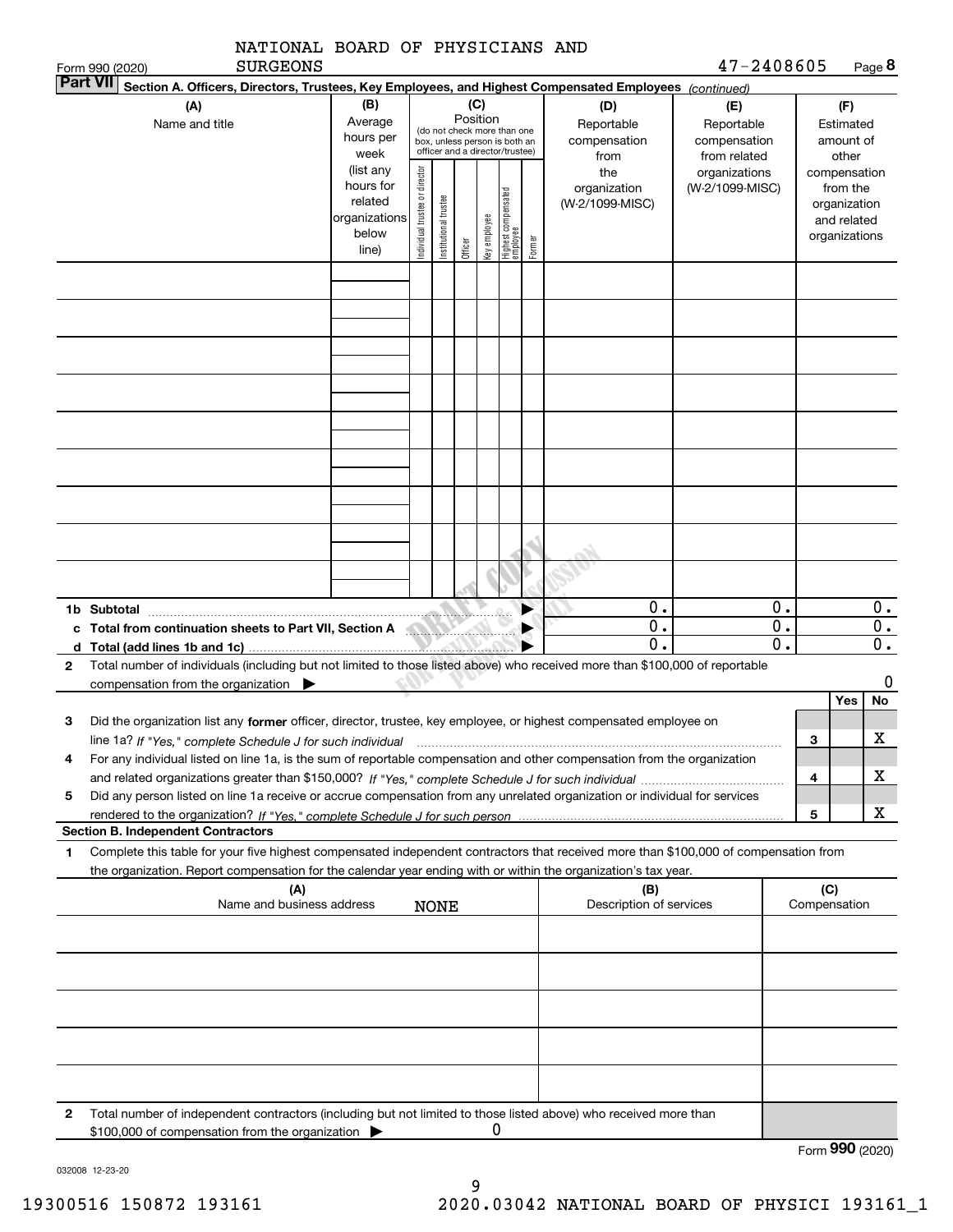|                                                           | <b>Part VIII</b> |         | <b>Statement of Revenue</b>                                                                                          |                      |                      |                                              |                                                 |                                                                 |
|-----------------------------------------------------------|------------------|---------|----------------------------------------------------------------------------------------------------------------------|----------------------|----------------------|----------------------------------------------|-------------------------------------------------|-----------------------------------------------------------------|
|                                                           |                  |         | Check if Schedule O contains a response or note to any line in this Part VIII                                        |                      |                      |                                              |                                                 |                                                                 |
|                                                           |                  |         |                                                                                                                      |                      | (A)<br>Total revenue | (B)<br>Related or exempt<br>function revenue | $\overline{C}$<br>Unrelated<br>business revenue | (D)<br>Revenue excluded<br>from tax under<br>sections 512 - 514 |
|                                                           |                  |         | 1 a Federated campaigns<br>1a<br>$\cdots$                                                                            |                      |                      |                                              |                                                 |                                                                 |
| Contributions, Gifts, Grants<br>and Other Similar Amounts |                  |         | 1 <sub>b</sub><br><b>b</b> Membership dues                                                                           |                      |                      |                                              |                                                 |                                                                 |
|                                                           |                  |         | 1 <sub>c</sub><br>c Fundraising events                                                                               |                      |                      |                                              |                                                 |                                                                 |
|                                                           |                  |         | 1 <sub>d</sub><br>d Related organizations                                                                            |                      |                      |                                              |                                                 |                                                                 |
|                                                           |                  |         | $\overline{\phantom{a}}$<br>1e<br>e Government grants (contributions)                                                | 23,661.              |                      |                                              |                                                 |                                                                 |
|                                                           |                  |         | f All other contributions, gifts, grants, and                                                                        |                      |                      |                                              |                                                 |                                                                 |
|                                                           |                  |         | similar amounts not included above<br>1f                                                                             |                      |                      |                                              |                                                 |                                                                 |
|                                                           |                  |         | $1g$ \$<br>Noncash contributions included in lines 1a-1f                                                             |                      |                      |                                              |                                                 |                                                                 |
|                                                           |                  | g<br>h. |                                                                                                                      |                      | 23,661.              |                                              |                                                 |                                                                 |
|                                                           |                  |         |                                                                                                                      | <b>Business Code</b> |                      |                                              |                                                 |                                                                 |
|                                                           | 2a               |         | CERTIFICATION INCOME                                                                                                 | 900099               | 397,582.             | 397,582.                                     |                                                 |                                                                 |
|                                                           |                  | b       |                                                                                                                      |                      |                      |                                              |                                                 |                                                                 |
|                                                           |                  | с       | <u> 1989 - Johann Stein, mars an dùthchan an t-Alban ann an t-Alban ann an t-Alban ann an t-Alban ann an t-Alban</u> |                      |                      |                                              |                                                 |                                                                 |
|                                                           |                  | d       |                                                                                                                      |                      |                      |                                              |                                                 |                                                                 |
|                                                           |                  | е       | the contract of the contract of the contract of the contract of the                                                  |                      |                      |                                              |                                                 |                                                                 |
| Program Service<br>Revenue                                |                  |         | f All other program service revenue                                                                                  |                      |                      |                                              |                                                 |                                                                 |
|                                                           |                  |         |                                                                                                                      | ▶                    | 397,582.             |                                              |                                                 |                                                                 |
|                                                           | 3                |         | Investment income (including dividends, interest, and                                                                |                      |                      |                                              |                                                 |                                                                 |
|                                                           |                  |         |                                                                                                                      |                      | 55.                  |                                              |                                                 | 55.                                                             |
|                                                           | 4                |         | Income from investment of tax-exempt bond proceeds                                                                   |                      |                      |                                              |                                                 |                                                                 |
|                                                           | 5                |         |                                                                                                                      |                      |                      |                                              |                                                 |                                                                 |
|                                                           |                  |         | (i) Real                                                                                                             | (ii) Personal        |                      |                                              |                                                 |                                                                 |
|                                                           | 6а               |         | Gross rents<br>6а<br>.                                                                                               |                      |                      |                                              |                                                 |                                                                 |
|                                                           |                  | b       | 6b<br>Less: rental expenses                                                                                          |                      |                      |                                              |                                                 |                                                                 |
|                                                           |                  | c       | Rental income or (loss)<br>6c                                                                                        |                      |                      |                                              |                                                 |                                                                 |
|                                                           |                  |         | d Net rental income or (loss)                                                                                        | ▶                    |                      |                                              |                                                 |                                                                 |
|                                                           |                  |         | (i) Securities<br>7 a Gross amount from sales of                                                                     | (ii) Other           |                      |                                              |                                                 |                                                                 |
|                                                           |                  |         | assets other than inventory<br>7a                                                                                    |                      |                      |                                              |                                                 |                                                                 |
|                                                           |                  |         | <b>b</b> Less: cost or other basis                                                                                   |                      |                      |                                              |                                                 |                                                                 |
|                                                           |                  |         | 7b<br>and sales expenses                                                                                             |                      |                      |                                              |                                                 |                                                                 |
| Revenue                                                   |                  |         | 7c<br>c Gain or (loss)                                                                                               |                      |                      |                                              |                                                 |                                                                 |
|                                                           |                  |         |                                                                                                                      | ▶                    |                      |                                              |                                                 |                                                                 |
| ₩                                                         |                  |         | 8 a Gross income from fundraising events (not                                                                        |                      |                      |                                              |                                                 |                                                                 |
| <b>Other</b>                                              |                  |         | including \$                                                                                                         |                      |                      |                                              |                                                 |                                                                 |
|                                                           |                  |         | contributions reported on line 1c). See                                                                              |                      |                      |                                              |                                                 |                                                                 |
|                                                           |                  |         | 8a                                                                                                                   |                      |                      |                                              |                                                 |                                                                 |
|                                                           |                  |         | 8b                                                                                                                   |                      |                      |                                              |                                                 |                                                                 |
|                                                           |                  |         | c Net income or (loss) from fundraising events                                                                       |                      |                      |                                              |                                                 |                                                                 |
|                                                           |                  |         | 9 a Gross income from gaming activities. See                                                                         |                      |                      |                                              |                                                 |                                                                 |
|                                                           |                  |         | 9a                                                                                                                   |                      |                      |                                              |                                                 |                                                                 |
|                                                           |                  |         | 9 <sub>b</sub><br><b>b</b> Less: direct expenses <b>manually</b>                                                     |                      |                      |                                              |                                                 |                                                                 |
|                                                           |                  |         | c Net income or (loss) from gaming activities                                                                        |                      |                      |                                              |                                                 |                                                                 |
|                                                           |                  |         | 10 a Gross sales of inventory, less returns                                                                          |                      |                      |                                              |                                                 |                                                                 |
|                                                           |                  |         | 10a                                                                                                                  |                      |                      |                                              |                                                 |                                                                 |
|                                                           |                  |         | 10 <sub>b</sub><br><b>b</b> Less: cost of goods sold                                                                 |                      |                      |                                              |                                                 |                                                                 |
|                                                           |                  |         | c Net income or (loss) from sales of inventory                                                                       | <b>Business Code</b> |                      |                                              |                                                 |                                                                 |
|                                                           |                  |         | 11 a MISCELLANEOUS                                                                                                   | 900099               | 12, 195.             |                                              |                                                 | 12, 195.                                                        |
| Miscellaneous<br>Revenue                                  |                  |         |                                                                                                                      |                      |                      |                                              |                                                 |                                                                 |
|                                                           |                  | b       |                                                                                                                      |                      |                      |                                              |                                                 |                                                                 |
|                                                           |                  | c       |                                                                                                                      |                      |                      |                                              |                                                 |                                                                 |
|                                                           |                  |         |                                                                                                                      | ▶                    | 12, 195.             |                                              |                                                 |                                                                 |
|                                                           | 12               |         |                                                                                                                      |                      | 433, 493.            | 397,582.                                     | 0.                                              | 12, 250.                                                        |
| 032009 12-23-20                                           |                  |         |                                                                                                                      |                      |                      |                                              |                                                 | Form 990 (2020)                                                 |
|                                                           |                  |         |                                                                                                                      |                      | 1 <sub>0</sub>       |                                              |                                                 |                                                                 |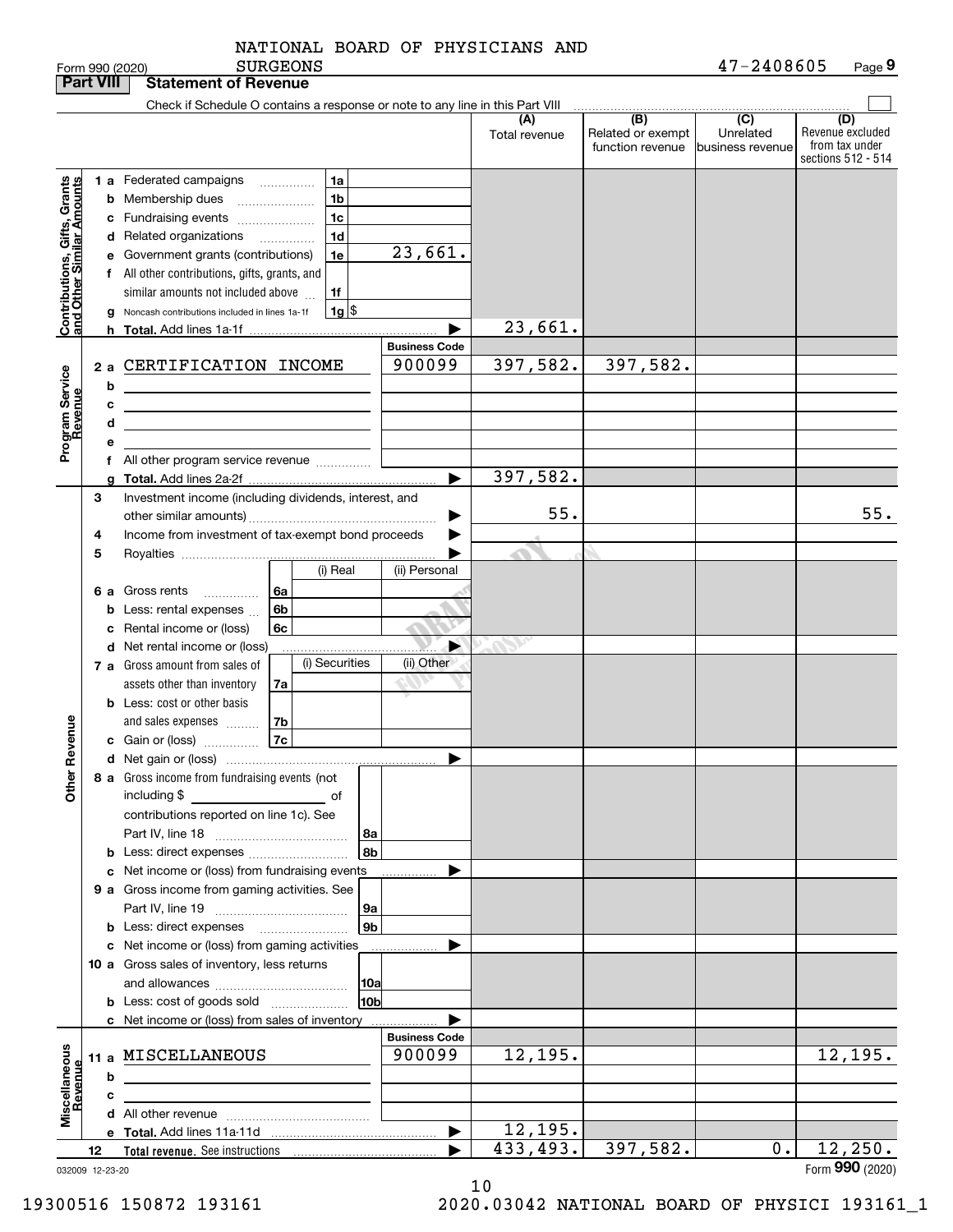Form 990 (2020) Page **10** SURGEONS 47-2408605

# **Part IX Statement of Functional Expenses**

|    | Section 501(c)(3) and 501(c)(4) organizations must complete all columns. All other organizations must complete column (A).                                                                                 |                       |                                    |                                           |                                |
|----|------------------------------------------------------------------------------------------------------------------------------------------------------------------------------------------------------------|-----------------------|------------------------------------|-------------------------------------------|--------------------------------|
|    | Check if Schedule O contains a response or note to any line in this Part IX                                                                                                                                |                       |                                    |                                           | $\overline{\mathbf{X}}$        |
|    | Do not include amounts reported on lines 6b,<br>7b, 8b, 9b, and 10b of Part VIII.                                                                                                                          | (A)<br>Total expenses | (B)<br>Program service<br>expenses | (C)<br>Management and<br>general expenses | (D)<br>Fundraising<br>expenses |
| 1. | Grants and other assistance to domestic organizations                                                                                                                                                      |                       |                                    |                                           |                                |
|    | and domestic governments. See Part IV, line 21                                                                                                                                                             |                       |                                    |                                           |                                |
| 2  | Grants and other assistance to domestic                                                                                                                                                                    |                       |                                    |                                           |                                |
|    | individuals. See Part IV, line 22                                                                                                                                                                          |                       |                                    |                                           |                                |
| 3  | Grants and other assistance to foreign                                                                                                                                                                     |                       |                                    |                                           |                                |
|    | organizations, foreign governments, and foreign                                                                                                                                                            |                       |                                    |                                           |                                |
|    | individuals. See Part IV, lines 15 and 16                                                                                                                                                                  |                       |                                    |                                           |                                |
| 4  | Benefits paid to or for members                                                                                                                                                                            |                       |                                    |                                           |                                |
| 5  | Compensation of current officers, directors,                                                                                                                                                               |                       |                                    |                                           |                                |
|    | trustees, and key employees                                                                                                                                                                                |                       |                                    |                                           |                                |
| 6  | Compensation not included above to disqualified                                                                                                                                                            |                       |                                    |                                           |                                |
|    | persons (as defined under section 4958(f)(1)) and                                                                                                                                                          |                       |                                    |                                           |                                |
|    | persons described in section 4958(c)(3)(B)                                                                                                                                                                 |                       |                                    |                                           |                                |
| 7  | Other salaries and wages                                                                                                                                                                                   | 135,805.              | 135,805.                           |                                           |                                |
| 8  | Pension plan accruals and contributions (include                                                                                                                                                           |                       |                                    |                                           |                                |
|    | section 401(k) and 403(b) employer contributions)                                                                                                                                                          |                       |                                    |                                           |                                |
| 9  |                                                                                                                                                                                                            | 9,340.                | 9,340.                             |                                           |                                |
| 10 |                                                                                                                                                                                                            | 46,709.               | 46,709.                            |                                           |                                |
| 11 | Fees for services (nonemployees):                                                                                                                                                                          |                       |                                    |                                           |                                |
| a  |                                                                                                                                                                                                            |                       |                                    |                                           |                                |
| b  |                                                                                                                                                                                                            | 24,778.               |                                    | 24,778.                                   |                                |
| c  |                                                                                                                                                                                                            | 5,995.                |                                    | $\overline{5,995}$ .                      |                                |
| d  |                                                                                                                                                                                                            |                       |                                    |                                           |                                |
| е  | Professional fundraising services. See Part IV, line 17                                                                                                                                                    |                       |                                    |                                           |                                |
| f  | Investment management fees                                                                                                                                                                                 | -58                   |                                    |                                           |                                |
| g  | Other. (If line 11g amount exceeds 10% of line 25,                                                                                                                                                         |                       |                                    |                                           |                                |
|    | column (A) amount, list line 11g expenses on Sch O.)                                                                                                                                                       | 150,185.              | 147,926.                           | 2,259.                                    |                                |
| 12 |                                                                                                                                                                                                            | 41,141.               | 41, 141.                           |                                           |                                |
| 13 |                                                                                                                                                                                                            | 45,907.               | 45,907.                            |                                           |                                |
| 14 |                                                                                                                                                                                                            |                       |                                    |                                           |                                |
| 15 |                                                                                                                                                                                                            |                       |                                    |                                           |                                |
| 16 |                                                                                                                                                                                                            | 38,425.               | 38,425.                            |                                           |                                |
| 17 |                                                                                                                                                                                                            | $\overline{938}$ .    | 938.                               |                                           |                                |
| 18 | Payments of travel or entertainment expenses                                                                                                                                                               |                       |                                    |                                           |                                |
|    | for any federal, state, or local public officials                                                                                                                                                          |                       |                                    |                                           |                                |
| 19 | Conferences, conventions, and meetings                                                                                                                                                                     | 1,237.                | 1,237.                             |                                           |                                |
| 20 | Interest                                                                                                                                                                                                   |                       |                                    |                                           |                                |
| 21 |                                                                                                                                                                                                            |                       |                                    |                                           |                                |
| 22 | Depreciation, depletion, and amortization                                                                                                                                                                  |                       |                                    |                                           |                                |
| 23 | Insurance                                                                                                                                                                                                  | 7,651.                |                                    | 7,651.                                    |                                |
| 24 | Other expenses. Itemize expenses not covered<br>above (List miscellaneous expenses on line 24e. If<br>line 24e amount exceeds 10% of line 25, column (A)<br>amount, list line 24e expenses on Schedule O.) |                       |                                    |                                           |                                |
| a  | REIMBURSEMENTS                                                                                                                                                                                             | 7,133.                | 7,133.                             |                                           |                                |
| b  |                                                                                                                                                                                                            |                       |                                    |                                           |                                |
| с  |                                                                                                                                                                                                            |                       |                                    |                                           |                                |
| d  | <u> 1980 - Johann Barn, mars eta bainar eta idazlea (h. 1980).</u>                                                                                                                                         |                       |                                    |                                           |                                |
| е  | All other expenses and the state of the state of the state of the state of the state of the state of the state                                                                                             |                       |                                    |                                           |                                |
| 25 | Total functional expenses. Add lines 1 through 24e                                                                                                                                                         | 515, 244.             | 474,561.                           | 40,683.                                   | $\overline{0}$ .               |
| 26 | Joint costs. Complete this line only if the organization                                                                                                                                                   |                       |                                    |                                           |                                |
|    | reported in column (B) joint costs from a combined                                                                                                                                                         |                       |                                    |                                           |                                |
|    | educational campaign and fundraising solicitation.                                                                                                                                                         |                       |                                    |                                           |                                |
|    | Check here $\blacktriangleright$<br>if following SOP 98-2 (ASC 958-720)                                                                                                                                    |                       |                                    |                                           |                                |

032010 12-23-20

19300516 150872 193161 2020.03042 NATIONAL BOARD OF PHYSICI 193161\_1

Form (2020) **990**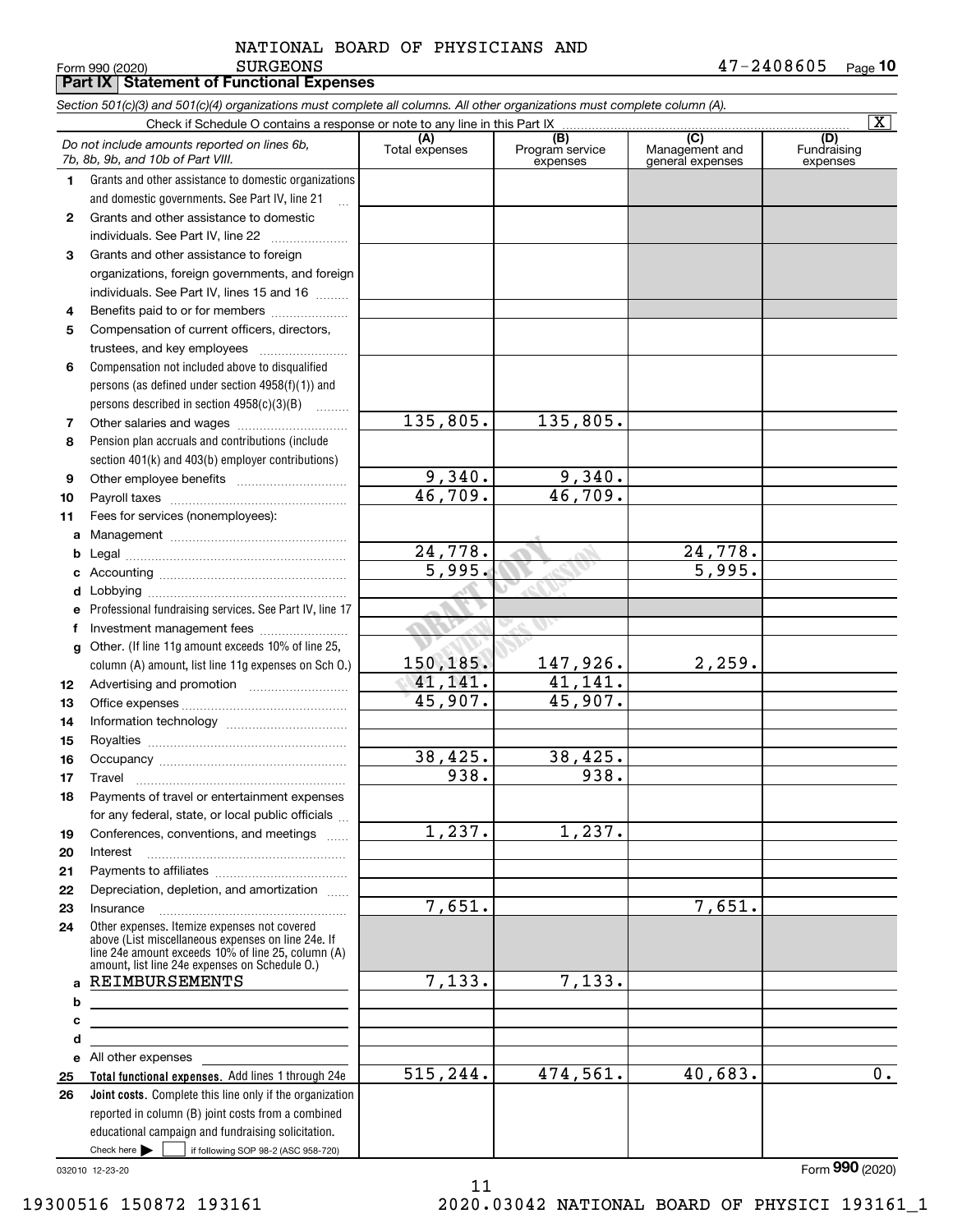|  | orm 990 <i>(</i> 2020) |
|--|------------------------|

| Form 990 (2020)<br>Part X   |    | <b>SURGEONS</b><br><b>Balance Sheet</b>                                                                                                                                                                                       |                          |                | 47-4408605<br>Page II |
|-----------------------------|----|-------------------------------------------------------------------------------------------------------------------------------------------------------------------------------------------------------------------------------|--------------------------|----------------|-----------------------|
|                             |    |                                                                                                                                                                                                                               |                          |                |                       |
|                             |    |                                                                                                                                                                                                                               | (A)<br>Beginning of year |                | (B)<br>End of year    |
|                             | 1. |                                                                                                                                                                                                                               |                          | 1              |                       |
|                             | 2  |                                                                                                                                                                                                                               | 511, 546.                | $\mathbf{2}$   | 217,313.              |
|                             | З  |                                                                                                                                                                                                                               |                          | 3              |                       |
|                             | 4  |                                                                                                                                                                                                                               |                          | 4              |                       |
|                             | 5  | Loans and other receivables from any current or former officer, director,                                                                                                                                                     |                          |                |                       |
|                             |    | trustee, key employee, creator or founder, substantial contributor, or 35%                                                                                                                                                    |                          |                |                       |
|                             |    |                                                                                                                                                                                                                               |                          | 5              |                       |
|                             | 6  | Loans and other receivables from other disqualified persons (as defined                                                                                                                                                       |                          |                |                       |
|                             |    | under section $4958(f)(1)$ , and persons described in section $4958(c)(3)(B)$<br>$\sim$                                                                                                                                       |                          | 6              |                       |
|                             | 7  |                                                                                                                                                                                                                               |                          | $\overline{7}$ |                       |
| Assets                      | 8  |                                                                                                                                                                                                                               |                          | 8              |                       |
|                             | 9  | Prepaid expenses and deferred charges [11] [11] Prepaid expenses and deferred charges [11] [11] Martin Marian Marian Marian Marian Marian Marian Marian Marian Marian Marian Marian Marian Marian Marian Marian Marian Marian |                          | 9              |                       |
|                             |    | <b>10a</b> Land, buildings, and equipment: cost or other                                                                                                                                                                      |                          |                |                       |
|                             |    |                                                                                                                                                                                                                               |                          |                |                       |
|                             |    | 10b                                                                                                                                                                                                                           |                          | 10c            |                       |
|                             | 11 |                                                                                                                                                                                                                               |                          | 11             |                       |
|                             | 12 |                                                                                                                                                                                                                               |                          | 12             |                       |
|                             | 13 |                                                                                                                                                                                                                               |                          | 13             |                       |
|                             | 14 |                                                                                                                                                                                                                               |                          | 14             |                       |
|                             | 15 |                                                                                                                                                                                                                               |                          | 15             |                       |
|                             | 16 |                                                                                                                                                                                                                               | 511, 546.                | 16             | 217,313.              |
|                             | 17 |                                                                                                                                                                                                                               |                          | 17             |                       |
|                             | 18 |                                                                                                                                                                                                                               |                          | 18             |                       |
|                             | 19 |                                                                                                                                                                                                                               |                          | 19             |                       |
|                             | 20 |                                                                                                                                                                                                                               |                          | 20             |                       |
|                             | 21 | Escrow or custodial account liability. Complete Part IV of Schedule D                                                                                                                                                         |                          | 21             |                       |
|                             | 22 | Loans and other payables to any current or former officer, director,                                                                                                                                                          |                          |                |                       |
| Liabilities                 |    | trustee, key employee, creator or founder, substantial contributor, or 35%                                                                                                                                                    |                          |                |                       |
|                             |    | controlled entity or family member of any of these persons                                                                                                                                                                    |                          | 22             |                       |
|                             | 23 | Secured mortgages and notes payable to unrelated third parties                                                                                                                                                                |                          | 23             |                       |
|                             | 24 |                                                                                                                                                                                                                               |                          | 24             |                       |
|                             | 25 | Other liabilities (including federal income tax, payables to related third                                                                                                                                                    |                          |                |                       |
|                             |    | parties, and other liabilities not included on lines 17-24). Complete Part X                                                                                                                                                  |                          |                |                       |
|                             |    | of Schedule D                                                                                                                                                                                                                 |                          | 25             |                       |
|                             | 26 |                                                                                                                                                                                                                               | 0.                       | 26             | 0.                    |
|                             |    | Organizations that follow FASB ASC 958, check here $\blacktriangleright \lfloor X \rfloor$                                                                                                                                    |                          |                |                       |
|                             |    | and complete lines 27, 28, 32, and 33.                                                                                                                                                                                        |                          |                |                       |
|                             | 27 |                                                                                                                                                                                                                               | 511,546.                 | 27             | 217,313.              |
|                             | 28 |                                                                                                                                                                                                                               |                          | 28             |                       |
|                             |    | Organizations that do not follow FASB ASC 958, check here $\triangleright$                                                                                                                                                    |                          |                |                       |
|                             |    | and complete lines 29 through 33.                                                                                                                                                                                             |                          |                |                       |
|                             | 29 |                                                                                                                                                                                                                               |                          | 29             |                       |
|                             | 30 | Paid-in or capital surplus, or land, building, or equipment fund                                                                                                                                                              |                          | 30             |                       |
| Net Assets or Fund Balances | 31 | Retained earnings, endowment, accumulated income, or other funds                                                                                                                                                              |                          | 31             |                       |
|                             | 32 |                                                                                                                                                                                                                               | 511,546.                 | 32             | 217,313.              |
|                             | 33 |                                                                                                                                                                                                                               | 511,546.                 | 33             | 217,313.              |

Form (2020) **990**

032011 12-23-20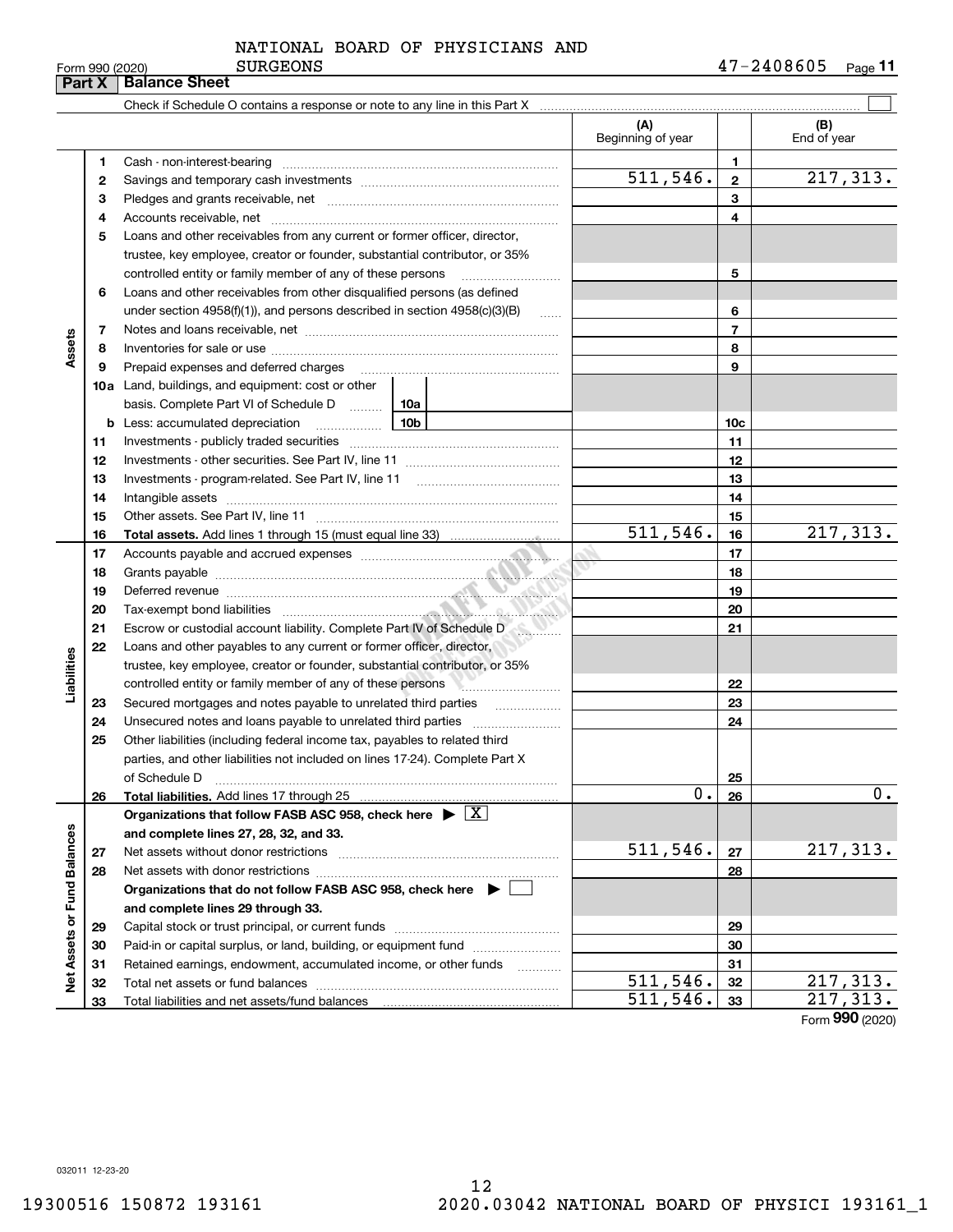| NATIONAL BOARD OF PHYSICIANS AND |  |
|----------------------------------|--|
|----------------------------------|--|

|    | <b>SURGEONS</b><br>Form 990 (2020)                                                                                                                                                                                             | 47-2408605     |                | Page $12$        |
|----|--------------------------------------------------------------------------------------------------------------------------------------------------------------------------------------------------------------------------------|----------------|----------------|------------------|
|    | <b>Part XI   Reconciliation of Net Assets</b>                                                                                                                                                                                  |                |                |                  |
|    |                                                                                                                                                                                                                                |                |                |                  |
|    |                                                                                                                                                                                                                                |                |                |                  |
| 1  |                                                                                                                                                                                                                                | $\mathbf{1}$   |                | 433,493.         |
| 2  |                                                                                                                                                                                                                                | $\overline{2}$ |                | 515,244.         |
| з  | Revenue less expenses. Subtract line 2 from line 1                                                                                                                                                                             | 3              |                | $-81,751.$       |
| 4  | Net assets or fund balances at beginning of year (must equal Part X, line 32, column (A)) <i>manageredial</i>                                                                                                                  | $\overline{4}$ |                | 511, 546.        |
| 5  | Net unrealized gains (losses) on investments [11] matter contracts and the state of the state of the state of the state of the state of the state of the state of the state of the state of the state of the state of the stat | 5              |                |                  |
| 6  |                                                                                                                                                                                                                                | 6              |                |                  |
| 7  |                                                                                                                                                                                                                                | $\overline{7}$ |                |                  |
| 8  | Prior period adjustments www.communication.communication.com/news/communication.com/news/communication.com/new                                                                                                                 | 8              |                | $-212,482.$      |
| 9  | Other changes in net assets or fund balances (explain on Schedule O)                                                                                                                                                           | 9              |                | $0$ .            |
| 10 | Net assets or fund balances at end of year. Combine lines 3 through 9 (must equal Part X, line 32,                                                                                                                             |                |                |                  |
|    | column (B)).                                                                                                                                                                                                                   | 10             |                | 217,313.         |
|    | Part XII Financial Statements and Reporting                                                                                                                                                                                    |                |                |                  |
|    |                                                                                                                                                                                                                                |                |                |                  |
|    |                                                                                                                                                                                                                                |                |                | <b>No</b><br>Yes |
| 1  | Accounting method used to prepare the Form 990: $\boxed{\textbf{X}}$ Cash<br>  Accrual<br>Other                                                                                                                                |                |                |                  |
|    | If the organization changed its method of accounting from a prior year or checked "Other," explain in Schedule O.                                                                                                              |                |                |                  |
|    | 2a Were the organization's financial statements compiled or reviewed by an independent accountant?                                                                                                                             |                | 2a             | х                |
|    | If "Yes," check a box below to indicate whether the financial statements for the year were compiled or reviewed on a                                                                                                           |                |                |                  |
|    | separate basis, consolidated basis, or both:                                                                                                                                                                                   |                |                |                  |
|    | Separate basis<br>Consolidated basis<br>Both consolidated and separate basis                                                                                                                                                   |                |                |                  |
|    | <b>b</b> Were the organization's financial statements audited by an independent accountant?                                                                                                                                    |                | 2 <sub>b</sub> | x                |
|    | If "Yes," check a box below to indicate whether the financial statements for the year were audited on a separate basis,                                                                                                        |                |                |                  |
|    | consolidated basis, or both:                                                                                                                                                                                                   |                |                |                  |
|    | Separate basis<br><b>Consolidated basis</b><br>Both consolidated and separate basis                                                                                                                                            |                |                |                  |
|    | c If "Yes" to line 2a or 2b, does the organization have a committee that assumes responsibility for oversight of the audit,                                                                                                    |                |                |                  |
|    |                                                                                                                                                                                                                                |                | 2c             |                  |
|    | If the organization changed either its oversight process or selection process during the tax year, explain on Schedule O.                                                                                                      |                |                |                  |
|    | 3a As a result of a federal award, was the organization required to undergo an audit or audits as set forth in the Single Audit                                                                                                |                |                |                  |
|    |                                                                                                                                                                                                                                |                | 3a             | х                |
|    | <b>b</b> If "Yes," did the organization undergo the required audit or audits? If the organization did not undergo the required audit                                                                                           |                |                |                  |
|    |                                                                                                                                                                                                                                |                | 3 <sub>b</sub> |                  |

Form (2020) **990**

032012 12-23-20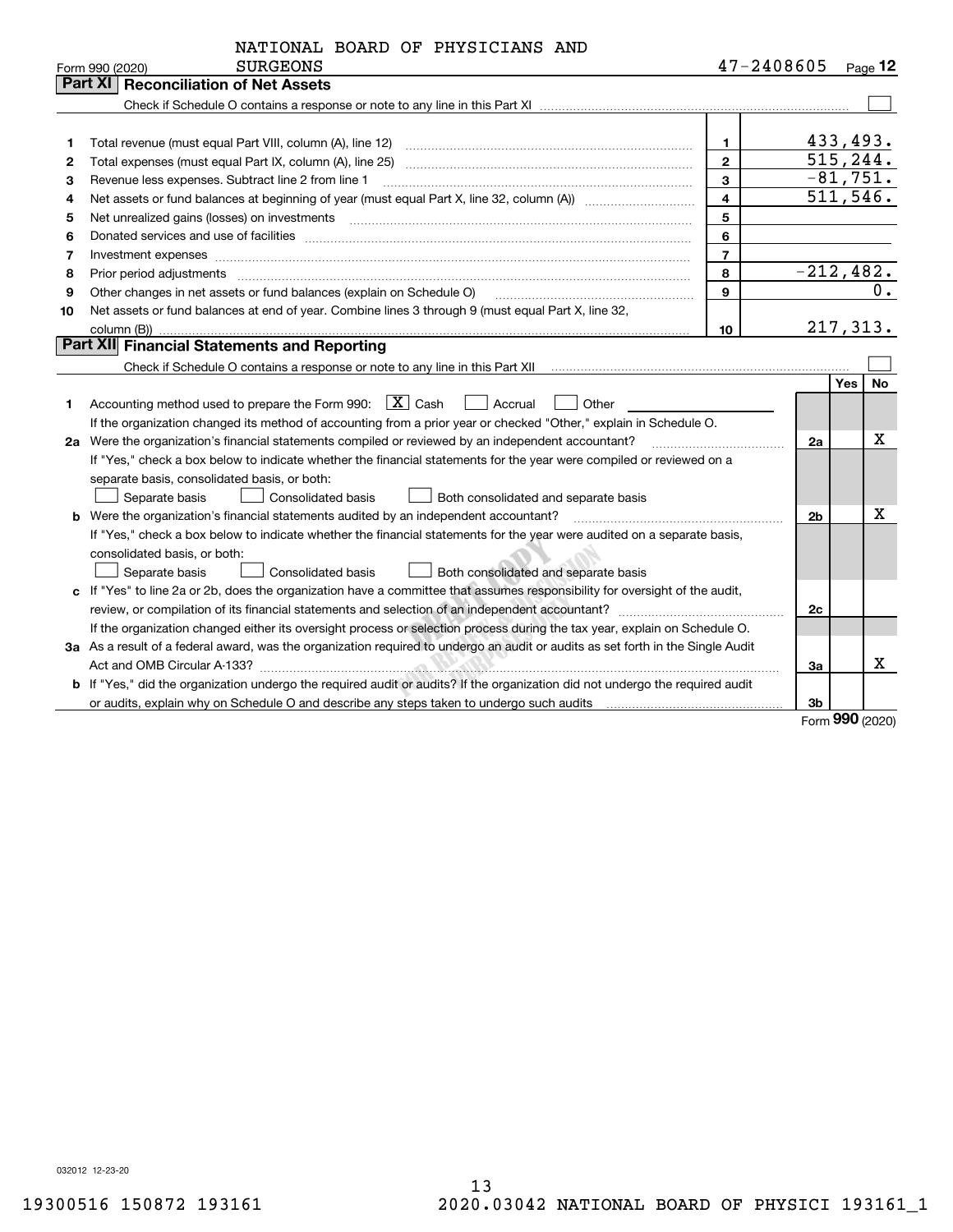|                          | <b>SCHEDULE A</b>                             |                                                                        |                                                                                                                                                                                                                                                                |     |                                                                |                            | OMB No. 1545-0047                                   |
|--------------------------|-----------------------------------------------|------------------------------------------------------------------------|----------------------------------------------------------------------------------------------------------------------------------------------------------------------------------------------------------------------------------------------------------------|-----|----------------------------------------------------------------|----------------------------|-----------------------------------------------------|
|                          | (Form 990 or 990-EZ)                          |                                                                        | <b>Public Charity Status and Public Support</b>                                                                                                                                                                                                                |     |                                                                |                            |                                                     |
|                          |                                               |                                                                        | Complete if the organization is a section $501(c)(3)$ organization or a section<br>4947(a)(1) nonexempt charitable trust.                                                                                                                                      |     |                                                                |                            |                                                     |
|                          | Department of the Treasury                    |                                                                        | Attach to Form 990 or Form 990-EZ.                                                                                                                                                                                                                             |     |                                                                |                            | <b>Open to Public</b>                               |
| Internal Revenue Service |                                               |                                                                        | Go to www.irs.gov/Form990 for instructions and the latest information.                                                                                                                                                                                         |     |                                                                |                            | Inspection                                          |
|                          | Name of the organization                      | <b>SURGEONS</b>                                                        | NATIONAL BOARD OF PHYSICIANS AND                                                                                                                                                                                                                               |     |                                                                |                            | <b>Employer identification number</b><br>47-2408605 |
| Part I                   |                                               |                                                                        | Reason for Public Charity Status. (All organizations must complete this part.) See instructions.                                                                                                                                                               |     |                                                                |                            |                                                     |
|                          |                                               |                                                                        | The organization is not a private foundation because it is: (For lines 1 through 12, check only one box.)                                                                                                                                                      |     |                                                                |                            |                                                     |
| 1.                       |                                               |                                                                        | A church, convention of churches, or association of churches described in section 170(b)(1)(A)(i).                                                                                                                                                             |     |                                                                |                            |                                                     |
| 2                        |                                               |                                                                        | A school described in section 170(b)(1)(A)(ii). (Attach Schedule E (Form 990 or 990-EZ).)                                                                                                                                                                      |     |                                                                |                            |                                                     |
| 3                        |                                               |                                                                        | A hospital or a cooperative hospital service organization described in section 170(b)(1)(A)(iii).                                                                                                                                                              |     |                                                                |                            |                                                     |
| 4                        |                                               |                                                                        | A medical research organization operated in conjunction with a hospital described in section 170(b)(1)(A)(iii). Enter the hospital's name,                                                                                                                     |     |                                                                |                            |                                                     |
|                          | city, and state:                              |                                                                        |                                                                                                                                                                                                                                                                |     |                                                                |                            |                                                     |
| 5                        |                                               |                                                                        | An organization operated for the benefit of a college or university owned or operated by a governmental unit described in                                                                                                                                      |     |                                                                |                            |                                                     |
|                          |                                               | section 170(b)(1)(A)(iv). (Complete Part II.)                          |                                                                                                                                                                                                                                                                |     |                                                                |                            |                                                     |
| 6                        |                                               |                                                                        | A federal, state, or local government or governmental unit described in section $170(b)(1)(A)(v)$ .                                                                                                                                                            |     |                                                                |                            |                                                     |
| 7                        |                                               |                                                                        | An organization that normally receives a substantial part of its support from a governmental unit or from the general public described in                                                                                                                      |     |                                                                |                            |                                                     |
|                          |                                               | section 170(b)(1)(A)(vi). (Complete Part II.)                          |                                                                                                                                                                                                                                                                |     |                                                                |                            |                                                     |
| 8<br>9                   |                                               |                                                                        | A community trust described in section 170(b)(1)(A)(vi). (Complete Part II.)<br>An agricultural research organization described in section 170(b)(1)(A)(ix) operated in conjunction with a land-grant college                                                  |     |                                                                |                            |                                                     |
|                          |                                               |                                                                        | or university or a non-land-grant college of agriculture (see instructions). Enter the name, city, and state of the college or                                                                                                                                 |     |                                                                |                            |                                                     |
|                          | university:                                   |                                                                        |                                                                                                                                                                                                                                                                |     |                                                                |                            |                                                     |
| X <br>10                 |                                               |                                                                        | An organization that normally receives (1) more than 33 1/3% of its support from contributions, membership fees, and gross receipts from                                                                                                                       |     |                                                                |                            |                                                     |
|                          |                                               |                                                                        | activities related to its exempt functions, subject to certain exceptions; and (2) no more than 33 1/3% of its support from gross investment                                                                                                                   |     |                                                                |                            |                                                     |
|                          |                                               |                                                                        | income and unrelated business taxable income (less section 511 tax) from businesses acquired by the organization after June 30, 1975.                                                                                                                          |     |                                                                |                            |                                                     |
|                          |                                               | See section 509(a)(2). (Complete Part III.)                            |                                                                                                                                                                                                                                                                |     |                                                                |                            |                                                     |
| 11                       |                                               |                                                                        | An organization organized and operated exclusively to test for public safety. See section 509(a)(4).                                                                                                                                                           |     |                                                                |                            |                                                     |
| 12                       |                                               |                                                                        | An organization organized and operated exclusively for the benefit of, to perform the functions of, or to carry out the purposes of one or                                                                                                                     |     |                                                                |                            |                                                     |
|                          |                                               |                                                                        | more publicly supported organizations described in section 509(a)(1) or section 509(a)(2). See section 509(a)(3). Check the box in                                                                                                                             |     |                                                                |                            |                                                     |
|                          |                                               |                                                                        | lines 12a through 12d that describes the type of supporting organization and complete lines 12e, 12f, and 12g.                                                                                                                                                 |     |                                                                |                            |                                                     |
| a                        |                                               |                                                                        | Type I. A supporting organization operated, supervised, or controlled by its supported organization(s), typically by giving<br>the supported organization(s) the power to regularly appoint or elect a majority of the directors or trustees of the supporting |     |                                                                |                            |                                                     |
|                          |                                               | organization. You must complete Part IV, Sections A and B.             |                                                                                                                                                                                                                                                                |     |                                                                |                            |                                                     |
| b                        |                                               |                                                                        | Type II. A supporting organization supervised or controlled in connection with its supported organization(s), by having                                                                                                                                        |     |                                                                |                            |                                                     |
|                          |                                               |                                                                        | control or management of the supporting organization vested in the same persons that control or manage the supported                                                                                                                                           |     |                                                                |                            |                                                     |
|                          |                                               | organization(s). You must complete Part IV, Sections A and C.          |                                                                                                                                                                                                                                                                |     |                                                                |                            |                                                     |
| с                        |                                               |                                                                        | Type III functionally integrated. A supporting organization operated in connection with, and functionally integrated with,                                                                                                                                     |     |                                                                |                            |                                                     |
|                          |                                               |                                                                        | its supported organization(s) (see instructions). You must complete Part IV, Sections A, D, and E.                                                                                                                                                             |     |                                                                |                            |                                                     |
| d                        |                                               |                                                                        | Type III non-functionally integrated. A supporting organization operated in connection with its supported organization(s)                                                                                                                                      |     |                                                                |                            |                                                     |
|                          |                                               |                                                                        | that is not functionally integrated. The organization generally must satisfy a distribution requirement and an attentiveness                                                                                                                                   |     |                                                                |                            |                                                     |
|                          |                                               |                                                                        | requirement (see instructions). You must complete Part IV, Sections A and D, and Part V.                                                                                                                                                                       |     |                                                                |                            |                                                     |
| е                        |                                               |                                                                        | Check this box if the organization received a written determination from the IRS that it is a Type I, Type II, Type III<br>functionally integrated, or Type III non-functionally integrated supporting organization.                                           |     |                                                                |                            |                                                     |
|                          | f Enter the number of supported organizations |                                                                        |                                                                                                                                                                                                                                                                |     |                                                                |                            |                                                     |
|                          |                                               | Provide the following information about the supported organization(s). |                                                                                                                                                                                                                                                                |     |                                                                |                            |                                                     |
|                          | (i) Name of supported                         | (ii) EIN                                                               | (iii) Type of organization                                                                                                                                                                                                                                     |     | (iv) Is the organization listed<br>in your governing document? | (v) Amount of monetary     | (vi) Amount of other                                |
|                          | organization                                  |                                                                        | (described on lines 1-10<br>above (see instructions))                                                                                                                                                                                                          | Yes | No                                                             | support (see instructions) | support (see instructions)                          |
|                          |                                               |                                                                        |                                                                                                                                                                                                                                                                |     |                                                                |                            |                                                     |
|                          |                                               |                                                                        |                                                                                                                                                                                                                                                                |     |                                                                |                            |                                                     |
|                          |                                               |                                                                        |                                                                                                                                                                                                                                                                |     |                                                                |                            |                                                     |
|                          |                                               |                                                                        |                                                                                                                                                                                                                                                                |     |                                                                |                            |                                                     |
|                          |                                               |                                                                        |                                                                                                                                                                                                                                                                |     |                                                                |                            |                                                     |
|                          |                                               |                                                                        |                                                                                                                                                                                                                                                                |     |                                                                |                            |                                                     |
|                          |                                               |                                                                        |                                                                                                                                                                                                                                                                |     |                                                                |                            |                                                     |
|                          |                                               |                                                                        |                                                                                                                                                                                                                                                                |     |                                                                |                            |                                                     |
|                          |                                               |                                                                        |                                                                                                                                                                                                                                                                |     |                                                                |                            |                                                     |
| Total                    |                                               |                                                                        |                                                                                                                                                                                                                                                                |     |                                                                |                            |                                                     |
|                          |                                               |                                                                        | $1\mu\Lambda$ For Depersion Reduction Act Notice, see the Instructions for Form 990 or 990-F7 $\sim$ 22021 01.25.21 Schedule A (Form 990 or 990-F7) 2020                                                                                                       |     |                                                                |                            |                                                     |

LHA For Paperwork Reduction Act Notice, see the Instructions for Form 990 or 990-EZ. <sub>032021</sub> o1-25-21 Schedule A (Form 990 or 990-EZ) 2020 14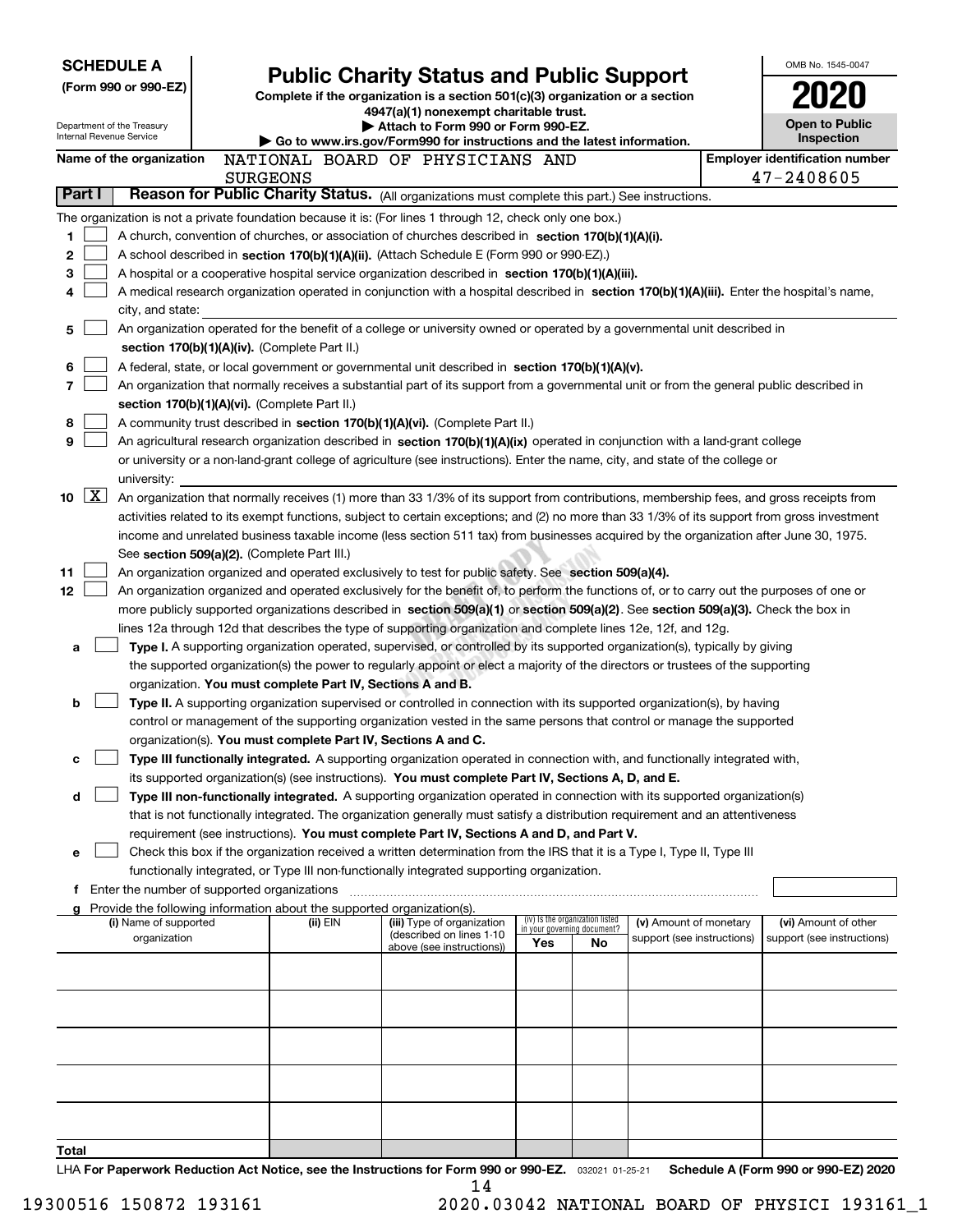## Schedule A (Form 990 or 990-EZ) 2020 SURGEONS

**2**SURGEONS 47-2408605

(Complete only if you checked the box on line 5, 7, or 8 of Part I or if the organization failed to qualify under Part III. If the organization fails to qualify under the tests listed below, please complete Part III.) **Part II Support Schedule for Organizations Described in Sections 170(b)(1)(A)(iv) and 170(b)(1)(A)(vi)**

|    | <b>Section A. Public Support</b>                                                                                                                                                                                                    |          |          |            |            |                                      |           |
|----|-------------------------------------------------------------------------------------------------------------------------------------------------------------------------------------------------------------------------------------|----------|----------|------------|------------|--------------------------------------|-----------|
|    | Calendar year (or fiscal year beginning in) $\blacktriangleright$                                                                                                                                                                   | (a) 2016 | (b) 2017 | $(c)$ 2018 | $(d)$ 2019 | (e) 2020                             | (f) Total |
|    | <b>1</b> Gifts, grants, contributions, and                                                                                                                                                                                          |          |          |            |            |                                      |           |
|    | membership fees received. (Do not                                                                                                                                                                                                   |          |          |            |            |                                      |           |
|    | include any "unusual grants.")                                                                                                                                                                                                      |          |          |            |            |                                      |           |
|    | 2 Tax revenues levied for the organ-                                                                                                                                                                                                |          |          |            |            |                                      |           |
|    | ization's benefit and either paid to                                                                                                                                                                                                |          |          |            |            |                                      |           |
|    | or expended on its behalf                                                                                                                                                                                                           |          |          |            |            |                                      |           |
|    | 3 The value of services or facilities                                                                                                                                                                                               |          |          |            |            |                                      |           |
|    | furnished by a governmental unit to                                                                                                                                                                                                 |          |          |            |            |                                      |           |
|    | the organization without charge                                                                                                                                                                                                     |          |          |            |            |                                      |           |
| 4  | <b>Total.</b> Add lines 1 through 3                                                                                                                                                                                                 |          |          |            |            |                                      |           |
| 5  | The portion of total contributions                                                                                                                                                                                                  |          |          |            |            |                                      |           |
|    | by each person (other than a                                                                                                                                                                                                        |          |          |            |            |                                      |           |
|    | governmental unit or publicly                                                                                                                                                                                                       |          |          |            |            |                                      |           |
|    | supported organization) included                                                                                                                                                                                                    |          |          |            |            |                                      |           |
|    | on line 1 that exceeds 2% of the                                                                                                                                                                                                    |          |          |            |            |                                      |           |
|    | amount shown on line 11,                                                                                                                                                                                                            |          |          |            |            |                                      |           |
|    | column (f)                                                                                                                                                                                                                          |          |          |            |            |                                      |           |
|    | 6 Public support. Subtract line 5 from line 4.                                                                                                                                                                                      |          |          |            |            |                                      |           |
|    | <b>Section B. Total Support</b>                                                                                                                                                                                                     |          |          |            |            |                                      |           |
|    | Calendar year (or fiscal year beginning in) $\blacktriangleright$                                                                                                                                                                   | (a) 2016 | (b) 2017 | $(c)$ 2018 | $(d)$ 2019 | (e) 2020                             | (f) Total |
|    | 7 Amounts from line 4                                                                                                                                                                                                               |          |          |            |            |                                      |           |
| 8  | Gross income from interest,                                                                                                                                                                                                         |          |          |            |            |                                      |           |
|    | dividends, payments received on                                                                                                                                                                                                     |          |          |            |            |                                      |           |
|    | securities loans, rents, royalties,                                                                                                                                                                                                 |          |          |            |            |                                      |           |
|    | and income from similar sources                                                                                                                                                                                                     |          |          |            |            |                                      |           |
| 9  | Net income from unrelated business                                                                                                                                                                                                  |          |          |            |            |                                      |           |
|    | activities, whether or not the                                                                                                                                                                                                      |          |          |            |            |                                      |           |
|    | business is regularly carried on                                                                                                                                                                                                    |          |          |            |            |                                      |           |
|    | <b>10</b> Other income. Do not include gain                                                                                                                                                                                         |          |          |            |            |                                      |           |
|    | or loss from the sale of capital                                                                                                                                                                                                    |          |          |            |            |                                      |           |
|    | assets (Explain in Part VI.)                                                                                                                                                                                                        |          |          |            |            |                                      |           |
|    | 11 Total support. Add lines 7 through 10                                                                                                                                                                                            |          |          |            |            |                                      |           |
|    | <b>12</b> Gross receipts from related activities, etc. (see instructions)                                                                                                                                                           |          |          |            |            | 12                                   |           |
|    | 13 First 5 years. If the Form 990 is for the organization's first, second, third, fourth, or fifth tax year as a section 501(c)(3)                                                                                                  |          |          |            |            |                                      |           |
|    | organization, check this box and <b>stop here</b> with the construction of the construction of the state of the construction of the construction of the construction of the construction of the construction of the construction of |          |          |            |            |                                      |           |
|    | <b>Section C. Computation of Public Support Percentage</b>                                                                                                                                                                          |          |          |            |            |                                      |           |
|    | 14 Public support percentage for 2020 (line 6, column (f), divided by line 11, column (f) <i>marroummaname</i>                                                                                                                      |          |          |            |            | 14                                   | %         |
|    |                                                                                                                                                                                                                                     |          |          |            |            | 15                                   | %         |
|    | 16a 33 1/3% support test - 2020. If the organization did not check the box on line 13, and line 14 is 33 1/3% or more, check this box and                                                                                           |          |          |            |            |                                      |           |
|    | stop here. The organization qualifies as a publicly supported organization                                                                                                                                                          |          |          |            |            |                                      | ▔▁」       |
|    | b 33 1/3% support test - 2019. If the organization did not check a box on line 13 or 16a, and line 15 is 33 1/3% or more, check this box                                                                                            |          |          |            |            |                                      |           |
|    | and stop here. The organization qualifies as a publicly supported organization                                                                                                                                                      |          |          |            |            |                                      |           |
|    | 17a 10% -facts-and-circumstances test - 2020. If the organization did not check a box on line 13, 16a, or 16b, and line 14 is 10% or more,                                                                                          |          |          |            |            |                                      |           |
|    | and if the organization meets the facts-and-circumstances test, check this box and stop here. Explain in Part VI how the organization                                                                                               |          |          |            |            |                                      |           |
|    | meets the facts-and-circumstances test. The organization qualifies as a publicly supported organization                                                                                                                             |          |          |            |            |                                      |           |
|    | <b>b 10% -facts-and-circumstances test - 2019.</b> If the organization did not check a box on line 13, 16a, 16b, or 17a, and line 15 is 10% or                                                                                      |          |          |            |            |                                      |           |
|    | more, and if the organization meets the facts-and-circumstances test, check this box and stop here. Explain in Part VI how the                                                                                                      |          |          |            |            |                                      |           |
|    | organization meets the facts-and-circumstances test. The organization qualifies as a publicly supported organization                                                                                                                |          |          |            |            |                                      |           |
| 18 | Private foundation. If the organization did not check a box on line 13, 16a, 16b, 17a, or 17b, check this box and see instructions                                                                                                  |          |          |            |            |                                      |           |
|    |                                                                                                                                                                                                                                     |          |          |            |            | Schedule A (Form 990 or 990-EZ) 2020 |           |

**Schedule A (Form 990 or 990-EZ) 2020**

032022 01-25-21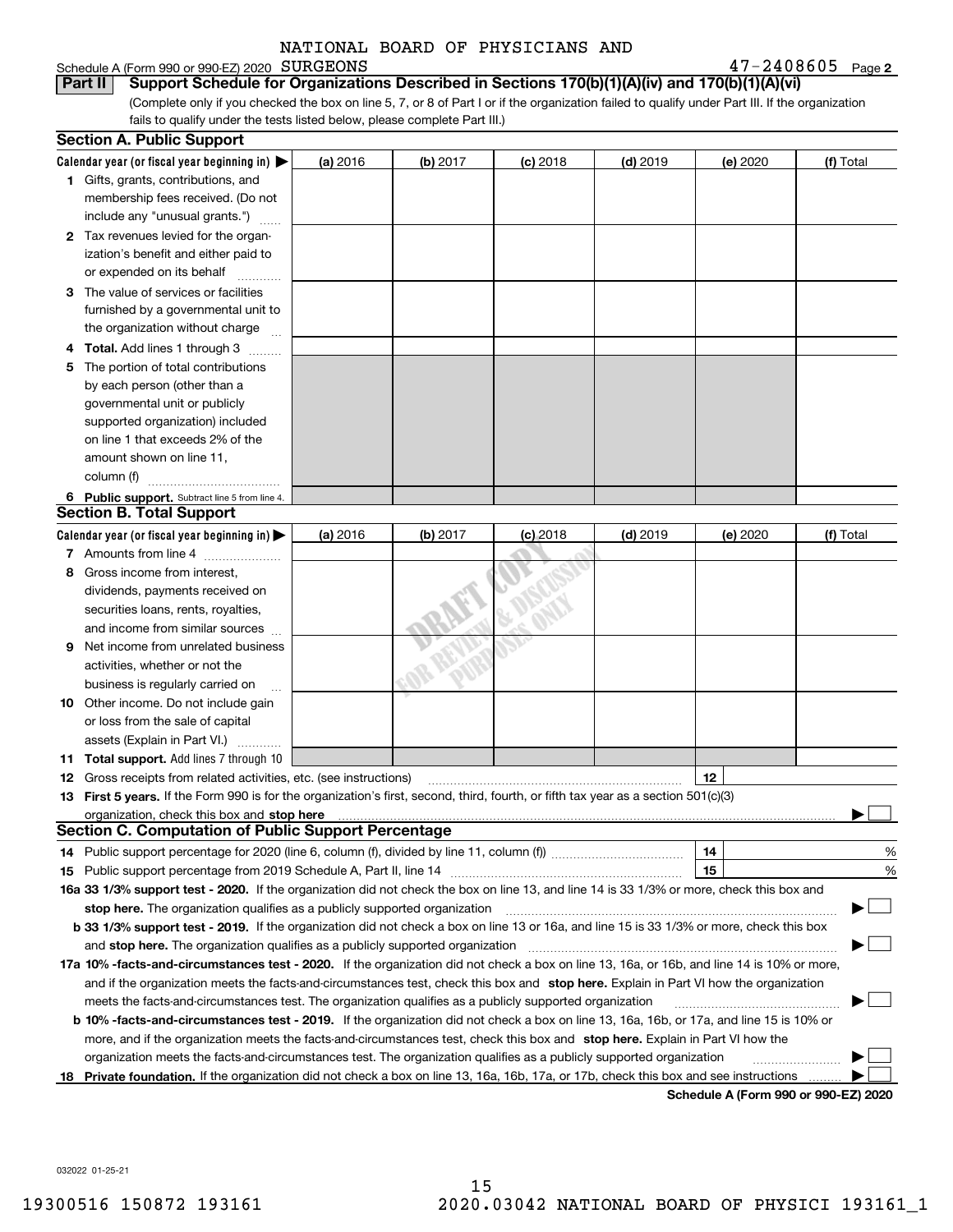## Schedule A (Form 990 or 990-EZ) 2020 SURGEONS

**3** SURGEONS 47-2408605

## **Part III** | Support Schedule for Organizations Described in Section 509(a)(2)

(Complete only if you checked the box on line 10 of Part I or if the organization failed to qualify under Part II. If the organization fails to qualify under the tests listed below, please complete Part II.)

|    | <b>Section A. Public Support</b>                                                                                                                                                                                                    |                   |                  |                            |                  |                                      |                                          |
|----|-------------------------------------------------------------------------------------------------------------------------------------------------------------------------------------------------------------------------------------|-------------------|------------------|----------------------------|------------------|--------------------------------------|------------------------------------------|
|    | Calendar year (or fiscal year beginning in)                                                                                                                                                                                         | (a) 2016          | (b) 2017         | $(c)$ 2018                 | $(d)$ 2019       | (e) 2020                             | (f) Total                                |
|    | 1 Gifts, grants, contributions, and                                                                                                                                                                                                 |                   |                  |                            |                  |                                      |                                          |
|    | membership fees received. (Do not                                                                                                                                                                                                   |                   |                  |                            |                  |                                      |                                          |
|    | include any "unusual grants.")                                                                                                                                                                                                      |                   |                  |                            |                  | 23,661.                              | 23,661.                                  |
|    | 2 Gross receipts from admissions,<br>merchandise sold or services per-<br>formed, or facilities furnished in<br>any activity that is related to the<br>organization's tax-exempt purpose                                            |                   |                  | 289,838. 436,307. 444,879. | 465,773.         | 397,582.                             | 2034379.                                 |
|    | 3 Gross receipts from activities that<br>are not an unrelated trade or bus-<br>iness under section 513                                                                                                                              |                   |                  |                            |                  |                                      |                                          |
|    | 4 Tax revenues levied for the organ-<br>ization's benefit and either paid to<br>or expended on its behalf                                                                                                                           |                   |                  |                            |                  |                                      |                                          |
|    | 5 The value of services or facilities<br>furnished by a governmental unit to<br>the organization without charge                                                                                                                     |                   |                  |                            |                  |                                      |                                          |
|    | 6 Total. Add lines 1 through 5                                                                                                                                                                                                      | 289,838.          | 436, 307.        | 444,879.                   | 465,773.         | 421,243.                             | 2058040.                                 |
|    | 7a Amounts included on lines 1, 2, and<br>3 received from disqualified persons                                                                                                                                                      |                   |                  |                            |                  |                                      | $0$ .                                    |
|    | <b>b</b> Amounts included on lines 2 and 3 received<br>from other than disqualified persons that<br>exceed the greater of \$5,000 or 1% of the<br>amount on line 13 for the year                                                    |                   |                  |                            |                  |                                      | 0.                                       |
|    | c Add lines 7a and 7b                                                                                                                                                                                                               |                   |                  |                            |                  |                                      | $\overline{0}$ .                         |
|    | 8 Public support. (Subtract line 7c from line 6.)                                                                                                                                                                                   |                   |                  |                            |                  |                                      | 2058040.                                 |
|    | <b>Section B. Total Support</b>                                                                                                                                                                                                     |                   |                  |                            |                  |                                      |                                          |
|    | Calendar year (or fiscal year beginning in)                                                                                                                                                                                         | (a) 2016          | (b) 2017         | $(c)$ 2018                 | $(d)$ 2019       | (e) 2020                             | (f) Total                                |
|    | <b>9</b> Amounts from line 6<br>10a Gross income from interest,<br>dividends, payments received on<br>securities loans, rents, royalties,<br>and income from similar sources                                                        | 289,838.<br>62.   | 436,307.<br>109. | 444,879.<br>210.           | 465,773.<br>214. | 421, 243.<br>55.                     | 2058040.<br>650.                         |
|    | <b>b</b> Unrelated business taxable income<br>(less section 511 taxes) from businesses<br>acquired after June 30, 1975                                                                                                              |                   |                  |                            |                  |                                      |                                          |
|    | c Add lines 10a and 10b<br><b>11</b> Net income from unrelated business<br>activities not included in line 10b,<br>whether or not the business is<br>regularly carried on                                                           | $\overline{62}$ . | 109.             | 210.                       | 214.             | 55.                                  | 650.                                     |
|    | <b>12</b> Other income. Do not include gain<br>or loss from the sale of capital<br>assets (Explain in Part VI.)                                                                                                                     |                   | 20,423.          |                            |                  |                                      | 20,423.                                  |
|    | <b>13</b> Total support. (Add lines 9, 10c, 11, and 12.)                                                                                                                                                                            | 289,900.          | 456,839.         | 445,089.                   | 465,987.         | 421,298.                             | $\overline{2}079113.$                    |
|    | 14 First 5 years. If the Form 990 is for the organization's first, second, third, fourth, or fifth tax year as a section 501(c)(3) organization,                                                                                    |                   |                  |                            |                  |                                      |                                          |
|    | check this box and <b>stop here</b> with the construction of the construction of the change of the change of the change of the change of the change of the change of the change of the change of the change of the change of the ch |                   |                  |                            |                  |                                      |                                          |
|    | <b>Section C. Computation of Public Support Percentage</b>                                                                                                                                                                          |                   |                  |                            |                  |                                      |                                          |
|    | 15 Public support percentage for 2020 (line 8, column (f), divided by line 13, column (f))                                                                                                                                          |                   |                  |                            |                  | 15                                   | 98.99<br>$\%$<br>99.04                   |
| 16 | Public support percentage from 2019 Schedule A, Part III, line 15<br><b>Section D. Computation of Investment Income Percentage</b>                                                                                                  |                   |                  |                            |                  | 16                                   | $\%$                                     |
|    |                                                                                                                                                                                                                                     |                   |                  |                            |                  |                                      | .03                                      |
|    | 17 Investment income percentage for 2020 (line 10c, column (f), divided by line 13, column (f))                                                                                                                                     |                   |                  |                            |                  | 17                                   | %<br>.03                                 |
|    | 18 Investment income percentage from 2019 Schedule A, Part III, line 17<br>19a 33 1/3% support tests - 2020. If the organization did not check the box on line 14, and line 15 is more than 33 1/3%, and line 17 is not             |                   |                  |                            |                  | 18                                   | $\%$                                     |
|    | more than 33 1/3%, check this box and stop here. The organization qualifies as a publicly supported organization                                                                                                                    |                   |                  |                            |                  |                                      | $\blacktriangleright$ $\boxed{\text{X}}$ |
|    | <b>b 33 1/3% support tests - 2019.</b> If the organization did not check a box on line 14 or line 19a, and line 16 is more than 33 1/3%, and                                                                                        |                   |                  |                            |                  |                                      |                                          |
|    | line 18 is not more than 33 1/3%, check this box and stop here. The organization qualifies as a publicly supported organization                                                                                                     |                   |                  |                            |                  |                                      |                                          |
| 20 | Private foundation. If the organization did not check a box on line 14, 19a, or 19b, check this box and see instructions<br>032023 01-25-21                                                                                         |                   |                  |                            |                  | Schedule A (Form 990 or 990-EZ) 2020 |                                          |
|    |                                                                                                                                                                                                                                     |                   |                  |                            |                  |                                      |                                          |

16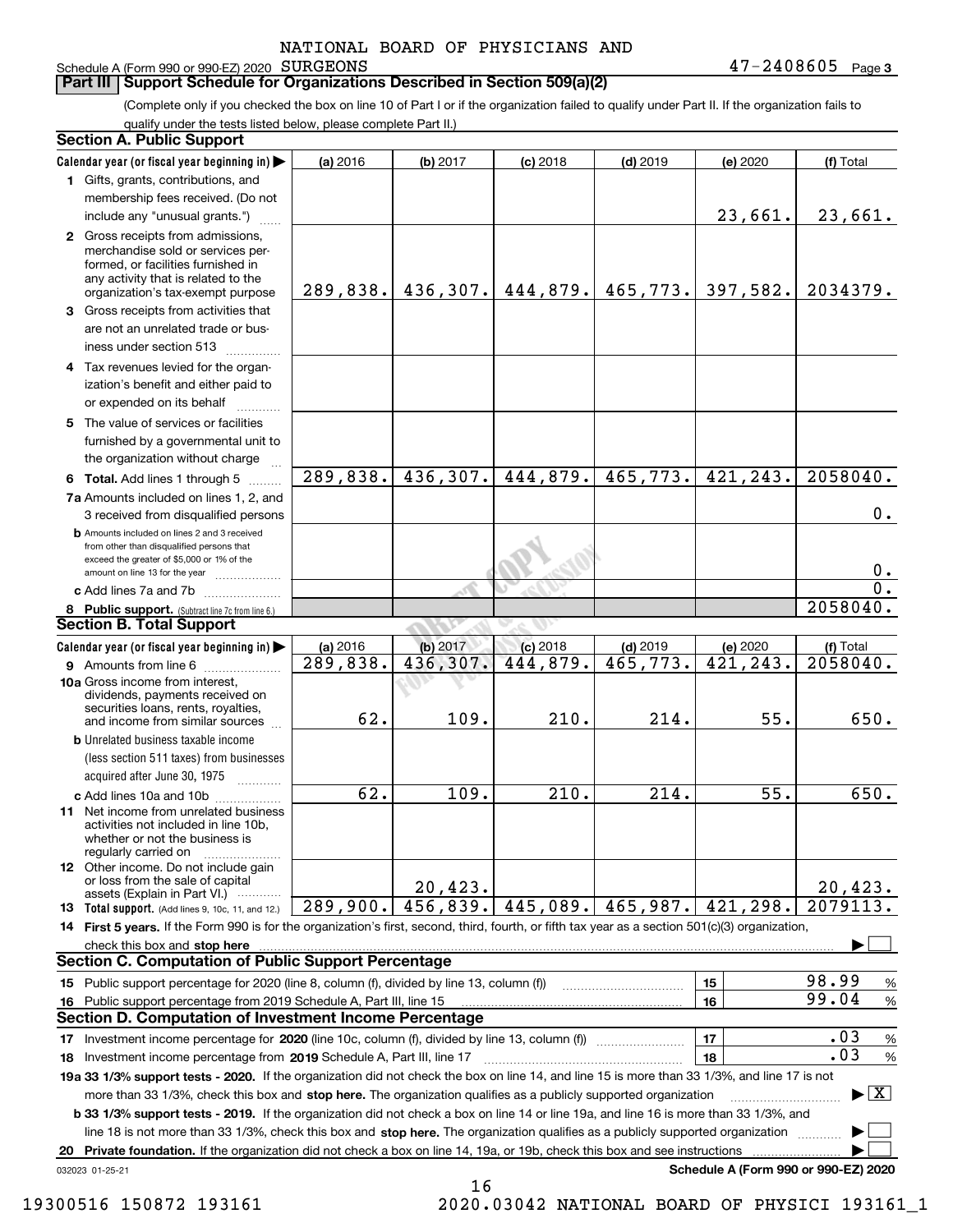## Schedule A (Form 990 or 990-EZ) 2020 SURGEONS **Part IV Supporting Organizations**

**4**SURGEONS 47-2408605

**1**

**2**

**3a**

**3b**

**3c**

**4a**

**4b**

**4c**

**5a**

**5b5c**

**6**

**7**

**8**

**9a**

**9b**

**9c**

**10a**

**10b**

**Yes No**

## (Complete only if you checked a box in line 12 on Part I. If you checked box 12a, Part I, complete Sections A and B. If you checked box 12b, Part I, complete Sections A and C. If you checked box 12c, Part I, complete Sections A, D, and E. If you checked box 12d, Part I, complete Sections A and D, and complete Part V.)

## **Section A. All Supporting Organizations**

- **1** Are all of the organization's supported organizations listed by name in the organization's governing documents? If "No," describe in **Part VI** how the supported organizations are designated. If designated by *class or purpose, describe the designation. If historic and continuing relationship, explain.*
- **2** Did the organization have any supported organization that does not have an IRS determination of status under section 509(a)(1) or (2)? If "Yes," explain in Part VI how the organization determined that the supported *organization was described in section 509(a)(1) or (2).*
- **3a** Did the organization have a supported organization described in section 501(c)(4), (5), or (6)? If "Yes," answer *lines 3b and 3c below.*
- **b** Did the organization confirm that each supported organization qualified under section 501(c)(4), (5), or (6) and satisfied the public support tests under section 509(a)(2)? If "Yes," describe in **Part VI** when and how the *organization made the determination.*
- **c**Did the organization ensure that all support to such organizations was used exclusively for section 170(c)(2)(B) purposes? If "Yes," explain in **Part VI** what controls the organization put in place to ensure such use.
- **4a***If* Was any supported organization not organized in the United States ("foreign supported organization")? *"Yes," and if you checked box 12a or 12b in Part I, answer lines 4b and 4c below.*
- **b** Did the organization have ultimate control and discretion in deciding whether to make grants to the foreign supported organization? If "Yes," describe in **Part VI** how the organization had such control and discretion *despite being controlled or supervised by or in connection with its supported organizations.*
- For cristic that all support to the foreign supported organization was used exercisively for section 17 or  $\sigma$ <sub>/(e/(e/)</sub><br> **5a** Did the organization add, substitute, or remove any supported organizations during the tax yea **c** Did the organization support any foreign supported organization that does not have an IRS determination under sections 501(c)(3) and 509(a)(1) or (2)? If "Yes," explain in **Part VI** what controls the organization used *to ensure that all support to the foreign supported organization was used exclusively for section 170(c)(2)(B) purposes.*
- n **Part VI,** including (i) the<br>moved; (ii) the reasons fo.<br>thorizing such action: anc answer lines 5b and 5c below (if applicable). Also, provide detail in **Part VI,** including (i) the names and EIN *numbers of the supported organizations added, substituted, or removed; (ii) the reasons for each such action; (iii) the authority under the organization's organizing document authorizing such action; and (iv) how the action was accomplished (such as by amendment to the organizing document).*
- **b** Type I or Type II only. Was any added or substituted supported organization part of a class already designated in the organization's organizing document?
- **cSubstitutions only.**  Was the substitution the result of an event beyond the organization's control?
- **6** Did the organization provide support (whether in the form of grants or the provision of services or facilities) to **Part VI.** *If "Yes," provide detail in* support or benefit one or more of the filing organization's supported organizations? anyone other than (i) its supported organizations, (ii) individuals that are part of the charitable class benefited by one or more of its supported organizations, or (iii) other supporting organizations that also
- **7**Did the organization provide a grant, loan, compensation, or other similar payment to a substantial contributor *If "Yes," complete Part I of Schedule L (Form 990 or 990-EZ).* regard to a substantial contributor? (as defined in section 4958(c)(3)(C)), a family member of a substantial contributor, or a 35% controlled entity with
- **8** Did the organization make a loan to a disqualified person (as defined in section 4958) not described in line 7? *If "Yes," complete Part I of Schedule L (Form 990 or 990-EZ).*
- **9a** Was the organization controlled directly or indirectly at any time during the tax year by one or more in section 509(a)(1) or (2))? If "Yes," *provide detail in* <code>Part VI.</code> disqualified persons, as defined in section 4946 (other than foundation managers and organizations described
- **b** Did one or more disqualified persons (as defined in line 9a) hold a controlling interest in any entity in which the supporting organization had an interest? If "Yes," provide detail in P**art VI**.
- **c**Did a disqualified person (as defined in line 9a) have an ownership interest in, or derive any personal benefit from, assets in which the supporting organization also had an interest? If "Yes," provide detail in P**art VI.**
- **10a** Was the organization subject to the excess business holdings rules of section 4943 because of section supporting organizations)? If "Yes," answer line 10b below. 4943(f) (regarding certain Type II supporting organizations, and all Type III non-functionally integrated
- **b** Did the organization have any excess business holdings in the tax year? (Use Schedule C, Form 4720, to *determine whether the organization had excess business holdings.)*

17

032024 01-25-21

**Schedule A (Form 990 or 990-EZ) 2020**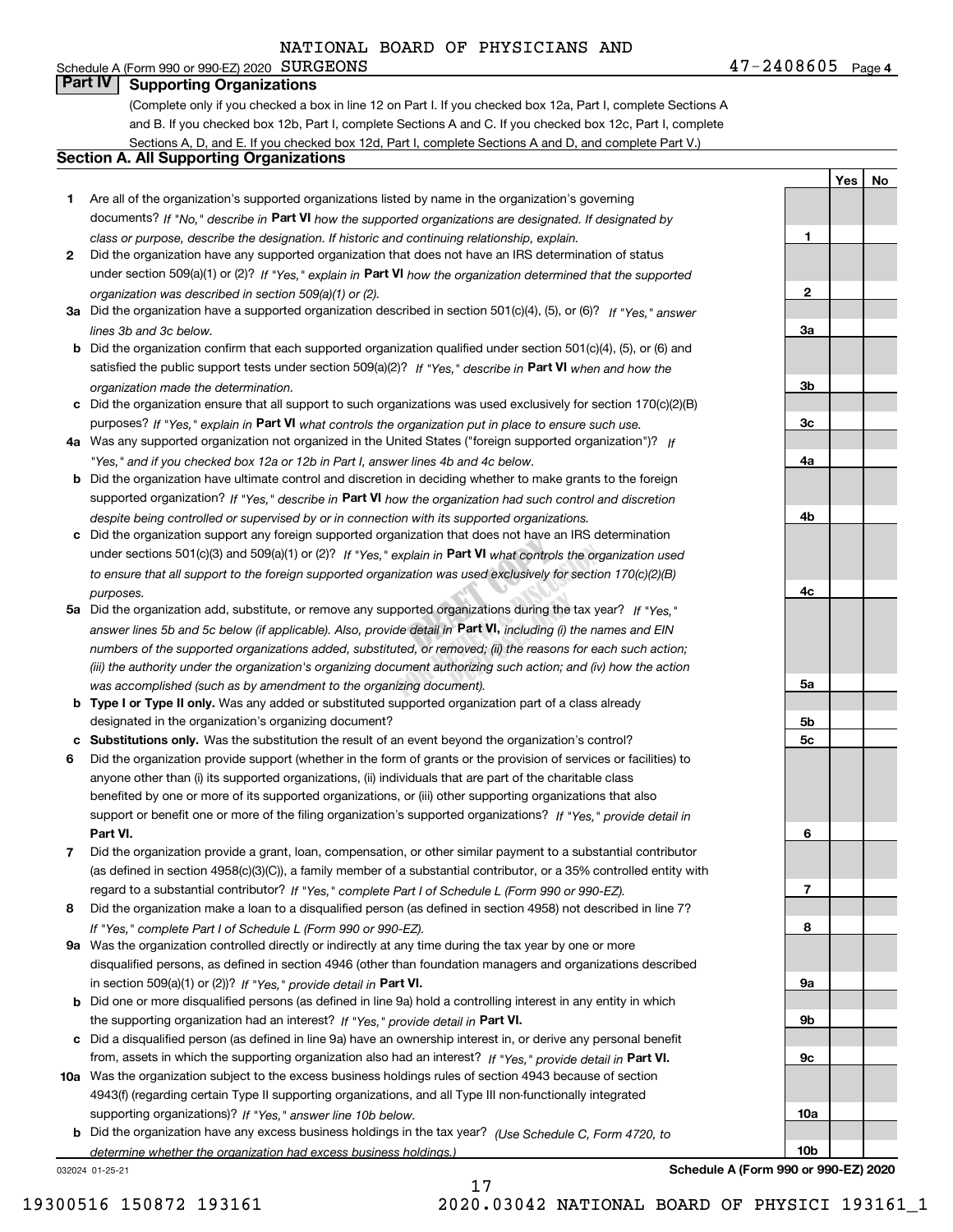Schedule A (Form 990 or 990-EZ) 2020  $\texttt{SURGEDNS}$ **Part IV Supporting Organizations** *(continued)*

| 11           | Has the organization accepted a gift or contribution from any of the following persons?                                                                                                                                                                                                                                                                                                                                                                                                                                                                                                                                                              |                 |            |    |
|--------------|------------------------------------------------------------------------------------------------------------------------------------------------------------------------------------------------------------------------------------------------------------------------------------------------------------------------------------------------------------------------------------------------------------------------------------------------------------------------------------------------------------------------------------------------------------------------------------------------------------------------------------------------------|-----------------|------------|----|
|              | a A person who directly or indirectly controls, either alone or together with persons described in lines 11b and                                                                                                                                                                                                                                                                                                                                                                                                                                                                                                                                     |                 |            |    |
|              | 11c below, the governing body of a supported organization?                                                                                                                                                                                                                                                                                                                                                                                                                                                                                                                                                                                           | 11a             |            |    |
|              | <b>b</b> A family member of a person described in line 11a above?                                                                                                                                                                                                                                                                                                                                                                                                                                                                                                                                                                                    | 11 <sub>b</sub> |            |    |
| c            | A 35% controlled entity of a person described in line 11a or 11b above? If "Yes" to line 11a, 11b, or 11c, provide                                                                                                                                                                                                                                                                                                                                                                                                                                                                                                                                   |                 |            |    |
|              | detail in Part VI.                                                                                                                                                                                                                                                                                                                                                                                                                                                                                                                                                                                                                                   | 11c             |            |    |
|              | <b>Section B. Type I Supporting Organizations</b>                                                                                                                                                                                                                                                                                                                                                                                                                                                                                                                                                                                                    |                 |            |    |
|              |                                                                                                                                                                                                                                                                                                                                                                                                                                                                                                                                                                                                                                                      |                 | <b>Yes</b> | No |
| 1            | Did the governing body, members of the governing body, officers acting in their official capacity, or membership of one or<br>more supported organizations have the power to regularly appoint or elect at least a majority of the organization's officers,<br>directors, or trustees at all times during the tax year? If "No," describe in Part VI how the supported organization(s)<br>effectively operated, supervised, or controlled the organization's activities. If the organization had more than one supported<br>organization, describe how the powers to appoint and/or remove officers, directors, or trustees were allocated among the | 1               |            |    |
| $\mathbf{2}$ | supported organizations and what conditions or restrictions, if any, applied to such powers during the tax year.<br>Did the organization operate for the benefit of any supported organization other than the supported                                                                                                                                                                                                                                                                                                                                                                                                                              |                 |            |    |
|              | organization(s) that operated, supervised, or controlled the supporting organization? If "Yes," explain in                                                                                                                                                                                                                                                                                                                                                                                                                                                                                                                                           |                 |            |    |
|              |                                                                                                                                                                                                                                                                                                                                                                                                                                                                                                                                                                                                                                                      |                 |            |    |
|              | Part VI how providing such benefit carried out the purposes of the supported organization(s) that operated,                                                                                                                                                                                                                                                                                                                                                                                                                                                                                                                                          | 2               |            |    |
|              | supervised, or controlled the supporting organization.<br>Section C. Type II Supporting Organizations                                                                                                                                                                                                                                                                                                                                                                                                                                                                                                                                                |                 |            |    |
|              |                                                                                                                                                                                                                                                                                                                                                                                                                                                                                                                                                                                                                                                      |                 | Yes        | No |
| 1.           | Were a majority of the organization's directors or trustees during the tax year also a majority of the directors                                                                                                                                                                                                                                                                                                                                                                                                                                                                                                                                     |                 |            |    |
|              | or trustees of each of the organization's supported organization(s)? If "No," describe in Part VI how control                                                                                                                                                                                                                                                                                                                                                                                                                                                                                                                                        |                 |            |    |
|              | or management of the supporting organization was vested in the same persons that controlled or managed                                                                                                                                                                                                                                                                                                                                                                                                                                                                                                                                               |                 |            |    |
|              | the supported organization(s).                                                                                                                                                                                                                                                                                                                                                                                                                                                                                                                                                                                                                       | 1               |            |    |
|              | Section D. All Type III Supporting Organizations                                                                                                                                                                                                                                                                                                                                                                                                                                                                                                                                                                                                     |                 |            |    |
|              |                                                                                                                                                                                                                                                                                                                                                                                                                                                                                                                                                                                                                                                      |                 | Yes        | No |
| 1            | Did the organization provide to each of its supported organizations, by the last day of the fifth month of the                                                                                                                                                                                                                                                                                                                                                                                                                                                                                                                                       |                 |            |    |
|              | organization's tax year, (i) a written notice describing the type and amount of support provided during the prior tax                                                                                                                                                                                                                                                                                                                                                                                                                                                                                                                                |                 |            |    |
|              | year, (ii) a copy of the Form 990 that was most recently filed as of the date of notification, and (iii) copies of the                                                                                                                                                                                                                                                                                                                                                                                                                                                                                                                               |                 |            |    |
|              | organization's governing documents in effect on the date of notification, to the extent not previously provided?                                                                                                                                                                                                                                                                                                                                                                                                                                                                                                                                     | 1               |            |    |
| $\mathbf{2}$ | Were any of the organization's officers, directors, or trustees either (i) appointed or elected by the supported                                                                                                                                                                                                                                                                                                                                                                                                                                                                                                                                     |                 |            |    |
|              | organization(s) or (ii) serving on the governing body of a supported organization? If "No." explain in Part VI how                                                                                                                                                                                                                                                                                                                                                                                                                                                                                                                                   |                 |            |    |
|              | the organization maintained a close and continuous working relationship with the supported organization(s).                                                                                                                                                                                                                                                                                                                                                                                                                                                                                                                                          | $\overline{2}$  |            |    |
| 3            | By reason of the relationship described in line 2, above, did the organization's supported organizations have a                                                                                                                                                                                                                                                                                                                                                                                                                                                                                                                                      |                 |            |    |
|              | significant voice in the organization's investment policies and in directing the use of the organization's                                                                                                                                                                                                                                                                                                                                                                                                                                                                                                                                           |                 |            |    |
|              | income or assets at all times during the tax year? If "Yes," describe in Part VI the role the organization's                                                                                                                                                                                                                                                                                                                                                                                                                                                                                                                                         |                 |            |    |
|              | supported organizations played in this regard.                                                                                                                                                                                                                                                                                                                                                                                                                                                                                                                                                                                                       | 3               |            |    |
|              | Section E. Type III Functionally Integrated Supporting Organizations                                                                                                                                                                                                                                                                                                                                                                                                                                                                                                                                                                                 |                 |            |    |
| 1            | Check the box next to the method that the organization used to satisfy the Integral Part Test during the year (see instructions).                                                                                                                                                                                                                                                                                                                                                                                                                                                                                                                    |                 |            |    |
| a            | The organization satisfied the Activities Test. Complete line 2 below.                                                                                                                                                                                                                                                                                                                                                                                                                                                                                                                                                                               |                 |            |    |
| þ            | The organization is the parent of each of its supported organizations. Complete line 3 below.                                                                                                                                                                                                                                                                                                                                                                                                                                                                                                                                                        |                 |            |    |
| c            | The organization supported a governmental entity. Describe in Part VI how you supported a governmental entity (see instructions).                                                                                                                                                                                                                                                                                                                                                                                                                                                                                                                    |                 |            |    |

- **2**Activities Test. Answer lines 2a and 2b below.
- **Answer lines 2a and 2b below. Yes No** Did substantially all of the organization's activities during the tax year directly further the exempt purposes of **ab** Did the activities described in line 2a, above, constitute activities that, but for the organization's involvement, the supported organization(s) to which the organization was responsive? If "Yes," then in **Part VI identify those supported organizations and explain**  *how these activities directly furthered their exempt purposes, how the organization was responsive to those supported organizations, and how the organization determined that these activities constituted substantially all of its activities.*
- **Part VI**  *the reasons for the organization's position that its supported organization(s) would have engaged in* one or more of the organization's supported organization(s) would have been engaged in? If "Yes," e*xplain in these activities but for the organization's involvement.*
- **3**Parent of Supported Organizations. Answer lines 3a and 3b below.

**a**trustees of each of the supported organizations? If "Yes" or "No" provide details in P**art VI.** Did the organization have the power to regularly appoint or elect a majority of the officers, directors, or

032025 01-25-21 **bPart VI**  *If "Yes," describe in the role played by the organization in this regard.* of its supported organizations? Did the organization exercise a substantial degree of direction over the policies, programs, and activities of each

**Schedule A (Form 990 or 990-EZ) 2020**

**2a**

**2b**

**3a**

**3b**

**5**SURGEONS 47-2408605

**Yes No**

19300516 150872 193161 2020.03042 NATIONAL BOARD OF PHYSICI 193161\_1

18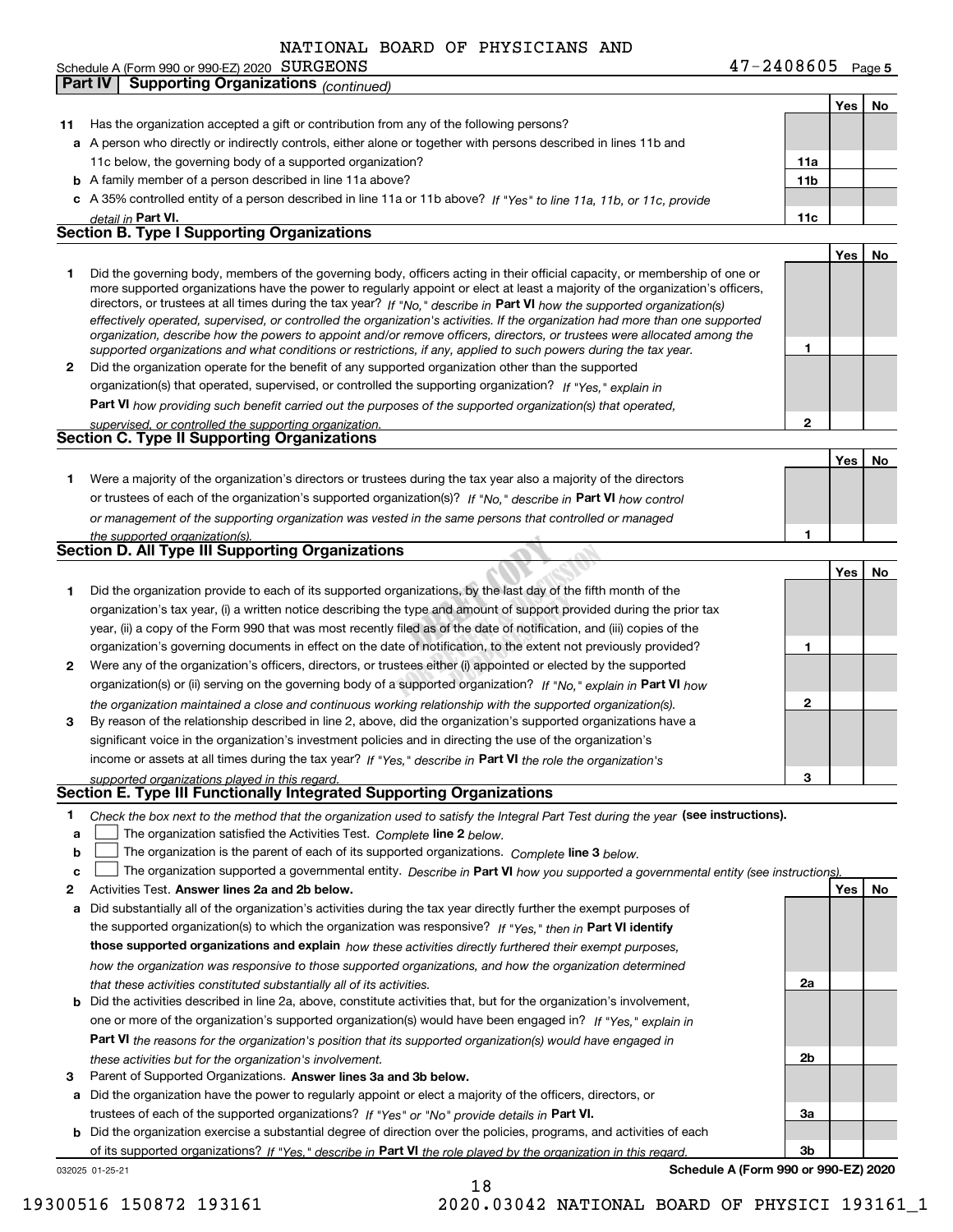|              | Schedule A (Form 990 or 990-EZ) 2020 SURGEONS                                                                                                  |                |                                | $47 - 2408605$ Page 6          |
|--------------|------------------------------------------------------------------------------------------------------------------------------------------------|----------------|--------------------------------|--------------------------------|
|              | Type III Non-Functionally Integrated 509(a)(3) Supporting Organizations<br><b>Part V</b>                                                       |                |                                |                                |
| 1            | Check here if the organization satisfied the Integral Part Test as a qualifying trust on Nov. 20, 1970 (explain in Part VI). See instructions. |                |                                |                                |
|              | All other Type III non-functionally integrated supporting organizations must complete Sections A through E.                                    |                |                                |                                |
|              | Section A - Adjusted Net Income                                                                                                                | (A) Prior Year | (B) Current Year<br>(optional) |                                |
| 1            | Net short-term capital gain                                                                                                                    | 1              |                                |                                |
| 2            | Recoveries of prior-year distributions                                                                                                         | $\overline{2}$ |                                |                                |
| З            | Other gross income (see instructions)                                                                                                          | 3              |                                |                                |
| 4            | Add lines 1 through 3.                                                                                                                         | 4              |                                |                                |
| 5            | Depreciation and depletion                                                                                                                     | 5              |                                |                                |
| 6            | Portion of operating expenses paid or incurred for production or                                                                               |                |                                |                                |
|              | collection of gross income or for management, conservation, or                                                                                 |                |                                |                                |
|              | maintenance of property held for production of income (see instructions)                                                                       | 6              |                                |                                |
| 7            | Other expenses (see instructions)                                                                                                              | 7              |                                |                                |
| 8            | Adjusted Net Income (subtract lines 5, 6, and 7 from line 4)                                                                                   | 8              |                                |                                |
|              | <b>Section B - Minimum Asset Amount</b>                                                                                                        |                | (A) Prior Year                 | (B) Current Year<br>(optional) |
| 1            | Aggregate fair market value of all non-exempt-use assets (see                                                                                  |                |                                |                                |
|              | instructions for short tax year or assets held for part of year):                                                                              |                |                                |                                |
|              | a Average monthly value of securities                                                                                                          | 1a             |                                |                                |
|              | <b>b</b> Average monthly cash balances                                                                                                         | 1b             |                                |                                |
|              | <b>c</b> Fair market value of other non-exempt-use assets                                                                                      | 1c             |                                |                                |
|              | d Total (add lines 1a, 1b, and 1c)                                                                                                             | 1d             |                                |                                |
|              | e Discount claimed for blockage or other factors                                                                                               |                |                                |                                |
|              | (explain in detail in Part VI):                                                                                                                |                |                                |                                |
| $\mathbf{2}$ | Acquisition indebtedness applicable to non-exempt-use assets                                                                                   | $\mathbf{2}$   |                                |                                |
| З            | Subtract line 2 from line 1d.                                                                                                                  | 3              |                                |                                |
| 4            | Cash deemed held for exempt use. Enter 0.015 of line 3 (for greater amount,                                                                    |                |                                |                                |
|              | see instructions).                                                                                                                             | 4              |                                |                                |
| 5            | Net value of non-exempt-use assets (subtract line 4 from line 3)                                                                               | 5              |                                |                                |
| 6            | Multiply line 5 by 0.035.                                                                                                                      | 6              |                                |                                |
| 7            | Recoveries of prior-year distributions                                                                                                         | $\overline{7}$ |                                |                                |
| 8            | <b>Minimum Asset Amount</b> (add line 7 to line 6)                                                                                             | 8              |                                |                                |
|              | <b>Section C - Distributable Amount</b>                                                                                                        |                |                                | <b>Current Year</b>            |
| 1            | Adjusted net income for prior year (from Section A, line 8, column A)                                                                          | 1              |                                |                                |
| $\mathbf{2}$ | Enter 0.85 of line 1.                                                                                                                          | $\overline{2}$ |                                |                                |
| 3            | Minimum asset amount for prior year (from Section B, line 8, column A)                                                                         | 3              |                                |                                |
| 4            | Enter greater of line 2 or line 3.                                                                                                             | 4              |                                |                                |
| 5            | Income tax imposed in prior year                                                                                                               | 5              |                                |                                |
| 6            | <b>Distributable Amount.</b> Subtract line 5 from line 4, unless subject to                                                                    |                |                                |                                |
|              | emergency temporary reduction (see instructions).                                                                                              | 6              |                                |                                |

**7**Check here if the current year is the organization's first as a non-functionally integrated Type III supporting organization (see instructions).

**Schedule A (Form 990 or 990-EZ) 2020**

032026 01-25-21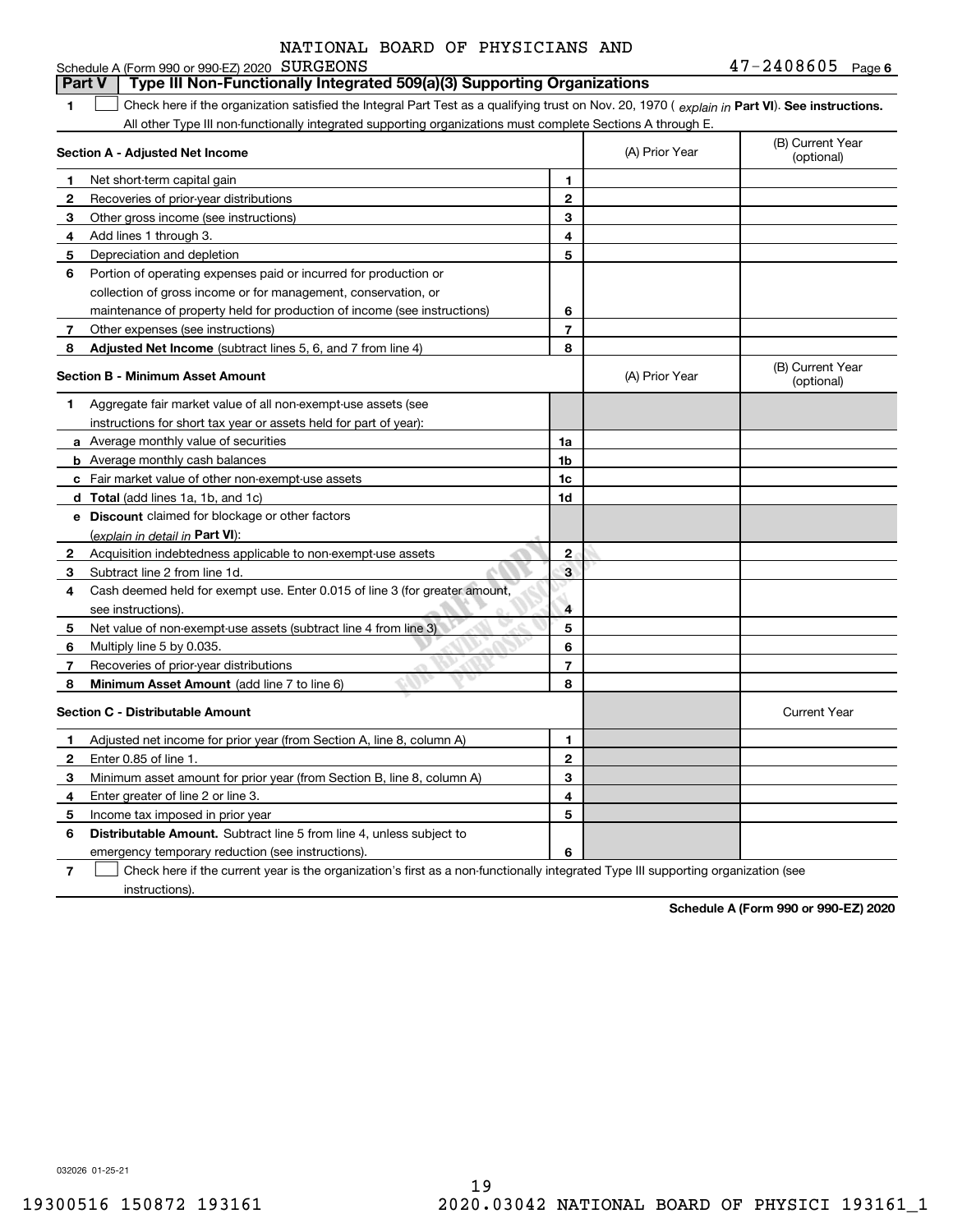Schedule A (Form 990 or 990-EZ) 2020 SURGEONS

**7** SURGEONS 47-2408605

| <b>Part V</b> | Type III Non-Functionally Integrated 509(a)(3) Supporting Organizations                                                   |                                    | (continued)                                    |                |                                                  |
|---------------|---------------------------------------------------------------------------------------------------------------------------|------------------------------------|------------------------------------------------|----------------|--------------------------------------------------|
|               | <b>Section D - Distributions</b>                                                                                          |                                    |                                                |                | <b>Current Year</b>                              |
|               | Amounts paid to supported organizations to accomplish exempt purposes                                                     |                                    | 1                                              |                |                                                  |
| 2             | Amounts paid to perform activity that directly furthers exempt purposes of supported                                      |                                    |                                                |                |                                                  |
|               | organizations, in excess of income from activity                                                                          |                                    |                                                | 2              |                                                  |
| з             | Administrative expenses paid to accomplish exempt purposes of supported organizations                                     |                                    |                                                | 3              |                                                  |
| 4             | Amounts paid to acquire exempt-use assets                                                                                 |                                    |                                                | 4              |                                                  |
| 5             | Qualified set-aside amounts (prior IRS approval required - provide details in Part VI)                                    |                                    |                                                | 5              |                                                  |
| 6             | Other distributions ( <i>describe in</i> Part VI). See instructions.                                                      |                                    |                                                | 6              |                                                  |
| 7             | Total annual distributions. Add lines 1 through 6.                                                                        |                                    |                                                | $\overline{7}$ |                                                  |
| 8             | Distributions to attentive supported organizations to which the organization is responsive                                |                                    |                                                |                |                                                  |
|               | (provide details in <b>Part VI</b> ). See instructions.                                                                   |                                    |                                                | 8              |                                                  |
| 9             | Distributable amount for 2020 from Section C, line 6                                                                      |                                    |                                                | 9              |                                                  |
| 10            | Line 8 amount divided by line 9 amount                                                                                    |                                    |                                                | 10             |                                                  |
|               | <b>Section E - Distribution Allocations</b> (see instructions)                                                            | (i)<br><b>Excess Distributions</b> | (iii)<br><b>Underdistributions</b><br>Pre-2020 |                | (iii)<br><b>Distributable</b><br>Amount for 2020 |
| 1             | Distributable amount for 2020 from Section C, line 6                                                                      |                                    |                                                |                |                                                  |
| 2             | Underdistributions, if any, for years prior to 2020 (reason-                                                              |                                    |                                                |                |                                                  |
|               | able cause required - explain in Part VI). See instructions.                                                              |                                    |                                                |                |                                                  |
| з             | Excess distributions carryover, if any, to 2020                                                                           |                                    |                                                |                |                                                  |
|               | <b>a</b> From 2015                                                                                                        |                                    |                                                |                |                                                  |
|               | <b>b</b> From $2016$                                                                                                      |                                    |                                                |                |                                                  |
|               | $c$ From 2017                                                                                                             |                                    |                                                |                |                                                  |
|               | <b>d</b> From 2018                                                                                                        |                                    |                                                |                |                                                  |
|               | e From 2019                                                                                                               |                                    |                                                |                |                                                  |
|               | f Total of lines 3a through 3e                                                                                            |                                    |                                                |                |                                                  |
|               | <b>g</b> Applied to underdistributions of prior years                                                                     |                                    |                                                |                |                                                  |
|               | <b>h</b> Applied to 2020 distributable amount                                                                             |                                    |                                                |                |                                                  |
|               | Carryover from 2015 not applied (see instructions)                                                                        |                                    |                                                |                |                                                  |
|               | Remainder. Subtract lines 3g, 3h, and 3i from line 3f.                                                                    |                                    |                                                |                |                                                  |
| 4             | Distributions for 2020 from Section D,                                                                                    |                                    |                                                |                |                                                  |
|               | line $7:$                                                                                                                 |                                    |                                                |                |                                                  |
|               | <b>a</b> Applied to underdistributions of prior years                                                                     |                                    |                                                |                |                                                  |
|               | <b>b</b> Applied to 2020 distributable amount                                                                             |                                    |                                                |                |                                                  |
| с             | Remainder. Subtract lines 4a and 4b from line 4.                                                                          |                                    |                                                |                |                                                  |
| 5             | Remaining underdistributions for years prior to 2020, if<br>any. Subtract lines 3g and 4a from line 2. For result greater |                                    |                                                |                |                                                  |
|               |                                                                                                                           |                                    |                                                |                |                                                  |
| 6             | than zero, explain in Part VI. See instructions.<br>Remaining underdistributions for 2020. Subtract lines 3h              |                                    |                                                |                |                                                  |
|               | and 4b from line 1. For result greater than zero, explain in                                                              |                                    |                                                |                |                                                  |
|               | Part VI. See instructions.                                                                                                |                                    |                                                |                |                                                  |
| 7             | Excess distributions carryover to 2021. Add lines 3j                                                                      |                                    |                                                |                |                                                  |
|               | and 4c.                                                                                                                   |                                    |                                                |                |                                                  |
| 8             | Breakdown of line 7:                                                                                                      |                                    |                                                |                |                                                  |
|               | a Excess from 2016                                                                                                        |                                    |                                                |                |                                                  |
|               | <b>b</b> Excess from 2017                                                                                                 |                                    |                                                |                |                                                  |
|               | c Excess from 2018                                                                                                        |                                    |                                                |                |                                                  |
|               | d Excess from 2019                                                                                                        |                                    |                                                |                |                                                  |
|               | e Excess from 2020                                                                                                        |                                    |                                                |                |                                                  |
|               |                                                                                                                           |                                    |                                                |                |                                                  |

**Schedule A (Form 990 or 990-EZ) 2020**

032027 01-25-21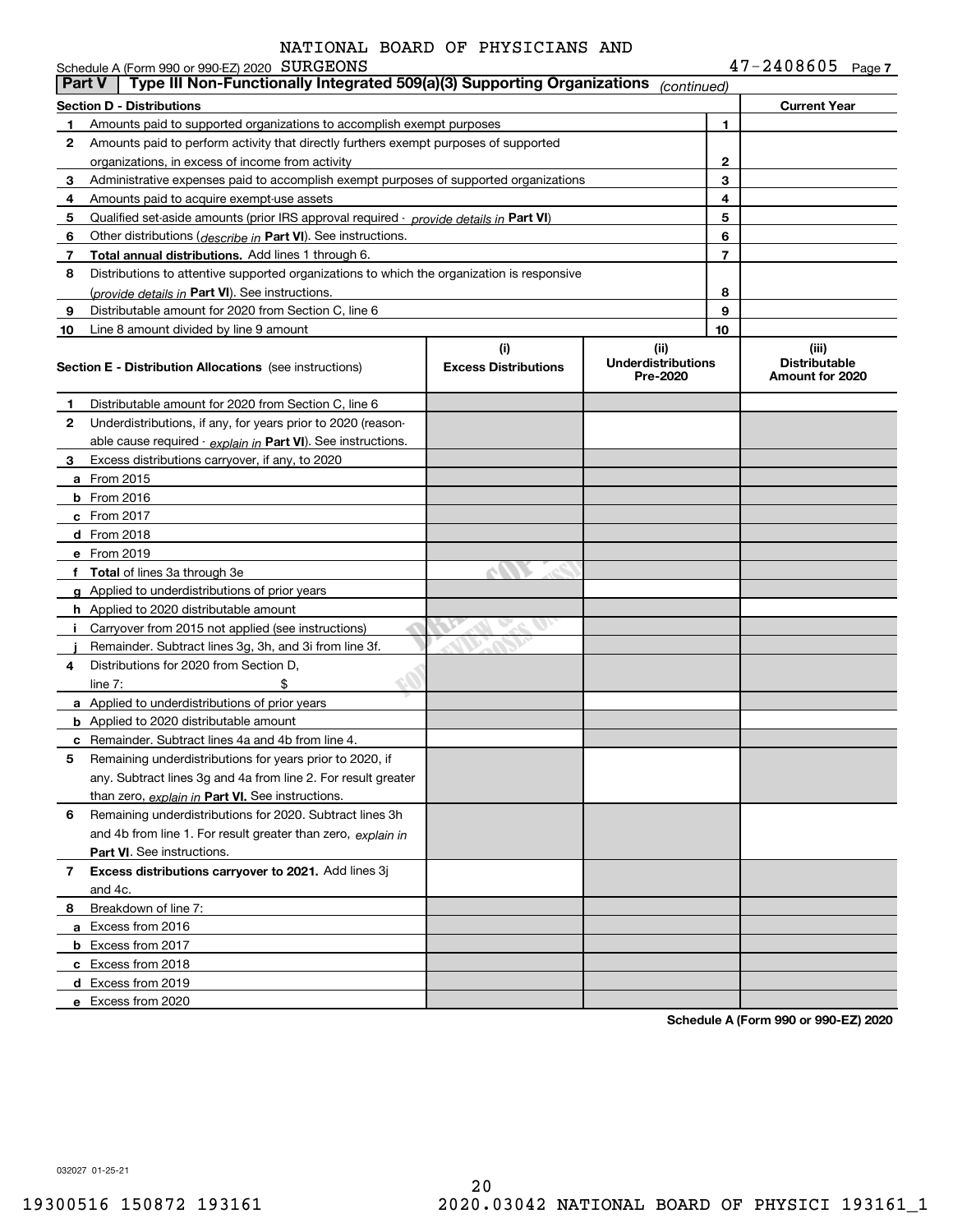|                |                                                                                                                                                                                                         |  | NATIONAL BOARD OF PHYSICIANS AND | $47 - 2408605$ Page 8                                                                                                                                                                                                                                                                                                                                                                                                             |
|----------------|---------------------------------------------------------------------------------------------------------------------------------------------------------------------------------------------------------|--|----------------------------------|-----------------------------------------------------------------------------------------------------------------------------------------------------------------------------------------------------------------------------------------------------------------------------------------------------------------------------------------------------------------------------------------------------------------------------------|
| <b>Part VI</b> | Schedule A (Form 990 or 990-EZ) 2020 SURGEONS<br>Section D, lines 5, 6, and 8; and Part V, Section E, lines 2, 5, and 6. Also complete this part for any additional information.<br>(See instructions.) |  |                                  | Supplemental Information. Provide the explanations required by Part II, line 10; Part II, line 17a or 17b; Part III, line 12;<br>Part IV, Section A, lines 1, 2, 3b, 3c, 4b, 4c, 5a, 6, 9a, 9b, 9c, 11a, 11b, and 11c; Part IV, Section B, lines 1 and 2; Part IV, Section C,<br>line 1; Part IV, Section D, lines 2 and 3; Part IV, Section E, lines 1c, 2a, 2b, 3a, and 3b; Part V, line 1; Part V, Section B, line 1e; Part V, |
|                |                                                                                                                                                                                                         |  |                                  |                                                                                                                                                                                                                                                                                                                                                                                                                                   |
|                |                                                                                                                                                                                                         |  |                                  |                                                                                                                                                                                                                                                                                                                                                                                                                                   |
|                |                                                                                                                                                                                                         |  |                                  |                                                                                                                                                                                                                                                                                                                                                                                                                                   |
|                |                                                                                                                                                                                                         |  |                                  |                                                                                                                                                                                                                                                                                                                                                                                                                                   |
|                |                                                                                                                                                                                                         |  |                                  |                                                                                                                                                                                                                                                                                                                                                                                                                                   |
|                |                                                                                                                                                                                                         |  |                                  |                                                                                                                                                                                                                                                                                                                                                                                                                                   |
|                |                                                                                                                                                                                                         |  |                                  |                                                                                                                                                                                                                                                                                                                                                                                                                                   |
|                |                                                                                                                                                                                                         |  |                                  |                                                                                                                                                                                                                                                                                                                                                                                                                                   |
|                |                                                                                                                                                                                                         |  |                                  |                                                                                                                                                                                                                                                                                                                                                                                                                                   |
|                |                                                                                                                                                                                                         |  |                                  |                                                                                                                                                                                                                                                                                                                                                                                                                                   |
|                |                                                                                                                                                                                                         |  |                                  |                                                                                                                                                                                                                                                                                                                                                                                                                                   |
|                |                                                                                                                                                                                                         |  |                                  |                                                                                                                                                                                                                                                                                                                                                                                                                                   |
|                |                                                                                                                                                                                                         |  |                                  |                                                                                                                                                                                                                                                                                                                                                                                                                                   |
|                |                                                                                                                                                                                                         |  |                                  |                                                                                                                                                                                                                                                                                                                                                                                                                                   |
|                |                                                                                                                                                                                                         |  |                                  |                                                                                                                                                                                                                                                                                                                                                                                                                                   |
|                |                                                                                                                                                                                                         |  |                                  |                                                                                                                                                                                                                                                                                                                                                                                                                                   |
|                |                                                                                                                                                                                                         |  |                                  |                                                                                                                                                                                                                                                                                                                                                                                                                                   |
|                |                                                                                                                                                                                                         |  |                                  |                                                                                                                                                                                                                                                                                                                                                                                                                                   |
|                |                                                                                                                                                                                                         |  |                                  |                                                                                                                                                                                                                                                                                                                                                                                                                                   |
|                |                                                                                                                                                                                                         |  |                                  |                                                                                                                                                                                                                                                                                                                                                                                                                                   |
|                |                                                                                                                                                                                                         |  |                                  |                                                                                                                                                                                                                                                                                                                                                                                                                                   |
|                |                                                                                                                                                                                                         |  |                                  |                                                                                                                                                                                                                                                                                                                                                                                                                                   |
|                |                                                                                                                                                                                                         |  |                                  |                                                                                                                                                                                                                                                                                                                                                                                                                                   |
|                |                                                                                                                                                                                                         |  |                                  |                                                                                                                                                                                                                                                                                                                                                                                                                                   |
|                |                                                                                                                                                                                                         |  |                                  |                                                                                                                                                                                                                                                                                                                                                                                                                                   |
|                |                                                                                                                                                                                                         |  |                                  |                                                                                                                                                                                                                                                                                                                                                                                                                                   |
|                |                                                                                                                                                                                                         |  |                                  |                                                                                                                                                                                                                                                                                                                                                                                                                                   |
|                |                                                                                                                                                                                                         |  |                                  |                                                                                                                                                                                                                                                                                                                                                                                                                                   |
|                |                                                                                                                                                                                                         |  |                                  |                                                                                                                                                                                                                                                                                                                                                                                                                                   |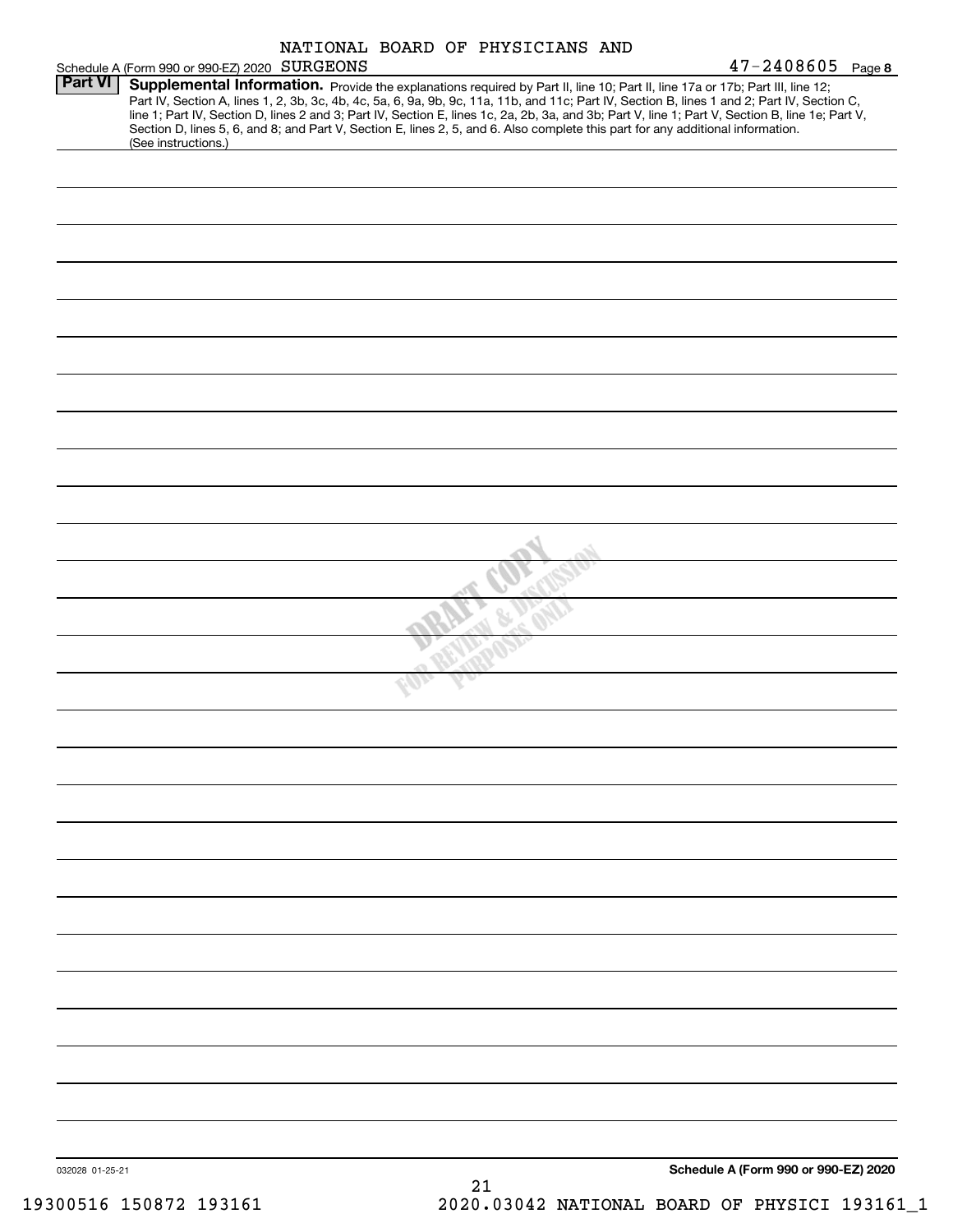Department of the Treasury Internal Revenue Service **(Form 990, 990-EZ, or 990-PF)**

## **Schedule B Schedule of Contributors**

**| Attach to Form 990, Form 990-EZ, or Form 990-PF. | Go to www.irs.gov/Form990 for the latest information.** OMB No. 1545-0047

| L | ſ | s<br>۱ |  |
|---|---|--------|--|
|   |   |        |  |

**Employer identification number**

| $\alpha$ . The contract of the contract of $\alpha$ | Employer Remandation number                                                                                                                                                                                                                                                      |            |  |  |  |
|-----------------------------------------------------|----------------------------------------------------------------------------------------------------------------------------------------------------------------------------------------------------------------------------------------------------------------------------------|------------|--|--|--|
|                                                     | NATIONAL BOARD OF PHYSICIANS AND<br><b>SURGEONS</b>                                                                                                                                                                                                                              | 47-2408605 |  |  |  |
| Organization type (check one):                      |                                                                                                                                                                                                                                                                                  |            |  |  |  |
| Filers of:                                          | Section:                                                                                                                                                                                                                                                                         |            |  |  |  |
| Form 990 or 990-EZ                                  | $\boxed{\mathbf{X}}$ 501(c)( 3) (enter number) organization                                                                                                                                                                                                                      |            |  |  |  |
|                                                     | $4947(a)(1)$ nonexempt charitable trust not treated as a private foundation                                                                                                                                                                                                      |            |  |  |  |
|                                                     | 527 political organization                                                                                                                                                                                                                                                       |            |  |  |  |
| Form 990-PF                                         | 501(c)(3) exempt private foundation                                                                                                                                                                                                                                              |            |  |  |  |
|                                                     | 4947(a)(1) nonexempt charitable trust treated as a private foundation                                                                                                                                                                                                            |            |  |  |  |
|                                                     | 501(c)(3) taxable private foundation                                                                                                                                                                                                                                             |            |  |  |  |
|                                                     |                                                                                                                                                                                                                                                                                  |            |  |  |  |
|                                                     | Check if your organization is covered by the General Rule or a Special Rule.                                                                                                                                                                                                     |            |  |  |  |
|                                                     | Note: Only a section 501(c)(7), (8), or (10) organization can check boxes for both the General Rule and a Special Rule. See instructions.                                                                                                                                        |            |  |  |  |
| <b>General Rule</b>                                 |                                                                                                                                                                                                                                                                                  |            |  |  |  |
| X                                                   | For an organization filing Form 990, 990-EZ, or 990-PF that received, during the year, contributions totaling \$5,000 or more (in money or<br>property) from any one contributor. Complete Parts I and II. See instructions for determining a contributor's total contributions. |            |  |  |  |
| <b>Special Rules</b>                                |                                                                                                                                                                                                                                                                                  |            |  |  |  |

### **Special Rules**

| For an organization described in section 501(c)(3) filing Form 990 or 990-EZ that met the 33 1/3% support test of the regulations under               |
|-------------------------------------------------------------------------------------------------------------------------------------------------------|
| sections 509(a)(1) and 170(b)(1)(A)(vi), that checked Schedule A (Form 990 or 990-EZ), Part II, line 13, 16a, or 16b, and that received from          |
| any one contributor, during the year, total contributions of the greater of (1) \$5,000; or (2) 2% of the amount on (i) Form 990, Part VIII, line 1h; |
| or (ii) Form 990-EZ, line 1. Complete Parts I and II.                                                                                                 |

For an organization described in section 501(c)(7), (8), or (10) filing Form 990 or 990-EZ that received from any one contributor, during the year, total contributions of more than \$1,000 exclusively for religious, charitable, scientific, literary, or educational purposes, or for the prevention of cruelty to children or animals. Complete Parts I (entering "N/A" in column (b) instead of the contributor name and address), II, and III.

purpose. Don't complete any of the parts unless the **General Rule** applies to this organization because it received *nonexclusively* year, contributions <sub>exclusively</sub> for religious, charitable, etc., purposes, but no such contributions totaled more than \$1,000. If this box is checked, enter here the total contributions that were received during the year for an  $\;$ exclusively religious, charitable, etc., For an organization described in section 501(c)(7), (8), or (10) filing Form 990 or 990-EZ that received from any one contributor, during the religious, charitable, etc., contributions totaling \$5,000 or more during the year  $\Box$ — $\Box$   $\Box$  $\mathcal{L}^{\text{max}}$ 

**Caution:**  An organization that isn't covered by the General Rule and/or the Special Rules doesn't file Schedule B (Form 990, 990-EZ, or 990-PF), but it **must** answer "No" on Part IV, line 2, of its Form 990; or check the box on line H of its Form 990-EZ or on its Form 990-PF, Part I, line 2, to<br>cortify that it doesn't meet the filipe requirements of Schodule B (Fer certify that it doesn't meet the filing requirements of Schedule B (Form 990, 990-EZ, or 990-PF).

**For Paperwork Reduction Act Notice, see the instructions for Form 990, 990-EZ, or 990-PF. Schedule B (Form 990, 990-EZ, or 990-PF) (2020)** LHA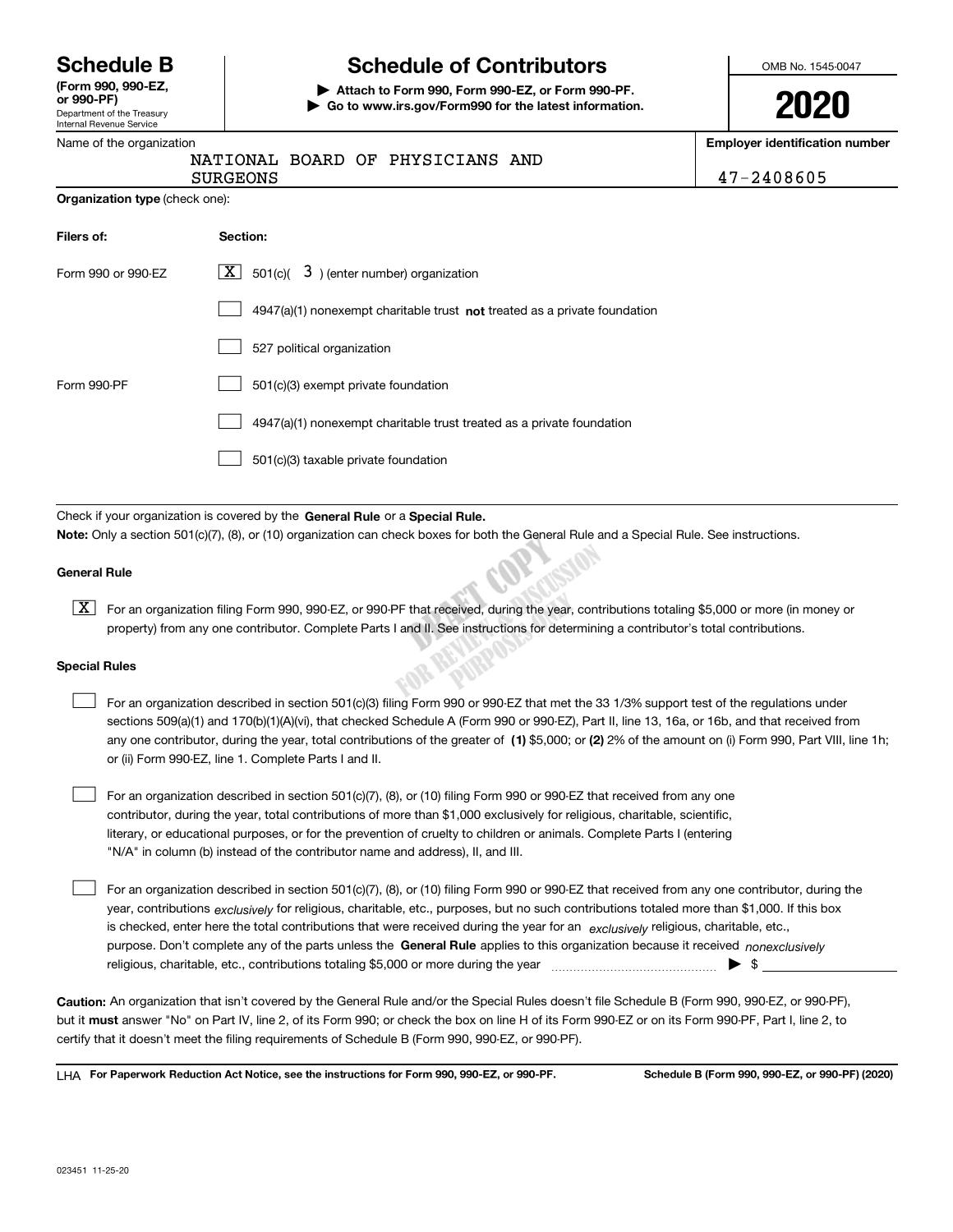## Schedule B (Form 990, 990-EZ, or 990-PF) (2020) **Page 2** Page 2

|                 | Schedule B (Form 990, 990-EZ, or 990-PF) (2020)                                                |                                   | Page 2                                                                                           |
|-----------------|------------------------------------------------------------------------------------------------|-----------------------------------|--------------------------------------------------------------------------------------------------|
| <b>SURGEONS</b> | Name of organization<br>NATIONAL BOARD OF PHYSICIANS AND                                       |                                   | <b>Employer identification number</b><br>47-2408605                                              |
| Part I          | Contributors (see instructions). Use duplicate copies of Part I if additional space is needed. |                                   |                                                                                                  |
| (a)<br>No.      | (b)<br>Name, address, and ZIP + 4                                                              | (c)<br><b>Total contributions</b> | (d)<br>Type of contribution                                                                      |
| 1               | SMALL BUSINESS ADMINISTRATION<br>U.S.<br>409 3RD STREET, SW<br>WASHINGTON, DC 20416            | 23,661.<br>\$                     | $\mathbf{X}$<br>Person<br>Payroll<br>Noncash<br>(Complete Part II for<br>noncash contributions.) |
| (a)<br>No.      | (b)<br>Name, address, and ZIP + 4                                                              | (c)<br><b>Total contributions</b> | (d)<br>Type of contribution                                                                      |
|                 |                                                                                                | \$                                | Person<br>Payroll<br>Noncash<br>(Complete Part II for<br>noncash contributions.)                 |
| (a)<br>No.      | (b)<br>Name, address, and ZIP + 4                                                              | (c)<br><b>Total contributions</b> | (d)<br>Type of contribution                                                                      |
|                 |                                                                                                | \$                                | Person<br>Payroll<br>Noncash<br>(Complete Part II for<br>noncash contributions.)                 |
| (a)<br>No.      | (b)<br>Name, address, and ZIP + 4                                                              | (c)<br><b>Total contributions</b> | (d)<br>Type of contribution                                                                      |
|                 |                                                                                                | \$                                | Person<br>Payroll<br>Noncash<br>(Complete Part II for<br>noncash contributions.)                 |
| (a)<br>No.      | (b)<br>Name, address, and ZIP + 4                                                              | (c)<br><b>Total contributions</b> | (d)<br>Type of contribution                                                                      |
|                 |                                                                                                | \$                                | Person<br>Payroll<br>Noncash<br>(Complete Part II for<br>noncash contributions.)                 |
| (a)<br>No.      | (b)<br>Name, address, and ZIP + 4                                                              | (c)<br><b>Total contributions</b> | (d)<br>Type of contribution                                                                      |
|                 |                                                                                                | \$                                | Person<br>Payroll<br>Noncash<br>(Complete Part II for<br>noncash contributions.)                 |

023452 11-25-20 **Schedule B (Form 990, 990-EZ, or 990-PF) (2020)**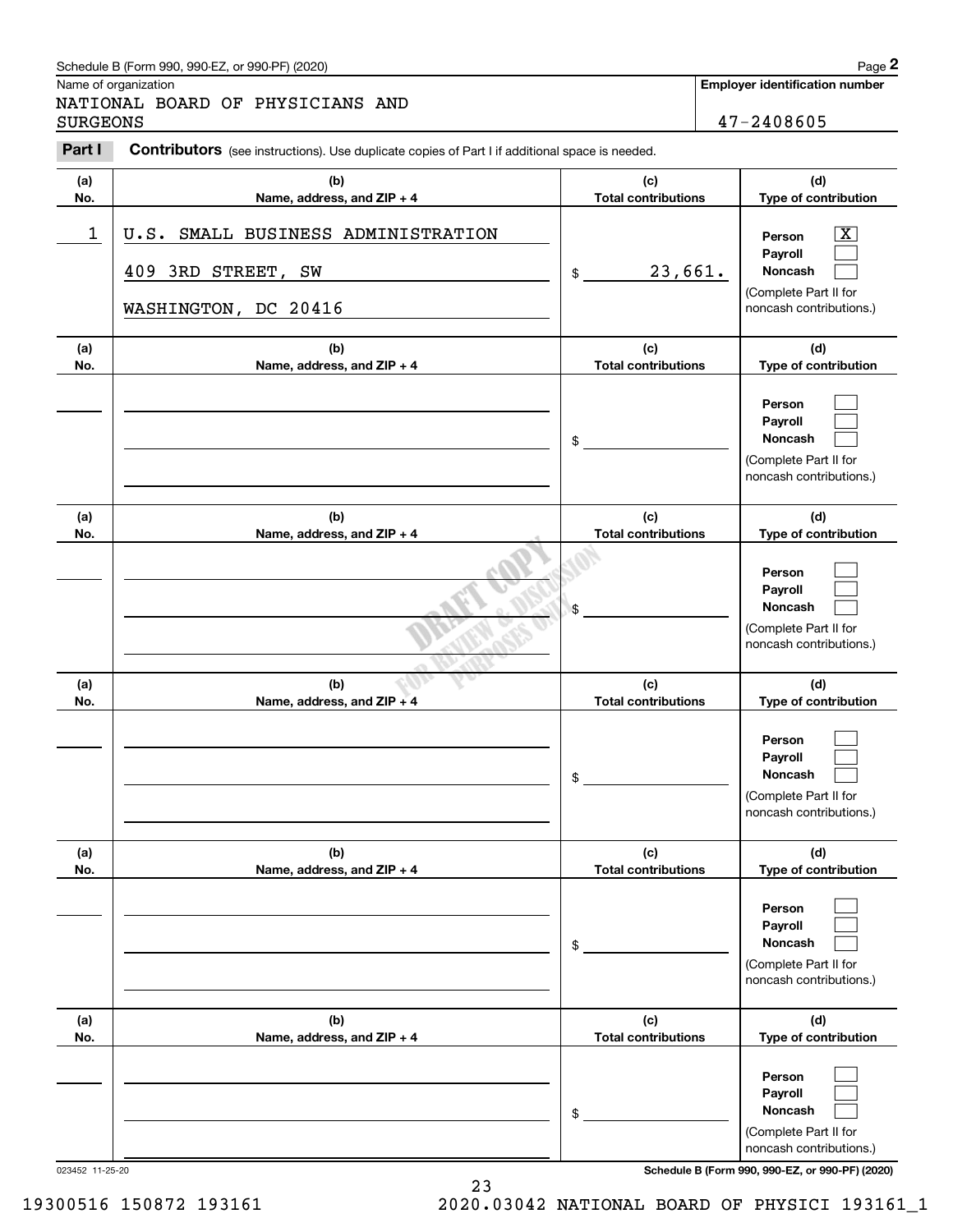| <b>SURGEONS</b>              | NATIONAL BOARD OF PHYSICIANS AND                                                                    |                                                 | 47-2408605           |
|------------------------------|-----------------------------------------------------------------------------------------------------|-------------------------------------------------|----------------------|
| Part II                      | Noncash Property (see instructions). Use duplicate copies of Part II if additional space is needed. |                                                 |                      |
| (a)<br>No.<br>from<br>Part I | (b)<br>Description of noncash property given                                                        | (c)<br>FMV (or estimate)<br>(See instructions.) | (d)<br>Date received |
|                              |                                                                                                     | \$                                              |                      |
| (a)<br>No.<br>from<br>Part I | (b)<br>Description of noncash property given                                                        | (c)<br>FMV (or estimate)<br>(See instructions.) | (d)<br>Date received |
|                              |                                                                                                     | \$                                              |                      |
| (a)<br>No.<br>from<br>Part I | (b)<br>Description of noncash property given                                                        | (c)<br>FMV (or estimate)<br>(See instructions.) | (d)<br>Date received |
|                              |                                                                                                     | \$                                              |                      |
| (a)<br>No.<br>from<br>Part I | (b)<br>Description of noncash property given                                                        | (c)<br>FMV (or estimate)<br>(See instructions.) | (d)<br>Date received |
|                              |                                                                                                     | \$                                              |                      |
| (a)<br>No.<br>from<br>Part I | (b)<br>Description of noncash property given                                                        | (c)<br>FMV (or estimate)<br>(See instructions.) | (d)<br>Date received |
|                              |                                                                                                     | \$                                              |                      |
| (a)<br>No.<br>from<br>Part I | (b)<br>Description of noncash property given                                                        | (c)<br>FMV (or estimate)<br>(See instructions.) | (d)<br>Date received |
|                              |                                                                                                     |                                                 |                      |

24

19300516 150872 193161 2020.03042 NATIONAL BOARD OF PHYSICI 193161\_1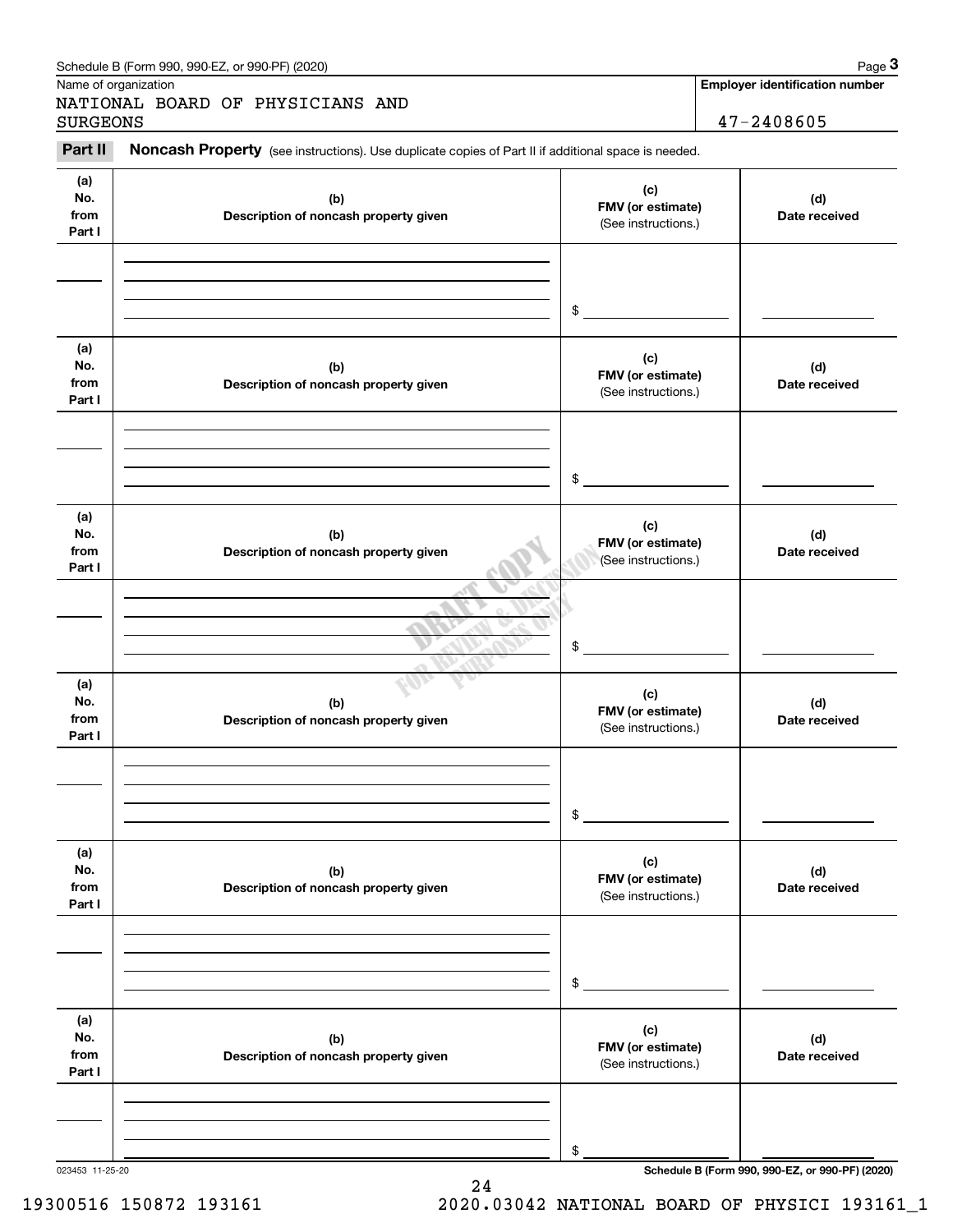|                 | Schedule B (Form 990, 990-EZ, or 990-PF) (2020)                                                                                                                                                                                                                                                 |                      |                                          | Page 4                                          |  |  |  |  |
|-----------------|-------------------------------------------------------------------------------------------------------------------------------------------------------------------------------------------------------------------------------------------------------------------------------------------------|----------------------|------------------------------------------|-------------------------------------------------|--|--|--|--|
|                 | Name of organization                                                                                                                                                                                                                                                                            |                      |                                          | <b>Employer identification number</b>           |  |  |  |  |
|                 | NATIONAL BOARD OF PHYSICIANS AND                                                                                                                                                                                                                                                                |                      |                                          |                                                 |  |  |  |  |
| <b>SURGEONS</b> |                                                                                                                                                                                                                                                                                                 |                      |                                          | 47-2408605                                      |  |  |  |  |
| Part III        | Exclusively religious, charitable, etc., contributions to organizations described in section 501(c)(7), (8), or (10) that total more than \$1,000 for the year                                                                                                                                  |                      |                                          |                                                 |  |  |  |  |
|                 | from any one contributor. Complete columns (a) through (e) and the following line entry. For organizations<br>completing Part III, enter the total of exclusively religious, charitable, etc., contributions of \$1,000 or less for the year. (Enter this info. once.) $\blacktriangleright$ \$ |                      |                                          |                                                 |  |  |  |  |
|                 | Use duplicate copies of Part III if additional space is needed.                                                                                                                                                                                                                                 |                      |                                          |                                                 |  |  |  |  |
| (a) No.         |                                                                                                                                                                                                                                                                                                 |                      |                                          |                                                 |  |  |  |  |
| from<br>Part I  | (b) Purpose of gift                                                                                                                                                                                                                                                                             | (c) Use of gift      |                                          | (d) Description of how gift is held             |  |  |  |  |
|                 |                                                                                                                                                                                                                                                                                                 |                      |                                          |                                                 |  |  |  |  |
|                 |                                                                                                                                                                                                                                                                                                 |                      |                                          |                                                 |  |  |  |  |
|                 |                                                                                                                                                                                                                                                                                                 |                      |                                          |                                                 |  |  |  |  |
|                 |                                                                                                                                                                                                                                                                                                 |                      |                                          |                                                 |  |  |  |  |
|                 |                                                                                                                                                                                                                                                                                                 | (e) Transfer of gift |                                          |                                                 |  |  |  |  |
|                 |                                                                                                                                                                                                                                                                                                 |                      |                                          |                                                 |  |  |  |  |
|                 | Transferee's name, address, and ZIP + 4                                                                                                                                                                                                                                                         |                      | Relationship of transferor to transferee |                                                 |  |  |  |  |
|                 |                                                                                                                                                                                                                                                                                                 |                      |                                          |                                                 |  |  |  |  |
|                 |                                                                                                                                                                                                                                                                                                 |                      |                                          |                                                 |  |  |  |  |
|                 |                                                                                                                                                                                                                                                                                                 |                      |                                          |                                                 |  |  |  |  |
|                 |                                                                                                                                                                                                                                                                                                 |                      |                                          |                                                 |  |  |  |  |
| (a) No.<br>from | (b) Purpose of gift                                                                                                                                                                                                                                                                             | (c) Use of gift      |                                          | (d) Description of how gift is held             |  |  |  |  |
| Part I          |                                                                                                                                                                                                                                                                                                 |                      |                                          |                                                 |  |  |  |  |
|                 |                                                                                                                                                                                                                                                                                                 |                      |                                          |                                                 |  |  |  |  |
|                 |                                                                                                                                                                                                                                                                                                 |                      |                                          |                                                 |  |  |  |  |
|                 |                                                                                                                                                                                                                                                                                                 |                      |                                          |                                                 |  |  |  |  |
|                 | (e) Transfer of gift                                                                                                                                                                                                                                                                            |                      |                                          |                                                 |  |  |  |  |
|                 |                                                                                                                                                                                                                                                                                                 |                      |                                          |                                                 |  |  |  |  |
|                 | Transferee's name, address, and ZIP + 4<br>Relationship of transferor to transferee                                                                                                                                                                                                             |                      |                                          |                                                 |  |  |  |  |
|                 |                                                                                                                                                                                                                                                                                                 |                      |                                          |                                                 |  |  |  |  |
|                 |                                                                                                                                                                                                                                                                                                 |                      |                                          |                                                 |  |  |  |  |
|                 |                                                                                                                                                                                                                                                                                                 |                      |                                          |                                                 |  |  |  |  |
|                 |                                                                                                                                                                                                                                                                                                 |                      |                                          |                                                 |  |  |  |  |
| (a) No.<br>from | (b) Purpose of gift                                                                                                                                                                                                                                                                             | (c) Use of gift      |                                          | (d) Description of how gift is held             |  |  |  |  |
| Part I          |                                                                                                                                                                                                                                                                                                 |                      |                                          |                                                 |  |  |  |  |
|                 |                                                                                                                                                                                                                                                                                                 |                      |                                          |                                                 |  |  |  |  |
|                 |                                                                                                                                                                                                                                                                                                 |                      |                                          |                                                 |  |  |  |  |
|                 |                                                                                                                                                                                                                                                                                                 |                      |                                          |                                                 |  |  |  |  |
|                 |                                                                                                                                                                                                                                                                                                 | (e) Transfer of gift |                                          |                                                 |  |  |  |  |
|                 |                                                                                                                                                                                                                                                                                                 |                      |                                          |                                                 |  |  |  |  |
|                 | Transferee's name, address, and ZIP + 4                                                                                                                                                                                                                                                         |                      |                                          | Relationship of transferor to transferee        |  |  |  |  |
|                 |                                                                                                                                                                                                                                                                                                 |                      |                                          |                                                 |  |  |  |  |
|                 |                                                                                                                                                                                                                                                                                                 |                      |                                          |                                                 |  |  |  |  |
|                 |                                                                                                                                                                                                                                                                                                 |                      |                                          |                                                 |  |  |  |  |
|                 |                                                                                                                                                                                                                                                                                                 |                      |                                          |                                                 |  |  |  |  |
| (a) No.<br>from | (b) Purpose of gift                                                                                                                                                                                                                                                                             | (c) Use of gift      |                                          | (d) Description of how gift is held             |  |  |  |  |
| Part I          |                                                                                                                                                                                                                                                                                                 |                      |                                          |                                                 |  |  |  |  |
|                 |                                                                                                                                                                                                                                                                                                 |                      |                                          |                                                 |  |  |  |  |
|                 |                                                                                                                                                                                                                                                                                                 |                      |                                          |                                                 |  |  |  |  |
|                 |                                                                                                                                                                                                                                                                                                 |                      |                                          |                                                 |  |  |  |  |
|                 |                                                                                                                                                                                                                                                                                                 |                      |                                          |                                                 |  |  |  |  |
|                 |                                                                                                                                                                                                                                                                                                 | (e) Transfer of gift |                                          |                                                 |  |  |  |  |
|                 | Transferee's name, address, and $ZIP + 4$                                                                                                                                                                                                                                                       |                      |                                          | Relationship of transferor to transferee        |  |  |  |  |
|                 |                                                                                                                                                                                                                                                                                                 |                      |                                          |                                                 |  |  |  |  |
|                 |                                                                                                                                                                                                                                                                                                 |                      |                                          |                                                 |  |  |  |  |
|                 |                                                                                                                                                                                                                                                                                                 |                      |                                          |                                                 |  |  |  |  |
|                 |                                                                                                                                                                                                                                                                                                 |                      |                                          |                                                 |  |  |  |  |
| 023454 11-25-20 |                                                                                                                                                                                                                                                                                                 |                      |                                          | Schedule B (Form 990, 990-EZ, or 990-PF) (2020) |  |  |  |  |
|                 |                                                                                                                                                                                                                                                                                                 | 25                   |                                          |                                                 |  |  |  |  |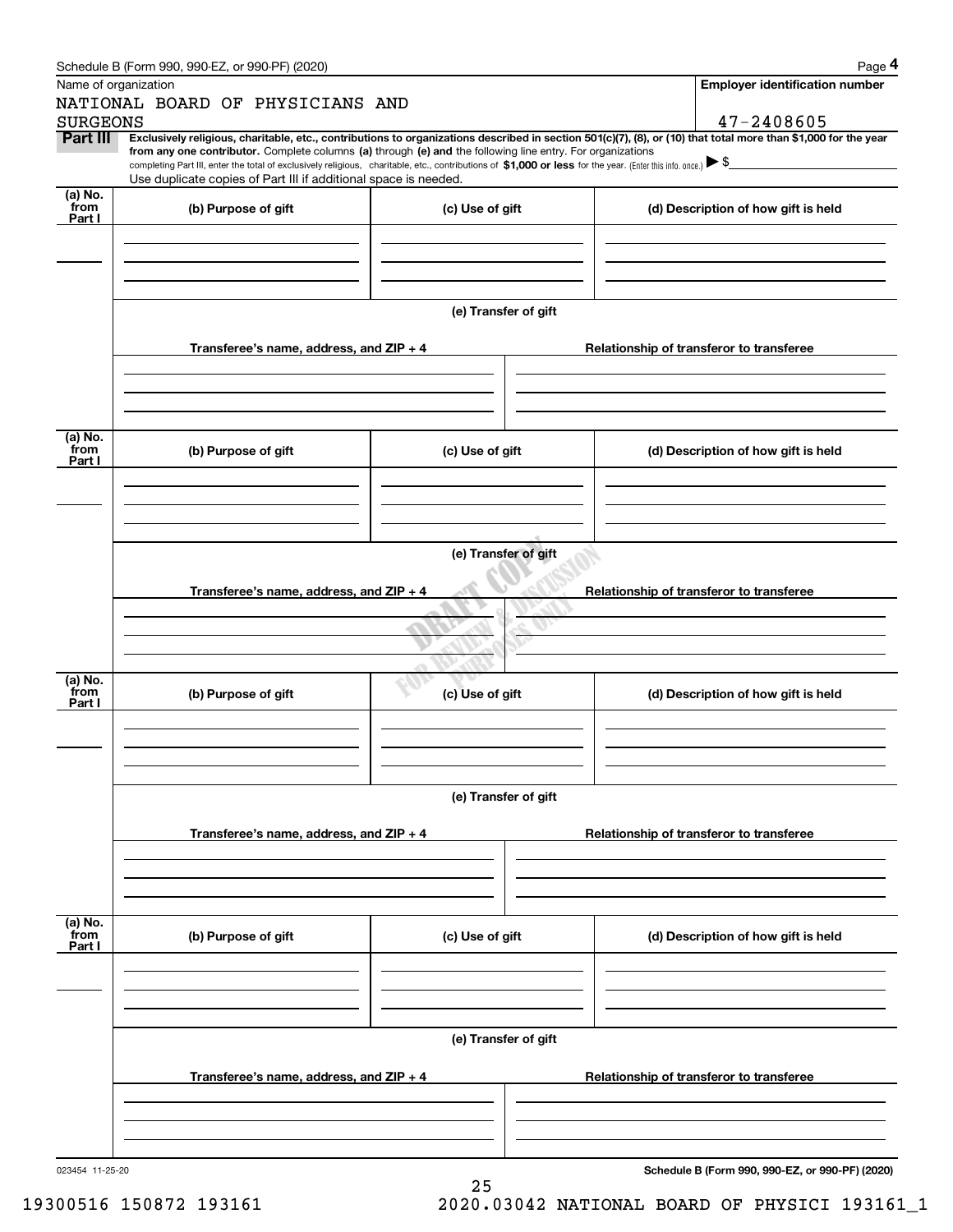| <b>SCHEDULE C</b>                                          | <b>Political Campaign and Lobbying Activities</b><br>For Organizations Exempt From Income Tax Under section 501(c) and section 527 |                                                                                                                                                                                                                                                                                                  |         |                            | OMB No. 1545-0047                                |
|------------------------------------------------------------|------------------------------------------------------------------------------------------------------------------------------------|--------------------------------------------------------------------------------------------------------------------------------------------------------------------------------------------------------------------------------------------------------------------------------------------------|---------|----------------------------|--------------------------------------------------|
| (Form 990 or 990-EZ)                                       |                                                                                                                                    |                                                                                                                                                                                                                                                                                                  |         |                            |                                                  |
|                                                            |                                                                                                                                    | ► Complete if the organization is described below. ► Attach to Form 990 or Form 990-EZ.                                                                                                                                                                                                          |         |                            | <b>Open to Public</b>                            |
| Department of the Treasury<br>Internal Revenue Service     | Go to www.irs.gov/Form990 for instructions and the latest information.                                                             |                                                                                                                                                                                                                                                                                                  |         |                            |                                                  |
|                                                            |                                                                                                                                    | If the organization answered "Yes," on Form 990, Part IV, line 3, or Form 990-EZ, Part V, line 46 (Political Campaign Activities), then                                                                                                                                                          |         |                            |                                                  |
|                                                            |                                                                                                                                    | • Section 501(c)(3) organizations: Complete Parts I-A and B. Do not complete Part I-C.                                                                                                                                                                                                           |         |                            |                                                  |
|                                                            |                                                                                                                                    | • Section 501(c) (other than section 501(c)(3)) organizations: Complete Parts I-A and C below. Do not complete Part I-B.                                                                                                                                                                         |         |                            |                                                  |
| • Section 527 organizations: Complete Part I-A only.       |                                                                                                                                    |                                                                                                                                                                                                                                                                                                  |         |                            |                                                  |
|                                                            |                                                                                                                                    | If the organization answered "Yes," on Form 990, Part IV, line 4, or Form 990-EZ, Part VI, line 47 (Lobbying Activities), then                                                                                                                                                                   |         |                            |                                                  |
|                                                            |                                                                                                                                    | • Section 501(c)(3) organizations that have filed Form 5768 (election under section 501(h)): Complete Part II-A. Do not complete Part II-B.                                                                                                                                                      |         |                            |                                                  |
|                                                            |                                                                                                                                    | • Section 501(c)(3) organizations that have NOT filed Form 5768 (election under section 501(h)): Complete Part II-B. Do not complete Part II-A.                                                                                                                                                  |         |                            |                                                  |
|                                                            |                                                                                                                                    | If the organization answered "Yes," on Form 990, Part IV, line 5 (Proxy Tax) (See separate instructions) or Form 990-EZ, Part V, line 35c (Proxy                                                                                                                                                 |         |                            |                                                  |
| Tax) (See separate instructions), then                     |                                                                                                                                    |                                                                                                                                                                                                                                                                                                  |         |                            |                                                  |
| Name of organization                                       |                                                                                                                                    | • Section 501(c)(4), (5), or (6) organizations: Complete Part III.<br>NATIONAL BOARD OF PHYSICIANS AND                                                                                                                                                                                           |         |                            | <b>Employer identification number</b>            |
|                                                            | <b>SURGEONS</b>                                                                                                                    |                                                                                                                                                                                                                                                                                                  |         |                            | 47-2408605                                       |
| Part I-A                                                   |                                                                                                                                    | Complete if the organization is exempt under section 501(c) or is a section 527 organization.                                                                                                                                                                                                    |         |                            |                                                  |
|                                                            |                                                                                                                                    |                                                                                                                                                                                                                                                                                                  |         |                            |                                                  |
|                                                            |                                                                                                                                    | 1 Provide a description of the organization's direct and indirect political campaign activities in Part IV.                                                                                                                                                                                      |         |                            |                                                  |
| Political campaign activity expenditures<br>2              |                                                                                                                                    |                                                                                                                                                                                                                                                                                                  |         |                            | $\triangleright$ \$                              |
| <b>3</b> Volunteer hours for political campaign activities |                                                                                                                                    |                                                                                                                                                                                                                                                                                                  |         |                            |                                                  |
|                                                            |                                                                                                                                    |                                                                                                                                                                                                                                                                                                  |         |                            |                                                  |
| Part I-B                                                   |                                                                                                                                    | Complete if the organization is exempt under section 501(c)(3).                                                                                                                                                                                                                                  |         |                            |                                                  |
|                                                            |                                                                                                                                    | 1 Enter the amount of any excise tax incurred by the organization under section 4955                                                                                                                                                                                                             |         |                            |                                                  |
|                                                            |                                                                                                                                    |                                                                                                                                                                                                                                                                                                  |         |                            |                                                  |
|                                                            |                                                                                                                                    |                                                                                                                                                                                                                                                                                                  |         |                            | Yes<br>No                                        |
|                                                            |                                                                                                                                    |                                                                                                                                                                                                                                                                                                  |         |                            | Yes<br>No                                        |
| <b>b</b> If "Yes," describe in Part IV.                    |                                                                                                                                    |                                                                                                                                                                                                                                                                                                  |         |                            |                                                  |
|                                                            |                                                                                                                                    | Part I-C Complete if the organization is exempt under section 501(c), except section 501(c)(3).                                                                                                                                                                                                  |         |                            |                                                  |
|                                                            |                                                                                                                                    | 1 Enter the amount directly expended by the filing organization for section 527 exempt function activities                                                                                                                                                                                       |         |                            | $\blacktriangleright$ \$                         |
|                                                            |                                                                                                                                    | 2 Enter the amount of the filing organization's funds contributed to other organizations for section 527                                                                                                                                                                                         |         |                            |                                                  |
| exempt function activities                                 |                                                                                                                                    |                                                                                                                                                                                                                                                                                                  |         |                            | $\blacktriangleright$ \$                         |
|                                                            |                                                                                                                                    | 3 Total exempt function expenditures. Add lines 1 and 2. Enter here and on Form 1120-POL,                                                                                                                                                                                                        |         |                            |                                                  |
|                                                            |                                                                                                                                    |                                                                                                                                                                                                                                                                                                  |         |                            | $\blacktriangleright$ \$<br>Yes<br><b>No</b>     |
|                                                            |                                                                                                                                    | Did the filing organization file Form 1120-POL for this year?                                                                                                                                                                                                                                    |         |                            |                                                  |
|                                                            |                                                                                                                                    | 5 Enter the names, addresses and employer identification number (EIN) of all section 527 political organizations to which the filing organization<br>made payments. For each organization listed, enter the amount paid from the filing organization's funds. Also enter the amount of political |         |                            |                                                  |
|                                                            |                                                                                                                                    | contributions received that were promptly and directly delivered to a separate political organization, such as a separate segregated fund or a                                                                                                                                                   |         |                            |                                                  |
|                                                            |                                                                                                                                    | political action committee (PAC). If additional space is needed, provide information in Part IV.                                                                                                                                                                                                 |         |                            |                                                  |
| (a) Name                                                   |                                                                                                                                    | (b) Address                                                                                                                                                                                                                                                                                      | (c) EIN | (d) Amount paid from       | (e) Amount of political                          |
|                                                            |                                                                                                                                    |                                                                                                                                                                                                                                                                                                  |         | filing organization's      | contributions received and                       |
|                                                            |                                                                                                                                    |                                                                                                                                                                                                                                                                                                  |         | funds. If none, enter -0-. | promptly and directly<br>delivered to a separate |
|                                                            |                                                                                                                                    |                                                                                                                                                                                                                                                                                                  |         |                            | political organization.                          |
|                                                            |                                                                                                                                    |                                                                                                                                                                                                                                                                                                  |         |                            | If none, enter -0-.                              |
|                                                            |                                                                                                                                    |                                                                                                                                                                                                                                                                                                  |         |                            |                                                  |
|                                                            |                                                                                                                                    |                                                                                                                                                                                                                                                                                                  |         |                            |                                                  |
|                                                            |                                                                                                                                    |                                                                                                                                                                                                                                                                                                  |         |                            |                                                  |
|                                                            |                                                                                                                                    |                                                                                                                                                                                                                                                                                                  |         |                            |                                                  |
|                                                            |                                                                                                                                    |                                                                                                                                                                                                                                                                                                  |         |                            |                                                  |
|                                                            |                                                                                                                                    |                                                                                                                                                                                                                                                                                                  |         |                            |                                                  |
|                                                            |                                                                                                                                    |                                                                                                                                                                                                                                                                                                  |         |                            |                                                  |
|                                                            |                                                                                                                                    |                                                                                                                                                                                                                                                                                                  |         |                            |                                                  |
|                                                            |                                                                                                                                    |                                                                                                                                                                                                                                                                                                  |         |                            |                                                  |
|                                                            |                                                                                                                                    |                                                                                                                                                                                                                                                                                                  |         |                            |                                                  |
|                                                            |                                                                                                                                    |                                                                                                                                                                                                                                                                                                  |         |                            |                                                  |
|                                                            |                                                                                                                                    | For Paperwork Reduction Act Notice, see the Instructions for Form 990 or 990-EZ.                                                                                                                                                                                                                 |         |                            | Schedule C (Form 990 or 990-EZ) 2020             |

LHA

032041 12-02-20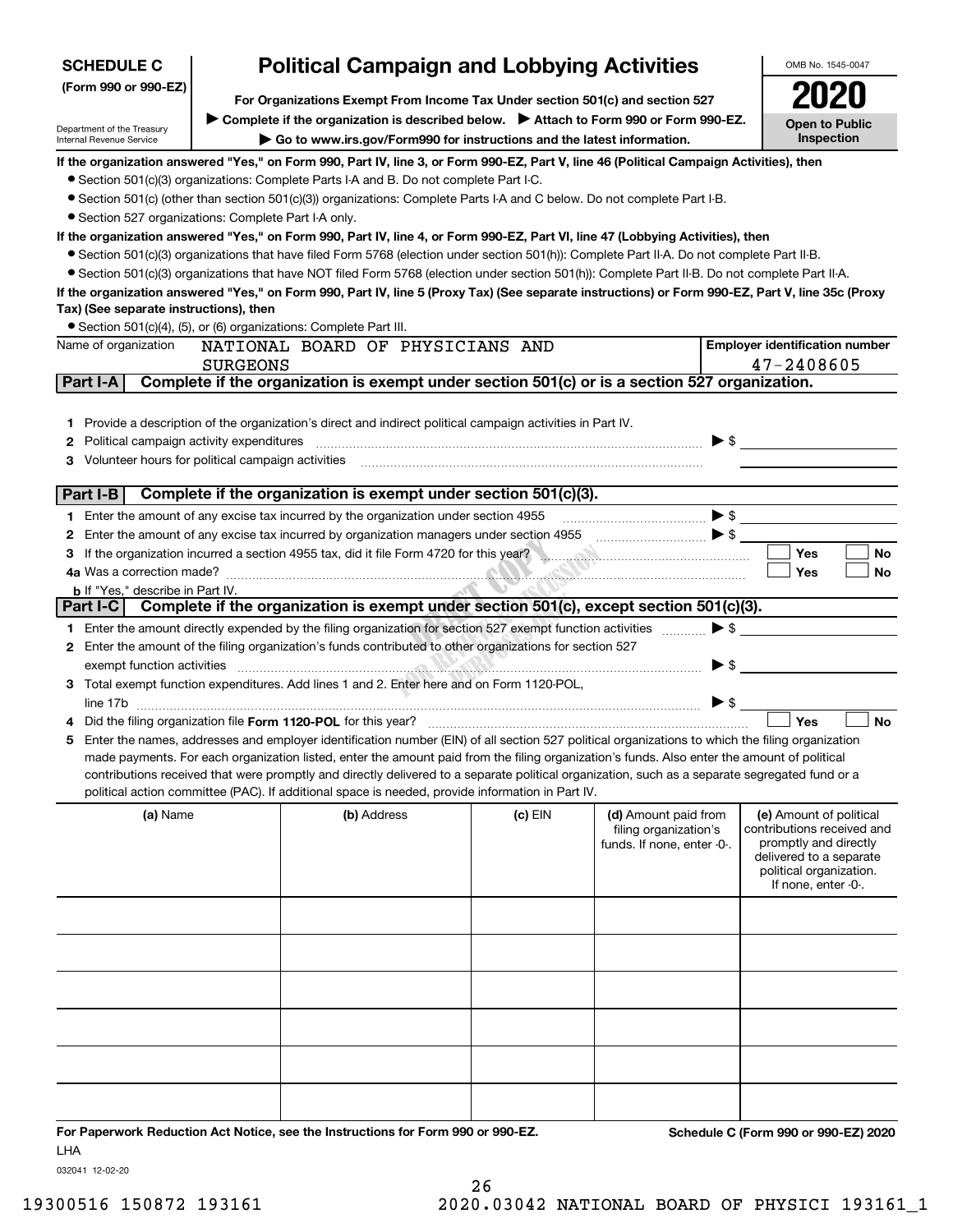## Schedule C (Form 990 or 990-EZ) 2020 SURGEONS NATIONAL BOARD OF PHYSICIANS AND

(Some organizations that made a section 501(h) election do not have to complete all of the five columns below.<br>See the separate instructions for lines 2a through 2f.) **If the amount on line 1e, column (a) or (b) is: 2** SURGEONS 47-2408605 A Check  $\blacktriangleright$ **B** Check  $\blacktriangleright$ **Limits on Lobbying Expenditures (The term "expenditures" means amounts paid or incurred.) (a) (b)**  Filing **1a**Total lobbying expenditures to influence public opinion (grassroots lobbying) **b** Total lobbying expenditures to influence a legislative body (direct lobbying) **c**Total lobbying expenditures (add lines 1a and 1b) ~~~~~~~~~~~~~~~~~~~~~~~~**d**Other exempt purpose expenditures ~~~~~~~~~~~~~~~~~~~~~~~~~~~~~~**efThe lobbying nontaxable amount is: g**Grassroots nontaxable amount (enter 25% of line 1f) **h** Subtract line 1g from line 1a. If zero or less, enter -0**ij**If there is an amount other than zero on either line 1h or line 1i, did the organization file Form 4720 **Yes No 4-Year Averaging Period Under Section 501(h)** if the filing organization belongs to an affiliated group (and list in Part IV each affiliated group member's name, address, EIN, expenses, and share of excess lobbying expenditures). if the filing organization checked box A and "limited control" provisions apply. organization's totals(b) Affiliated group totalsTotal exempt purpose expenditures (add lines 1c and 1d) Lobbying nontaxable amount. Enter the amount from the following table in both columns. Not over \$500,000 Over \$500,000 but not over \$1,000,000 Over \$1,000,000 but not over \$1,500,000 Over \$1,500,000 but not over \$17,000,000 Over \$17,000,000 20% of the amount on line 1e. \$100,000 plus 15% of the excess over \$500,000. \$175,000 plus 10% of the excess over \$1,000,000. \$225,000 plus 5% of the excess over \$1,500,000. \$1,000,000.Subtract line 1f from line 1c. If zero or less, enter -0- ~~~~~~~~~~~~~~~~~~~~~~~reporting section 4911 tax for this year? **Part II-A Complete if the organization is exempt under section 501(c)(3) and filed Form 5768 (election under section 501(h)).**  $\mathcal{L}^{\text{max}}$  $\overline{\phantom{a}}$ 515,244. 515,244. 102,287. 25,572. 0. 0.

**See the separate instructions for lines 2a through 2f.)**

| Lobbying Expenditures During 4-Year Averaging Period                              |            |            |            |            |           |  |  |
|-----------------------------------------------------------------------------------|------------|------------|------------|------------|-----------|--|--|
| Calendar year<br>(or fiscal year beginning in)                                    | (a) $2017$ | $(b)$ 2018 | $(c)$ 2019 | $(d)$ 2020 | (e) Total |  |  |
| 2a Lobbying nontaxable amount<br><b>b</b> Lobbying ceiling amount                 | 68,787.    | 97,786.    | 91,619.    | 102, 287.  | 360,479.  |  |  |
| $(150\% \text{ of line } 2a, \text{ column}(e))$                                  |            |            |            |            | 540,719.  |  |  |
| c Total lobbying expenditures                                                     | 13,225.    | 14,365.    | 11,491.    |            | 39,081.   |  |  |
| d Grassroots nontaxable amount                                                    | 17,197.    | 24,447.    | 22,905.    | 25,572.    | 90, 121.  |  |  |
| e Grassroots ceiling amount<br>$(150\% \text{ of line } 2d, \text{ column } (e))$ |            |            |            |            | 135,182.  |  |  |
| Grassroots lobbying expenditures                                                  | 13,225.    | 14,365.    | 11,491.    |            | 39,081.   |  |  |
|                                                                                   |            |            |            |            |           |  |  |

**Schedule C (Form 990 or 990-EZ) 2020**

032042 12-02-20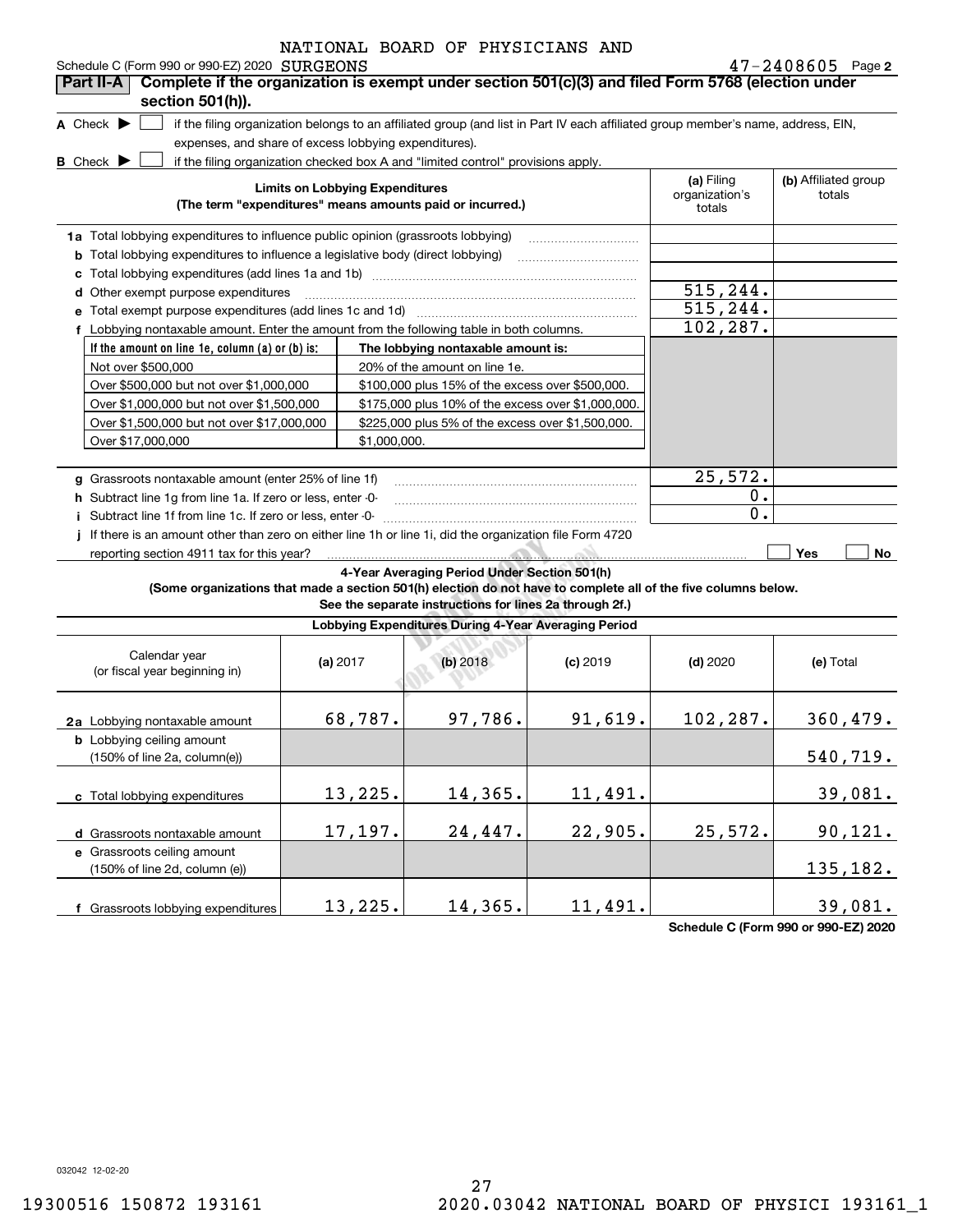| Schedule C (Form 990 or 990-EZ) 2020 $\cdot$ $\text{SURGEONS}$ | $47 - 2408605$ Page 3 |  |
|----------------------------------------------------------------|-----------------------|--|
|----------------------------------------------------------------|-----------------------|--|

## **Part II-B** Complete if the organization is exempt under section 501(c)(3) and has NOT filed Form 5768 **(election under section 501(h)).**

|              | For each "Yes" response on lines 1a through 1i below, provide in Part IV a detailed description                                                                                                                                                                                                                                                               |     |                | (b)    |    |  |  |
|--------------|---------------------------------------------------------------------------------------------------------------------------------------------------------------------------------------------------------------------------------------------------------------------------------------------------------------------------------------------------------------|-----|----------------|--------|----|--|--|
|              | of the lobbying activity.                                                                                                                                                                                                                                                                                                                                     | Yes | No             | Amount |    |  |  |
| 1.           | During the year, did the filing organization attempt to influence foreign, national, state, or<br>local legislation, including any attempt to influence public opinion on a legislative matter<br>or referendum, through the use of:<br><b>b</b> Paid staff or management (include compensation in expenses reported on lines 1c through 1i)?<br>$\mathbf{r}$ |     |                |        |    |  |  |
|              |                                                                                                                                                                                                                                                                                                                                                               |     |                |        |    |  |  |
|              |                                                                                                                                                                                                                                                                                                                                                               |     |                |        |    |  |  |
|              | e Publications, or published or broadcast statements?                                                                                                                                                                                                                                                                                                         |     |                |        |    |  |  |
|              | f Grants to other organizations for lobbying purposes?                                                                                                                                                                                                                                                                                                        |     |                |        |    |  |  |
| g            | Direct contact with legislators, their staffs, government officials, or a legislative body?                                                                                                                                                                                                                                                                   |     |                |        |    |  |  |
|              | h Rallies, demonstrations, seminars, conventions, speeches, lectures, or any similar means?                                                                                                                                                                                                                                                                   |     |                |        |    |  |  |
|              | <i>i</i> Other activities?                                                                                                                                                                                                                                                                                                                                    |     |                |        |    |  |  |
|              |                                                                                                                                                                                                                                                                                                                                                               |     |                |        |    |  |  |
|              | 2a Did the activities in line 1 cause the organization to be not described in section 501(c)(3)?                                                                                                                                                                                                                                                              |     |                |        |    |  |  |
|              |                                                                                                                                                                                                                                                                                                                                                               |     |                |        |    |  |  |
|              | c If "Yes," enter the amount of any tax incurred by organization managers under section 4912<br>d If the filing organization incurred a section 4912 tax, did it file Form 4720 for this year?                                                                                                                                                                |     |                |        |    |  |  |
|              | Complete if the organization is exempt under section 501(c)(4), section 501(c)(5), or section<br>Part III-A<br>501(c)(6).                                                                                                                                                                                                                                     |     |                | Yes    | No |  |  |
| 1            | Were substantially all (90% or more) dues received nondeductible by members? [10] Were substantially all (90% or more) dues received nondeductible by members?                                                                                                                                                                                                |     | $\mathbf{1}$   |        |    |  |  |
| $\mathbf{2}$ | Did the organization make only in house lobbying expenditures of \$2,000 or less?                                                                                                                                                                                                                                                                             |     | $\mathbf{2}$   |        |    |  |  |
| 3            | Did the organization agree to carry over lobbying and political campaign activity expenditures from the prior year?                                                                                                                                                                                                                                           |     | 3              |        |    |  |  |
|              | Complete if the organization is exempt under section $501(c)(4)$ , section $501(c)(5)$ , or section<br> Part III-B <br>501(c)(6) and if either (a) BOTH Part III-A, lines 1 and 2, are answered "No" OR (b) Part III-A, line 3, is<br>answered "Yes."                                                                                                         |     |                |        |    |  |  |
| 1            |                                                                                                                                                                                                                                                                                                                                                               |     | $\mathbf{1}$   |        |    |  |  |
| 2            | Section 162(e) nondeductible lobbying and political expenditures (do not include amounts of political<br>expenses for which the section 527(f) tax was paid).                                                                                                                                                                                                 |     |                |        |    |  |  |
|              | <b>a</b> Current year                                                                                                                                                                                                                                                                                                                                         |     | 2a             |        |    |  |  |
|              | b Carryover from last year manufactured and contract the contract of the contract of the contract of the contract of contract of contract of contract of contract of contract of contract of contract of contract of contract                                                                                                                                 |     | 2 <sub>b</sub> |        |    |  |  |
|              |                                                                                                                                                                                                                                                                                                                                                               |     | 2c             |        |    |  |  |
| З            | Aggregate amount reported in section 6033(e)(1)(A) notices of nondeductible section 162(e) dues                                                                                                                                                                                                                                                               |     | 3              |        |    |  |  |
| 4            | If notices were sent and the amount on line 2c exceeds the amount on line 3, what portion of the excess                                                                                                                                                                                                                                                       |     |                |        |    |  |  |
|              | does the organization agree to carryover to the reasonable estimate of nondeductible lobbying and political                                                                                                                                                                                                                                                   |     |                |        |    |  |  |
|              | expenditure next year?                                                                                                                                                                                                                                                                                                                                        |     | 4              |        |    |  |  |
| 5            |                                                                                                                                                                                                                                                                                                                                                               |     | 5              |        |    |  |  |
| Part IV      | <b>Supplemental Information</b>                                                                                                                                                                                                                                                                                                                               |     |                |        |    |  |  |
|              | Provide the descriptions required for Part I-A, line 1; Part I-B, line 4; Part I-C, line 5; Part II-A (affiliated group list); Part II-A, lines 1 and 2 (See                                                                                                                                                                                                  |     |                |        |    |  |  |

instructions); and Part II-B, line 1. Also, complete this part for any additional information.

**Schedule C (Form 990 or 990-EZ) 2020**

032043 12-02-20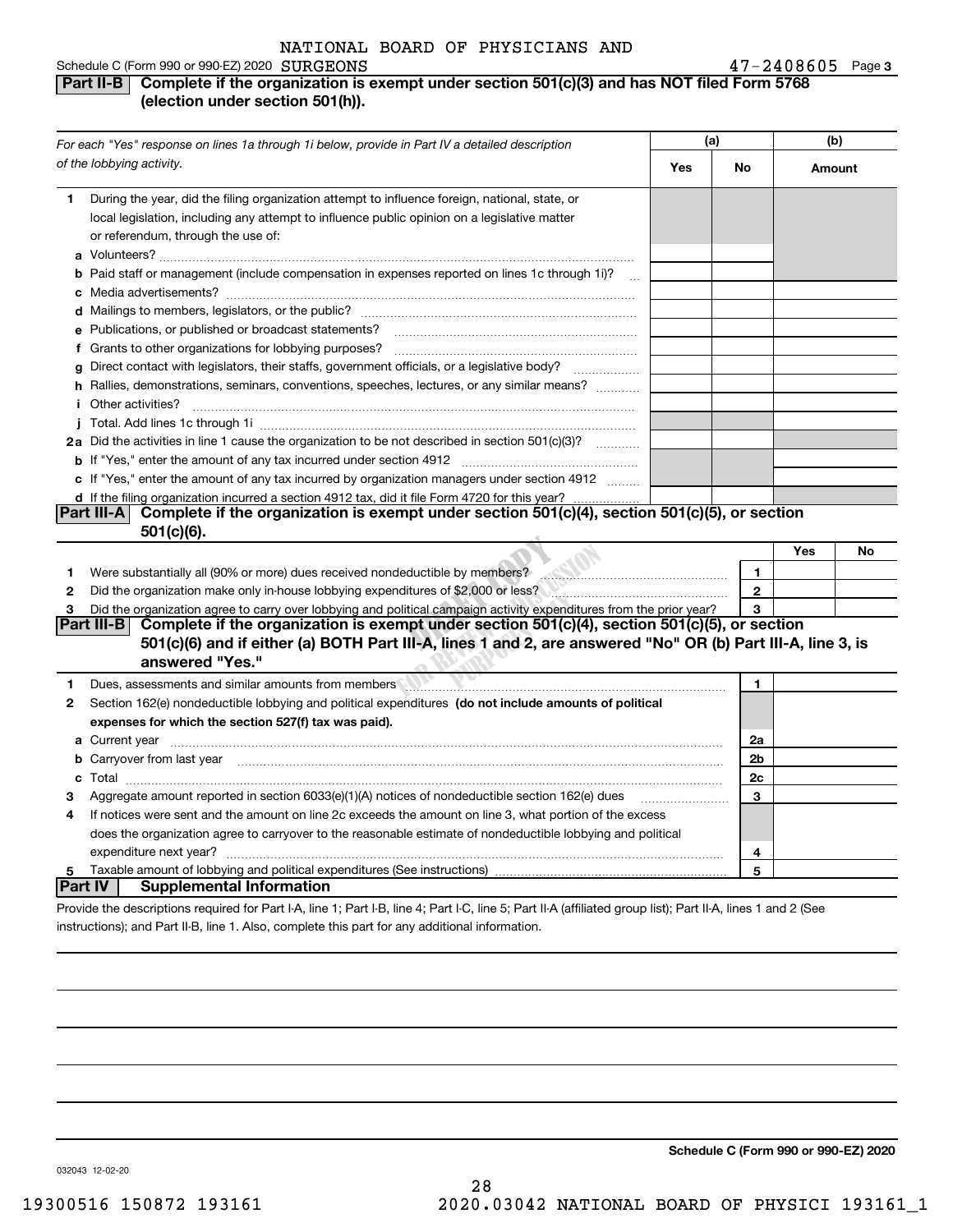|                   | <b>SCHEDULE L</b>               |                                                                            |  |                                                                  |            |                           | <b>Transactions With Interested Persons</b>                                                                                                            |                                |                 |     |                          |                                       | OMB No. 1545-0047     |      |                                      |
|-------------------|---------------------------------|----------------------------------------------------------------------------|--|------------------------------------------------------------------|------------|---------------------------|--------------------------------------------------------------------------------------------------------------------------------------------------------|--------------------------------|-----------------|-----|--------------------------|---------------------------------------|-----------------------|------|--------------------------------------|
|                   | (Form 990 or 990-EZ)            |                                                                            |  |                                                                  |            |                           | Complete if the organization answered "Yes" on Form 990, Part IV, line 25a, 25b, 26, 27, 28a,<br>28b, or 28c, or Form 990-EZ, Part V, line 38a or 40b. |                                |                 |     |                          |                                       |                       | 2021 |                                      |
|                   | Department of the Treasury      |                                                                            |  |                                                                  |            |                           | Attach to Form 990 or Form 990-EZ.                                                                                                                     |                                |                 |     |                          | <b>Open To Public</b>                 |                       |      |                                      |
|                   | Internal Revenue Service        |                                                                            |  |                                                                  |            |                           | Go to www.irs.gov/Form990 for instructions and the latest information.                                                                                 |                                |                 |     |                          | Inspection                            |                       |      |                                      |
|                   | Name of the organization        |                                                                            |  |                                                                  |            |                           | NATIONAL BOARD OF PHYSICIANS AND                                                                                                                       |                                |                 |     |                          | <b>Employer identification number</b> |                       |      |                                      |
|                   |                                 | <b>SURGEONS</b>                                                            |  |                                                                  |            |                           |                                                                                                                                                        |                                |                 |     |                          | 47-2408605                            |                       |      |                                      |
| Part I            |                                 |                                                                            |  |                                                                  |            |                           | Excess Benefit Transactions (section 501(c)(3), section 501(c)(4), and section 501(c)(29) organizations only).                                         |                                |                 |     |                          |                                       |                       |      |                                      |
|                   |                                 |                                                                            |  |                                                                  |            |                           | Complete if the organization answered "Yes" on Form 990, Part IV, line 25a or 25b, or Form 990-EZ, Part V, line 40b.                                   |                                |                 |     |                          |                                       |                       |      |                                      |
| 1                 | (a) Name of disqualified person |                                                                            |  | (b) Relationship between disqualified<br>person and organization |            |                           |                                                                                                                                                        | (c) Description of transaction |                 |     |                          |                                       | (d) Corrected?<br>Yes |      |                                      |
|                   |                                 |                                                                            |  |                                                                  |            |                           |                                                                                                                                                        |                                |                 |     |                          |                                       |                       |      | No.                                  |
|                   |                                 |                                                                            |  |                                                                  |            |                           |                                                                                                                                                        |                                |                 |     |                          |                                       |                       |      |                                      |
|                   |                                 |                                                                            |  |                                                                  |            |                           |                                                                                                                                                        |                                |                 |     |                          |                                       |                       |      |                                      |
|                   |                                 |                                                                            |  |                                                                  |            |                           |                                                                                                                                                        |                                |                 |     |                          |                                       |                       |      |                                      |
|                   |                                 |                                                                            |  |                                                                  |            |                           |                                                                                                                                                        |                                |                 |     |                          |                                       |                       |      |                                      |
|                   |                                 |                                                                            |  |                                                                  |            |                           |                                                                                                                                                        |                                |                 |     |                          |                                       |                       |      |                                      |
|                   |                                 |                                                                            |  |                                                                  |            |                           | 2 Enter the amount of tax incurred by the organization managers or disqualified persons during the year under                                          |                                |                 |     |                          |                                       |                       |      |                                      |
|                   | section 4958                    |                                                                            |  |                                                                  |            |                           |                                                                                                                                                        |                                |                 |     |                          | $$$ $$$                               |                       |      |                                      |
|                   |                                 |                                                                            |  |                                                                  |            |                           |                                                                                                                                                        |                                |                 |     | $\blacktriangleright$ \$ |                                       |                       |      |                                      |
| Part II           |                                 | Loans to and/or From Interested Persons.                                   |  |                                                                  |            |                           |                                                                                                                                                        |                                |                 |     |                          |                                       |                       |      |                                      |
|                   |                                 |                                                                            |  |                                                                  |            |                           |                                                                                                                                                        |                                |                 |     |                          |                                       |                       |      |                                      |
|                   |                                 | reported an amount on Form 990, Part X, line 5, 6, or 22.                  |  |                                                                  |            |                           | Complete if the organization answered "Yes" on Form 990-EZ, Part V, line 38a or Form 990, Part IV, line 26; or if the organization                     |                                |                 |     |                          |                                       |                       |      |                                      |
|                   | (a) Name of                     | (b) Relationship                                                           |  | (c) Purpose                                                      |            | (d) Loan to or            | (e) Original                                                                                                                                           |                                | (f) Balance due |     | $(g)$ In                 | (h) Approved                          |                       |      | (i) Written                          |
|                   | interested person               | with organization                                                          |  | of loan                                                          |            | from the<br>organization? | principal amount                                                                                                                                       |                                |                 |     | default?                 | by board or<br>committee?             |                       |      | agreement?                           |
|                   |                                 |                                                                            |  |                                                                  | To<br>From |                           |                                                                                                                                                        |                                |                 | Yes | No.                      | Yes                                   | No.                   | Yes  | No.                                  |
|                   |                                 |                                                                            |  |                                                                  |            |                           |                                                                                                                                                        |                                |                 |     |                          |                                       |                       |      |                                      |
|                   |                                 |                                                                            |  |                                                                  |            |                           |                                                                                                                                                        |                                |                 |     |                          |                                       |                       |      |                                      |
|                   |                                 |                                                                            |  |                                                                  |            |                           |                                                                                                                                                        |                                |                 |     |                          |                                       |                       |      |                                      |
|                   |                                 |                                                                            |  |                                                                  |            |                           |                                                                                                                                                        |                                |                 |     |                          |                                       |                       |      |                                      |
|                   |                                 |                                                                            |  |                                                                  |            |                           |                                                                                                                                                        |                                |                 |     |                          |                                       |                       |      |                                      |
|                   |                                 |                                                                            |  |                                                                  |            |                           |                                                                                                                                                        |                                |                 |     |                          |                                       |                       |      |                                      |
|                   |                                 |                                                                            |  |                                                                  |            |                           |                                                                                                                                                        |                                |                 |     |                          |                                       |                       |      |                                      |
|                   |                                 |                                                                            |  |                                                                  |            |                           |                                                                                                                                                        |                                |                 |     |                          |                                       |                       |      |                                      |
|                   |                                 |                                                                            |  |                                                                  |            |                           |                                                                                                                                                        |                                |                 |     |                          |                                       |                       |      |                                      |
|                   |                                 |                                                                            |  |                                                                  |            |                           |                                                                                                                                                        |                                |                 |     |                          |                                       |                       |      |                                      |
| Total<br>Part III |                                 | <b>Grants or Assistance Benefiting Interested Persons.</b>                 |  |                                                                  |            |                           | - \$                                                                                                                                                   |                                |                 |     |                          |                                       |                       |      |                                      |
|                   |                                 | Complete if the organization answered "Yes" on Form 990, Part IV, line 27. |  |                                                                  |            |                           |                                                                                                                                                        |                                |                 |     |                          |                                       |                       |      |                                      |
|                   | (a) Name of interested person   |                                                                            |  | (b) Relationship between                                         |            |                           | (c) Amount of                                                                                                                                          |                                | (d) Type of     |     |                          |                                       | (e) Purpose of        |      |                                      |
|                   |                                 |                                                                            |  | interested person and                                            |            |                           | assistance                                                                                                                                             |                                | assistance      |     |                          |                                       | assistance            |      |                                      |
|                   |                                 |                                                                            |  | the organization                                                 |            |                           |                                                                                                                                                        |                                |                 |     |                          |                                       |                       |      |                                      |
|                   |                                 |                                                                            |  |                                                                  |            |                           |                                                                                                                                                        |                                |                 |     |                          |                                       |                       |      |                                      |
|                   |                                 |                                                                            |  |                                                                  |            |                           |                                                                                                                                                        |                                |                 |     |                          |                                       |                       |      |                                      |
|                   |                                 |                                                                            |  |                                                                  |            |                           |                                                                                                                                                        |                                |                 |     |                          |                                       |                       |      |                                      |
|                   |                                 |                                                                            |  |                                                                  |            |                           |                                                                                                                                                        |                                |                 |     |                          |                                       |                       |      |                                      |
|                   |                                 |                                                                            |  |                                                                  |            |                           |                                                                                                                                                        |                                |                 |     |                          |                                       |                       |      |                                      |
|                   |                                 |                                                                            |  |                                                                  |            |                           |                                                                                                                                                        |                                |                 |     |                          |                                       |                       |      |                                      |
|                   |                                 |                                                                            |  |                                                                  |            |                           |                                                                                                                                                        |                                |                 |     |                          |                                       |                       |      |                                      |
|                   |                                 |                                                                            |  |                                                                  |            |                           |                                                                                                                                                        |                                |                 |     |                          |                                       |                       |      |                                      |
|                   |                                 |                                                                            |  |                                                                  |            |                           |                                                                                                                                                        |                                |                 |     |                          |                                       |                       |      |                                      |
|                   |                                 |                                                                            |  |                                                                  |            |                           |                                                                                                                                                        |                                |                 |     |                          |                                       |                       |      |                                      |
|                   |                                 |                                                                            |  |                                                                  |            |                           | LHA For Paperwork Reduction Act Notice, see the Instructions for Form 990 or 990-EZ.                                                                   |                                |                 |     |                          |                                       |                       |      | Schedule L (Form 990 or 990-EZ) 2020 |

032131 12-09-20

29 19300516 150872 193161 2020.03042 NATIONAL BOARD OF PHYSICI 193161\_1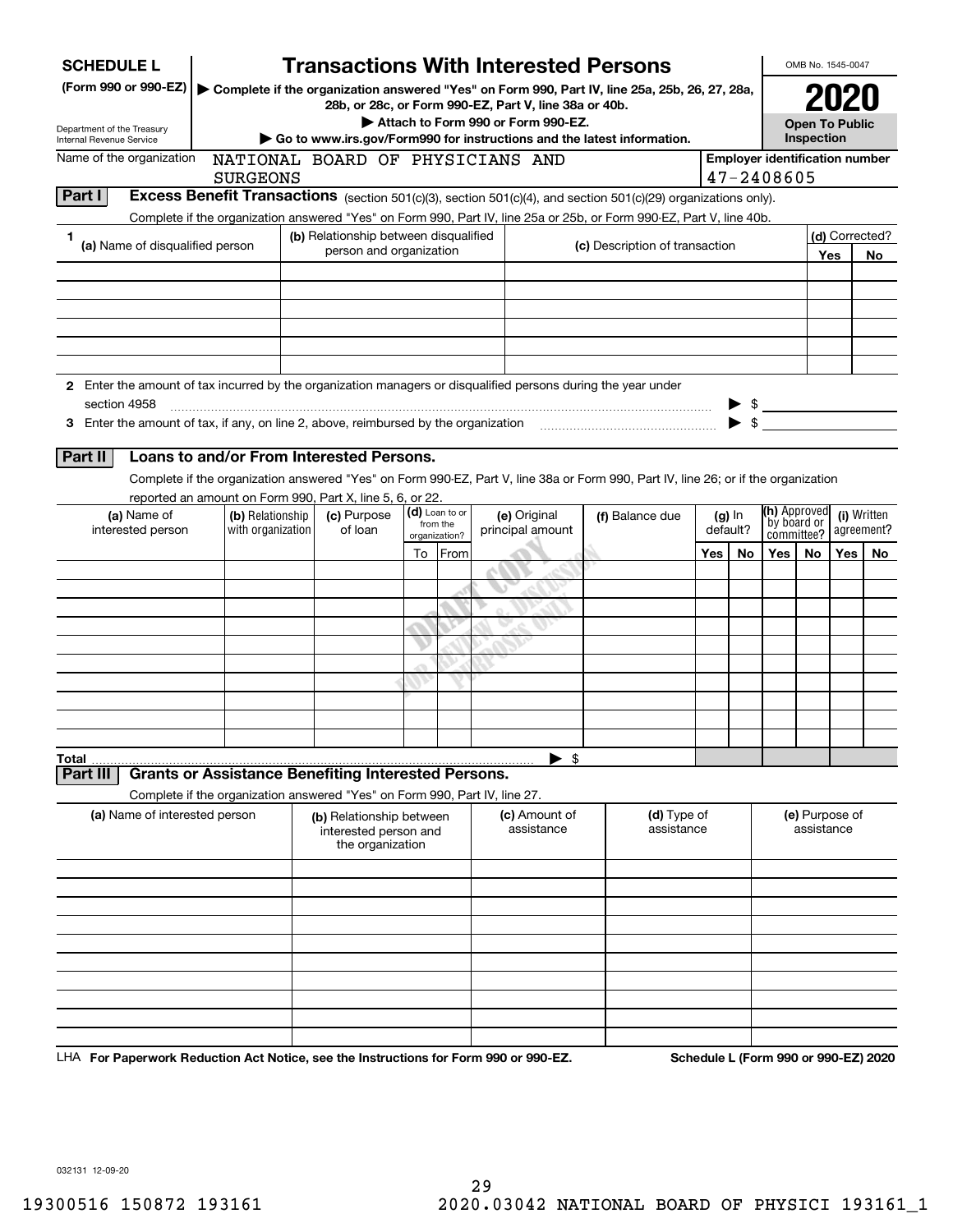Schedule L (Form 990 or 990-EZ) 2020 Page SURGEONS

## **Part IV** | Business Transactions Involving Interested Persons.

Complete if the organization answered "Yes" on Form 990, Part IV, line 28a, 28b, or 28c.

| (a) Name of interested person | (b) Relationship between interested<br>person and the organization | (c) Amount of<br>transaction | (d) Description of<br>transaction |     | (e) Sharing of<br>organization's<br>revenues? |
|-------------------------------|--------------------------------------------------------------------|------------------------------|-----------------------------------|-----|-----------------------------------------------|
|                               |                                                                    |                              |                                   | Yes | No                                            |
| PAUL<br>TEIRSTEIN             | PRESIDENT                                                          |                              | $36,000$ . THE ORGANIZ            |     | х                                             |
| KATIE COLLINS                 | SECRETARY                                                          |                              | 79,000. KLC CONNECT               |     | X                                             |
|                               |                                                                    |                              |                                   |     |                                               |
|                               |                                                                    |                              |                                   |     |                                               |
|                               |                                                                    |                              |                                   |     |                                               |
|                               |                                                                    |                              |                                   |     |                                               |
|                               |                                                                    |                              |                                   |     |                                               |
|                               |                                                                    |                              |                                   |     |                                               |
|                               |                                                                    |                              |                                   |     |                                               |
|                               |                                                                    |                              |                                   |     |                                               |

### **Part V Supplemental Information.**

Provide additional information for responses to questions on Schedule L (see instructions).

SCH L, PART IV, BUSINESS TRANSACTIONS INVOLVING INTERESTED PERSONS:

(A) NAME OF PERSON: PAUL TEIRSTEIN

(B) RELATIONSHIP BETWEEN INTERESTED PERSON AND ORGANIZATION:

## PRESIDENT

(C) AMOUNT OF TRANSACTION \$ 36,000.

...<br>(D) DESCRIPTION OF TRANSACTION: THE ORGANIZATION RENTS REAL PROPERTY

<u>ATION OF WHI</u> FROM COAST WALK AVIATION, AN ORGANIZATION OF WHICH THE INDIVIDUAL IS A

MEMBER. THE RENTS ARE DETERMINED USING FAIR MARKET VALUE RATES AS

DETERMINED BY INDUSTRY EXPERTS.

(E) SHARING OF ORGANIZATION REVENUES? = NO

(A) NAME OF PERSON: KATIE COLLINS

(B) RELATIONSHIP BETWEEN INTERESTED PERSON AND ORGANIZATION:

## SECRETARY

(C) AMOUNT OF TRANSACTION \$ 79,000.

(D) DESCRIPTION OF TRANSACTION: KLC CONNECTIONS OWNED BY KATIE COLLINS

30

WAS PAID \$72,000 TO PROVIDE CONSULTING SERVICES TO THE ORGANIZATION.

(E) SHARING OF ORGANIZATION REVENUES? = NO

**Schedule L (Form 990 or 990-EZ) 2020**

032132 12-09-20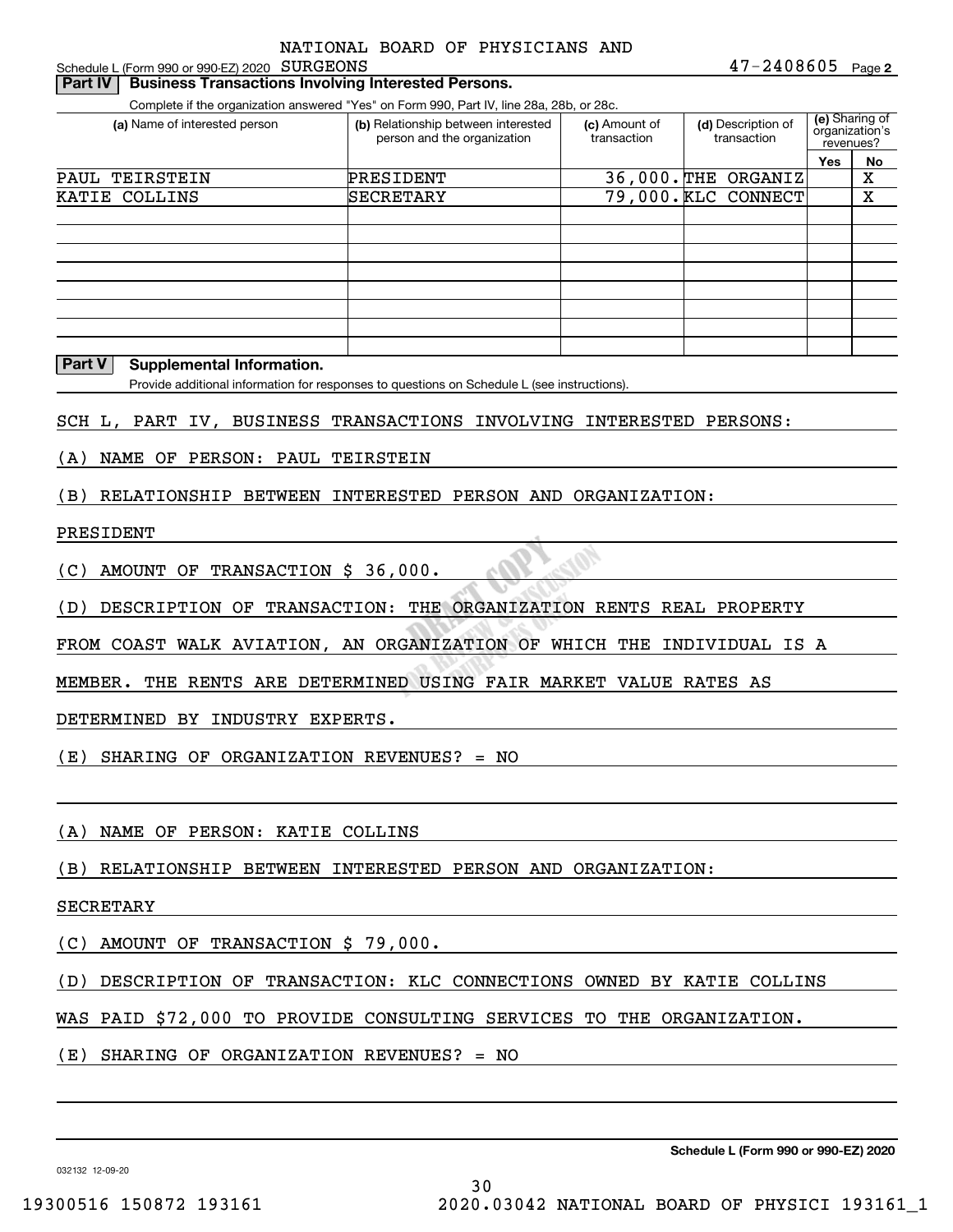Internal Revenue Service

Department of the Treasury **(Form 990 or 990-EZ)**

Name of the organization

## **SCHEDULE O Supplemental Information to Form 990 or 990-EZ**

**Complete to provide information for responses to specific questions on Form 990 or 990-EZ or to provide any additional information. | Attach to Form 990 or 990-EZ. | Go to www.irs.gov/Form990 for the latest information.**

**Open to Public Inspection2020**

OMB No. 1545-0047

**Employer identification number** SURGEONS 47-2408605

## FORM 990, PART VI, SECTION A, LINE 8B:

THE ORGANIZATION DOES NOT HAVE COMMITTEES WITH THE AUTHORITY TO ACT ON

NATIONAL BOARD OF PHYSICIANS AND

BEHALF OF THE GOVERNING BODY.

FORM 990, PART VI, SECTION B, LINE 11B:

DRAFT COPY OF THE RETURN IS PROVIDED TO THE PRESIDENT FOR REVIEW AND

DISCUSSION IS HELD WITH OTHER MEMBERS OF THE BOARD OF DIRECTORS PRIOR TO

FILING.

FORM 990, PART VI, SECTION B, LINE 12C:

**BAFF** & Discos ALL DIRECTORS OF THE ORGANIZATION ARE RESPONSIBLE TO REPORT ANY CONFLICT OF INTEREST.

Where's a

FORM 990, PART VI, SECTION B, LINE 15:

NO OFFICERS OR KEY EMPLOYEES RECEIVE COMPENSATION. THE CEO, EXECUTIVE

DIRECTOR AND TOP MANAGEMENT ARE NOT COMPENSATED IN ANY WAY.

FORM 990, PART VI, SECTION C, LINE 19:

THE ORGANIZATION MAKES ITS GOVERNING DOCUMENTS, CONFLICT OF INTEREST

POLICY, AND FINANCIAL STATEMENTS AVAILABLE TO THE PUBLIC UPON REQUEST.

FORM 990, PART IX, LINE 11G, OTHER FEES:

PAYROLL FEES:

PROGRAM SERVICE EXPENSES 0.

MANAGEMENT AND GENERAL EXPENSES 2,259.

FUNDRAISING EXPENSES 0.

032211 11-20-20 LHA For Paperwork Reduction Act Notice, see the Instructions for Form 990 or 990-EZ. Schedule O (Form 990 or 990-EZ) 2020

31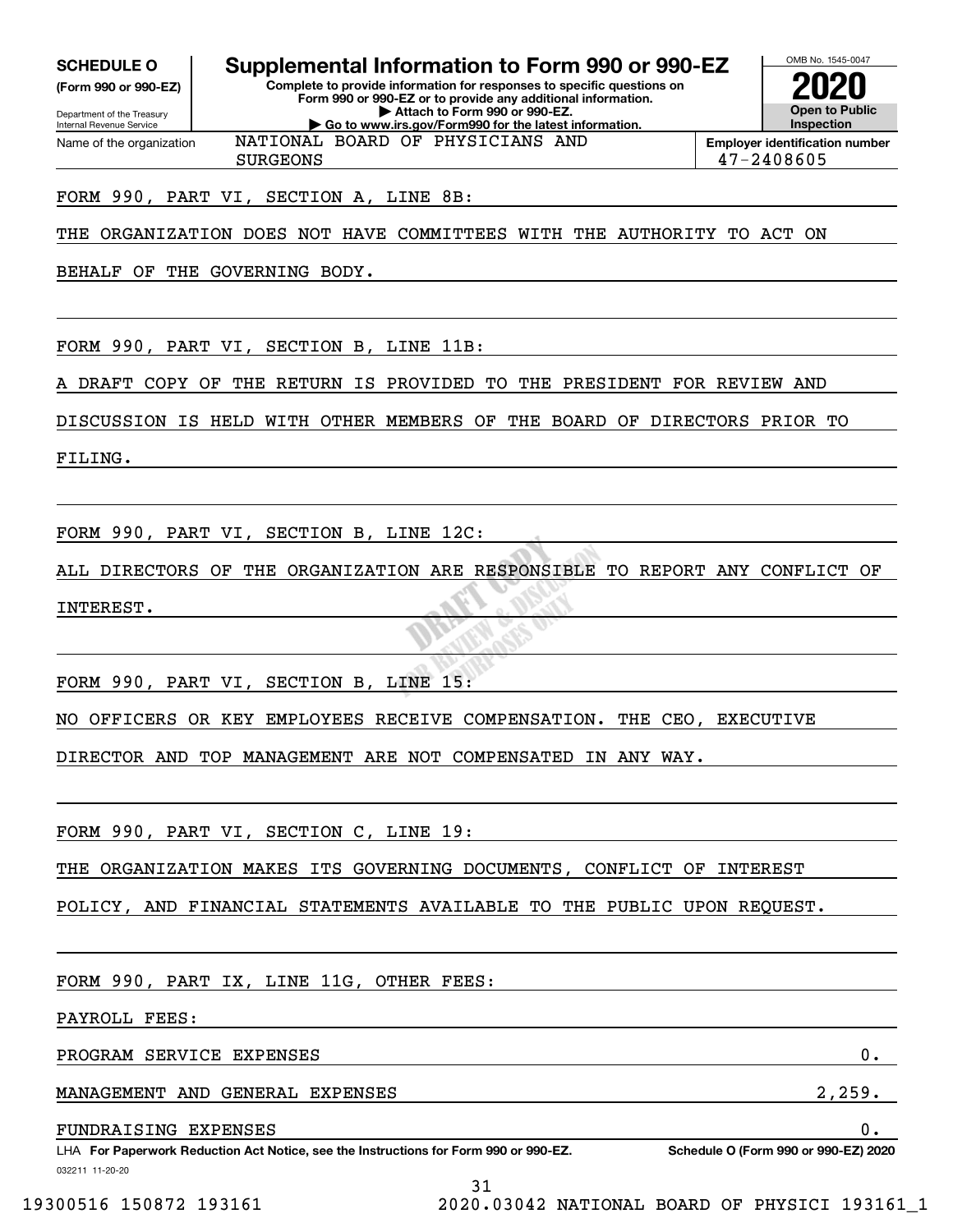| NATIONAL BOARD OF PHYSICIANS AND<br>Name of the organization<br><b>SURGEONS</b> | <b>Employer identification number</b><br>47-2408605 |
|---------------------------------------------------------------------------------|-----------------------------------------------------|
| TOTAL EXPENSES                                                                  | 2,259.                                              |
| CONTRACTORS:                                                                    |                                                     |
| PROGRAM SERVICE EXPENSES                                                        | 147,926.                                            |
| MANAGEMENT AND GENERAL EXPENSES                                                 | $0 \cdot$                                           |
| FUNDRAISING EXPENSES                                                            | 0.                                                  |
| TOTAL EXPENSES                                                                  | 147,926.                                            |
| TOTAL OTHER FEES ON FORM 990, PART IX, LINE 11G, COL A                          | 150,185.                                            |
|                                                                                 |                                                     |
|                                                                                 |                                                     |
|                                                                                 |                                                     |
|                                                                                 |                                                     |
|                                                                                 |                                                     |
|                                                                                 |                                                     |
|                                                                                 |                                                     |
|                                                                                 |                                                     |
|                                                                                 |                                                     |
|                                                                                 |                                                     |
|                                                                                 |                                                     |
|                                                                                 |                                                     |
|                                                                                 |                                                     |
|                                                                                 |                                                     |
|                                                                                 |                                                     |
|                                                                                 |                                                     |
|                                                                                 |                                                     |
|                                                                                 |                                                     |
|                                                                                 |                                                     |
|                                                                                 |                                                     |
| 032212 11-20-20                                                                 | Schedule O (Form 990 or 990-EZ) 2020                |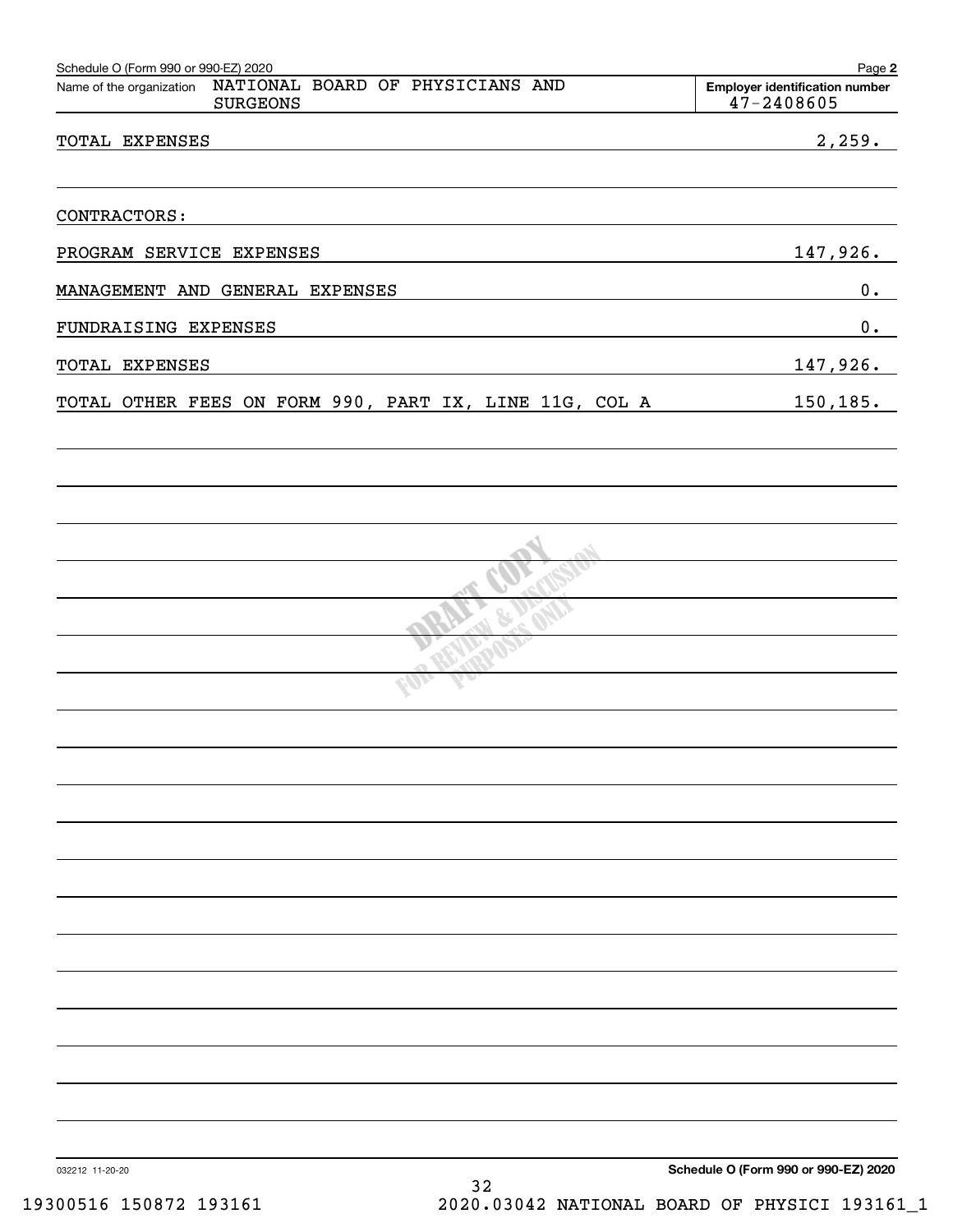## TAXABLE YEAR FORM **California Exempt Organization 2020Annual Information Return <sup>199</sup>**

|                                                       | Calendar Year 2020 or fiscal year beginning (mm/dd/yyyy)                                                                                                                                                                                                                                                                                                                                                                                                                                                                                                                                                                                                                                                                                                                                                                                                                                                                                                                                                                                                                                                                                                                                                                                                          | , and ending (mm/dd/yyyy)                                                                                                                                                                                                                        |                        |                                               |                                                                                                                                           |          |
|-------------------------------------------------------|-------------------------------------------------------------------------------------------------------------------------------------------------------------------------------------------------------------------------------------------------------------------------------------------------------------------------------------------------------------------------------------------------------------------------------------------------------------------------------------------------------------------------------------------------------------------------------------------------------------------------------------------------------------------------------------------------------------------------------------------------------------------------------------------------------------------------------------------------------------------------------------------------------------------------------------------------------------------------------------------------------------------------------------------------------------------------------------------------------------------------------------------------------------------------------------------------------------------------------------------------------------------|--------------------------------------------------------------------------------------------------------------------------------------------------------------------------------------------------------------------------------------------------|------------------------|-----------------------------------------------|-------------------------------------------------------------------------------------------------------------------------------------------|----------|
| Corporation/Organization name                         | NATIONAL BOARD OF PHYSICIANS AND                                                                                                                                                                                                                                                                                                                                                                                                                                                                                                                                                                                                                                                                                                                                                                                                                                                                                                                                                                                                                                                                                                                                                                                                                                  |                                                                                                                                                                                                                                                  |                        | California corporation number                 |                                                                                                                                           |          |
| SURGEONS                                              |                                                                                                                                                                                                                                                                                                                                                                                                                                                                                                                                                                                                                                                                                                                                                                                                                                                                                                                                                                                                                                                                                                                                                                                                                                                                   |                                                                                                                                                                                                                                                  | 3725067<br><b>FEIN</b> |                                               |                                                                                                                                           |          |
|                                                       | Additional information. See instructions.                                                                                                                                                                                                                                                                                                                                                                                                                                                                                                                                                                                                                                                                                                                                                                                                                                                                                                                                                                                                                                                                                                                                                                                                                         |                                                                                                                                                                                                                                                  |                        | 47-2408605                                    |                                                                                                                                           |          |
| Street address (suite or room)                        |                                                                                                                                                                                                                                                                                                                                                                                                                                                                                                                                                                                                                                                                                                                                                                                                                                                                                                                                                                                                                                                                                                                                                                                                                                                                   |                                                                                                                                                                                                                                                  | PMB no.                |                                               |                                                                                                                                           |          |
|                                                       | 2067 NORTH MARSHALL AVE                                                                                                                                                                                                                                                                                                                                                                                                                                                                                                                                                                                                                                                                                                                                                                                                                                                                                                                                                                                                                                                                                                                                                                                                                                           |                                                                                                                                                                                                                                                  |                        |                                               |                                                                                                                                           |          |
| City                                                  |                                                                                                                                                                                                                                                                                                                                                                                                                                                                                                                                                                                                                                                                                                                                                                                                                                                                                                                                                                                                                                                                                                                                                                                                                                                                   | State                                                                                                                                                                                                                                            | ZIP code               |                                               |                                                                                                                                           |          |
| SAN DIEGO                                             |                                                                                                                                                                                                                                                                                                                                                                                                                                                                                                                                                                                                                                                                                                                                                                                                                                                                                                                                                                                                                                                                                                                                                                                                                                                                   | CA                                                                                                                                                                                                                                               | 92020                  |                                               |                                                                                                                                           |          |
| Foreign country name                                  | Foreign province/state/county                                                                                                                                                                                                                                                                                                                                                                                                                                                                                                                                                                                                                                                                                                                                                                                                                                                                                                                                                                                                                                                                                                                                                                                                                                     |                                                                                                                                                                                                                                                  | Foreign postal code    |                                               |                                                                                                                                           |          |
| First return<br>A<br>В<br>C<br>D<br>Ε<br>F<br>G<br>H. | $\boxed{\text{X}}$ No $\boxed{\text{I}}$<br>Yes<br>Yes $\boxed{\mathbf{X}}$ No<br>Yes $\boxed{\mathbf{X}}$ No<br>J If exempt under R&TC Section 23701d, has the organization<br>Final information return?<br>K Is the organization exempt under R&TC Section 23701g? $\bullet$   Yes $\boxed{\mathbf{X}}$ No<br>Merged/Reorganized<br>Surrendered (Withdrawn)<br>Dissolved<br>Enter date: (mm/dd/yyyy)<br>Check accounting method: (1) $X$ Cash (2) $\Box$ Accrual (3)<br>L Is the organization a limited liability company? $\Box$<br>Other<br>Federal return filed? (1) $\bullet$ $\Box$ 990T (2) $\bullet$ $\Box$ 990PF (3) $\bullet$ $\Box$<br>M Did the organization file Form 100 or Form 109 to<br>Sch H (990)<br>$(4)$ X Other 990 series<br>Is this a group filing? See instructions $\begin{picture}(16,17) \put(0,0){\line(1,0){15}} \put(0,0){\line(1,0){15}} \put(0,0){\line(1,0){15}} \put(0,0){\line(1,0){15}} \put(0,0){\line(1,0){15}} \put(0,0){\line(1,0){15}} \put(0,0){\line(1,0){15}} \put(0,0){\line(1,0){15}} \put(0,0){\line(1,0){15}} \put(0,0){\line(1,0){1$<br>N Is the organization under audit by the IRS or has the<br>Yes $\boxed{\mathbf{X}}$ No<br>O Is federal Form 1023/1024 pending?<br>If "Yes," what is the parent's name? | Did the organization have any changes to its guidelines<br>engaged in political activities? See instructions. $\Box$ $\bullet$ <b>X</b> Yes<br>If "Yes," enter the gross receipts from nonmember sources \$<br>Date filed with IRS North and Sea |                        |                                               | $\sqrt{}$ Yes $\sqrt{}$ $\overline{{\bf X}}$ No<br>Yes $X$ No<br>Yes $\boxed{\mathbf{X}}$ No<br>Yes $\boxed{\mathbf{X}}$ No<br>Yes $X$ No | No       |
| Part I                                                | Complete Part I unless not required to file this form. See General Information B and C.                                                                                                                                                                                                                                                                                                                                                                                                                                                                                                                                                                                                                                                                                                                                                                                                                                                                                                                                                                                                                                                                                                                                                                           |                                                                                                                                                                                                                                                  |                        |                                               |                                                                                                                                           |          |
|                                                       | Gross sales or receipts from other sources. From Side 2, Part II, line 8<br>1<br>$\overline{2}$<br>Gross dues and assessments from members and affiliates <b>Supplied and Series and American</b> Series and American Series and American Series and American Series and American Series and American Series and American Series and A<br>Gross contributions, gifts, grants, and similar amounts received STMT 1<br>3<br>Total gross receipts for filing requirement test. Add line 1 through line 3.<br>4                                                                                                                                                                                                                                                                                                                                                                                                                                                                                                                                                                                                                                                                                                                                                       |                                                                                                                                                                                                                                                  |                        | $\mathbf{1}$<br>$2^{\circ}$<br>$\overline{3}$ | 409,832 00<br>$23,661$ 00                                                                                                                 | 00       |
| Receipts                                              | This line must be completed. If the result is less than \$50,000, see General Information B                                                                                                                                                                                                                                                                                                                                                                                                                                                                                                                                                                                                                                                                                                                                                                                                                                                                                                                                                                                                                                                                                                                                                                       |                                                                                                                                                                                                                                                  |                        | $\vert$ 4                                     | 433, 493 00                                                                                                                               |          |
| and                                                   | Cost of goods sold<br>5 <sup>1</sup><br>5                                                                                                                                                                                                                                                                                                                                                                                                                                                                                                                                                                                                                                                                                                                                                                                                                                                                                                                                                                                                                                                                                                                                                                                                                         |                                                                                                                                                                                                                                                  | 00                     |                                               |                                                                                                                                           |          |
| Revenues                                              | $\overline{6}$<br>6                                                                                                                                                                                                                                                                                                                                                                                                                                                                                                                                                                                                                                                                                                                                                                                                                                                                                                                                                                                                                                                                                                                                                                                                                                               |                                                                                                                                                                                                                                                  | 00                     |                                               |                                                                                                                                           |          |
|                                                       | Total costs. Add line 5 and line 6<br>7                                                                                                                                                                                                                                                                                                                                                                                                                                                                                                                                                                                                                                                                                                                                                                                                                                                                                                                                                                                                                                                                                                                                                                                                                           |                                                                                                                                                                                                                                                  |                        | $\overline{7}$                                |                                                                                                                                           | 00       |
|                                                       | 8                                                                                                                                                                                                                                                                                                                                                                                                                                                                                                                                                                                                                                                                                                                                                                                                                                                                                                                                                                                                                                                                                                                                                                                                                                                                 |                                                                                                                                                                                                                                                  |                        | 8                                             | $433, 493$ 00                                                                                                                             |          |
| <b>Expenses</b>                                       | 9<br>Total expenses and disbursements. From Side 2, Part II, line 18                                                                                                                                                                                                                                                                                                                                                                                                                                                                                                                                                                                                                                                                                                                                                                                                                                                                                                                                                                                                                                                                                                                                                                                              |                                                                                                                                                                                                                                                  | $\bullet$              | 9                                             | 515, 244 00                                                                                                                               |          |
|                                                       | 10                                                                                                                                                                                                                                                                                                                                                                                                                                                                                                                                                                                                                                                                                                                                                                                                                                                                                                                                                                                                                                                                                                                                                                                                                                                                |                                                                                                                                                                                                                                                  |                        | 10                                            | $-81,751$                                                                                                                                 | 00       |
|                                                       | Total payments [111] matter and the contract of the contract of the contract of the contract of the contract of the contract of the contract of the contract of the contract of the contract of the contract of the contract o<br>11                                                                                                                                                                                                                                                                                                                                                                                                                                                                                                                                                                                                                                                                                                                                                                                                                                                                                                                                                                                                                              |                                                                                                                                                                                                                                                  |                        | 11                                            |                                                                                                                                           | 00       |
|                                                       | Use tax. See General Information K<br>12                                                                                                                                                                                                                                                                                                                                                                                                                                                                                                                                                                                                                                                                                                                                                                                                                                                                                                                                                                                                                                                                                                                                                                                                                          |                                                                                                                                                                                                                                                  |                        | 12<br>13                                      |                                                                                                                                           | 00<br>00 |
| <b>Filing Fee</b>                                     | 13<br>Use tax balance. If line 12 is more than line 11, subtract line 11 from line 12<br>14                                                                                                                                                                                                                                                                                                                                                                                                                                                                                                                                                                                                                                                                                                                                                                                                                                                                                                                                                                                                                                                                                                                                                                       |                                                                                                                                                                                                                                                  |                        | 14                                            |                                                                                                                                           | 00       |
|                                                       | Penalties and Interest. See General Information J<br>15                                                                                                                                                                                                                                                                                                                                                                                                                                                                                                                                                                                                                                                                                                                                                                                                                                                                                                                                                                                                                                                                                                                                                                                                           |                                                                                                                                                                                                                                                  |                        | 15                                            |                                                                                                                                           | 00       |
|                                                       |                                                                                                                                                                                                                                                                                                                                                                                                                                                                                                                                                                                                                                                                                                                                                                                                                                                                                                                                                                                                                                                                                                                                                                                                                                                                   |                                                                                                                                                                                                                                                  |                        |                                               |                                                                                                                                           | 00       |
|                                                       | 16 Balance due. Add line 12 and line 15. Then subtract line 11 from the result<br>Under penalties of perjury, I declare that I have examined this return, including accompanying schedules and statements, and to the best of my                                                                                                                                                                                                                                                                                                                                                                                                                                                                                                                                                                                                                                                                                                                                                                                                                                                                                                                                                                                                                                  |                                                                                                                                                                                                                                                  |                        |                                               |                                                                                                                                           |          |
| Sign<br>Here                                          | Title<br>Signature<br>of officer<br>PRESIDENT                                                                                                                                                                                                                                                                                                                                                                                                                                                                                                                                                                                                                                                                                                                                                                                                                                                                                                                                                                                                                                                                                                                                                                                                                     | Date                                                                                                                                                                                                                                             |                        | ● Telephone                                   |                                                                                                                                           |          |
|                                                       | Date                                                                                                                                                                                                                                                                                                                                                                                                                                                                                                                                                                                                                                                                                                                                                                                                                                                                                                                                                                                                                                                                                                                                                                                                                                                              | Check if                                                                                                                                                                                                                                         |                        | $\overline{\bullet}$ PTIN                     |                                                                                                                                           |          |
|                                                       | Preparer's<br>signature                                                                                                                                                                                                                                                                                                                                                                                                                                                                                                                                                                                                                                                                                                                                                                                                                                                                                                                                                                                                                                                                                                                                                                                                                                           | 05/16/21                                                                                                                                                                                                                                         | self-employed          |                                               | P01365820                                                                                                                                 |          |
| Paid                                                  | Firm's name                                                                                                                                                                                                                                                                                                                                                                                                                                                                                                                                                                                                                                                                                                                                                                                                                                                                                                                                                                                                                                                                                                                                                                                                                                                       |                                                                                                                                                                                                                                                  |                        | <b>•</b> Firm's FEIN                          |                                                                                                                                           |          |
| Preparer's                                            | (or yours,<br>MARCUM LLP<br>if self-                                                                                                                                                                                                                                                                                                                                                                                                                                                                                                                                                                                                                                                                                                                                                                                                                                                                                                                                                                                                                                                                                                                                                                                                                              |                                                                                                                                                                                                                                                  |                        |                                               | 11-1986323                                                                                                                                |          |
| Use Only                                              | 1899 L STREET, NW, SUITE 850<br>employed)<br>and address                                                                                                                                                                                                                                                                                                                                                                                                                                                                                                                                                                                                                                                                                                                                                                                                                                                                                                                                                                                                                                                                                                                                                                                                          |                                                                                                                                                                                                                                                  |                        | ● Telephone                                   |                                                                                                                                           |          |
|                                                       | WASHINGTON, DC 20036                                                                                                                                                                                                                                                                                                                                                                                                                                                                                                                                                                                                                                                                                                                                                                                                                                                                                                                                                                                                                                                                                                                                                                                                                                              |                                                                                                                                                                                                                                                  |                        | 202)                                          | $227 - 4000$                                                                                                                              |          |
|                                                       | May the FTB discuss this return with the preparer shown above? See instructions                                                                                                                                                                                                                                                                                                                                                                                                                                                                                                                                                                                                                                                                                                                                                                                                                                                                                                                                                                                                                                                                                                                                                                                   |                                                                                                                                                                                                                                                  | $\bullet$ $\boxed{X}$  | Yes<br><b>No</b>                              |                                                                                                                                           |          |

 $\mathbf I$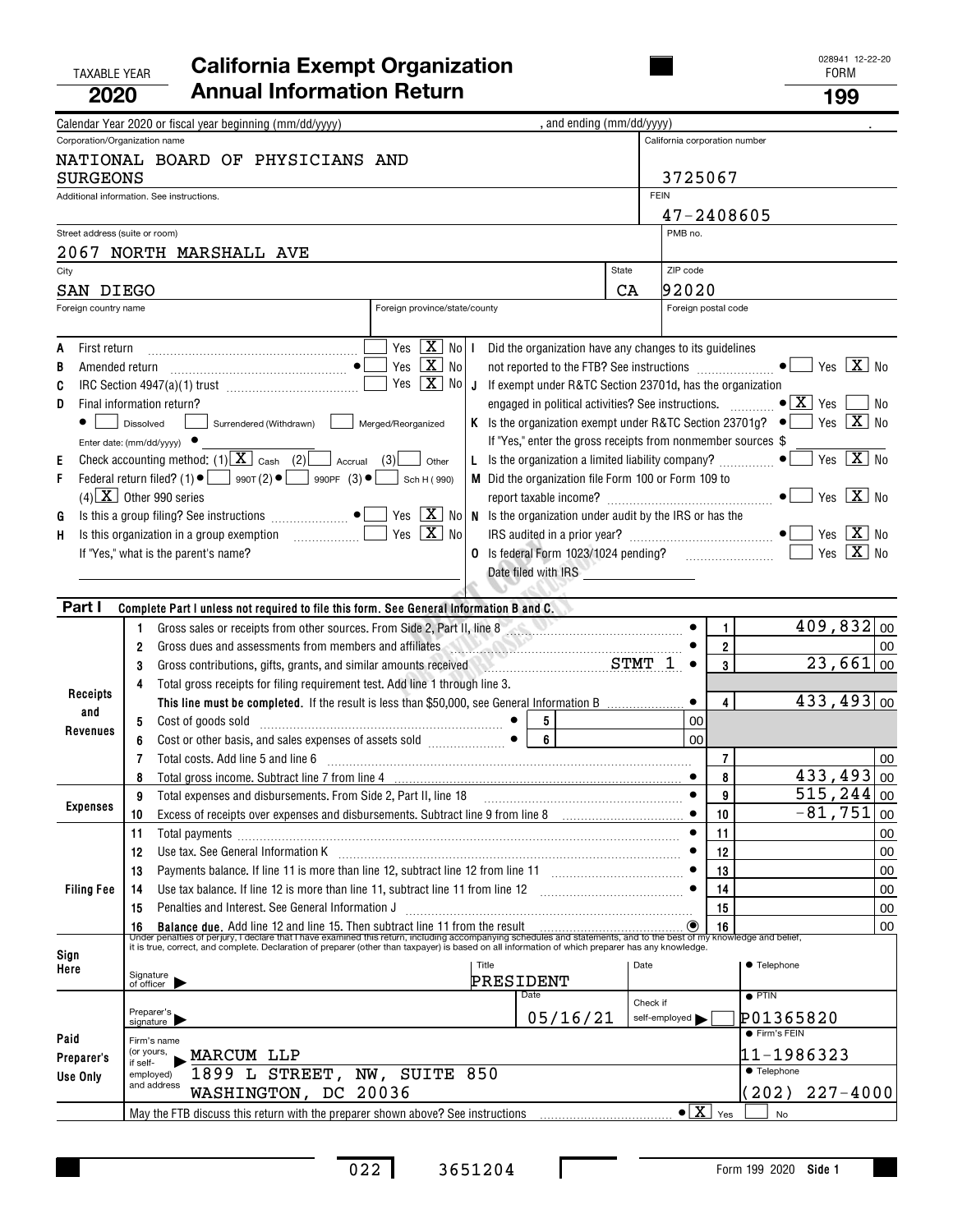## SURGEONS 47-2408605 NATIONAL BOARD OF PHYSICIANS AND

**Organizations with gross receipts of more than \$50,000 and private foundations regardless of amount of gross receipts - complete Part II or furnish substitute information. Part II**

028951 12-22-20

|                             |                                                                                                                                                                                                                                                                                                                                                                                                                                                                                                               |           |                                                                                                                                                                                                                                                                                                                                                                                                                                                                                                                           | SEE PART II SUBSTITUTE ATTACHMENT       |                     |      |
|-----------------------------|---------------------------------------------------------------------------------------------------------------------------------------------------------------------------------------------------------------------------------------------------------------------------------------------------------------------------------------------------------------------------------------------------------------------------------------------------------------------------------------------------------------|-----------|---------------------------------------------------------------------------------------------------------------------------------------------------------------------------------------------------------------------------------------------------------------------------------------------------------------------------------------------------------------------------------------------------------------------------------------------------------------------------------------------------------------------------|-----------------------------------------|---------------------|------|
|                             | 1.                                                                                                                                                                                                                                                                                                                                                                                                                                                                                                            |           |                                                                                                                                                                                                                                                                                                                                                                                                                                                                                                                           |                                         |                     | 00   |
|                             | 2                                                                                                                                                                                                                                                                                                                                                                                                                                                                                                             |           | $Interest \begin{tabular}{@{}l@{}} \hline \multicolumn{3}{c}{\textbf{Interest}} \end{tabular} \begin{tabular}{@{}l@{}} \hline \multicolumn{3}{c}{\textbf{Interest}} \end{tabular} \begin{tabular}{@{}l@{}} \hline \multicolumn{3}{c}{\textbf{Interest}} \end{tabular} \begin{tabular}{@{}l@{}} \hline \multicolumn{3}{c}{\textbf{Interest}} \end{tabular} \begin{tabular}{@{}l@{}} \hline \multicolumn{3}{c}{\textbf{Interest}} \end{tabular} \begin{tabular}{@{}l@{}} \hline \multicolumn{3}{c}{\textbf{Interest}} \end$ |                                         | $\overline{2}$      | 00   |
|                             | 3                                                                                                                                                                                                                                                                                                                                                                                                                                                                                                             |           |                                                                                                                                                                                                                                                                                                                                                                                                                                                                                                                           |                                         | 3                   | 00   |
| <b>Receipts</b>             | 4                                                                                                                                                                                                                                                                                                                                                                                                                                                                                                             |           |                                                                                                                                                                                                                                                                                                                                                                                                                                                                                                                           |                                         |                     | 00   |
| from                        | 5                                                                                                                                                                                                                                                                                                                                                                                                                                                                                                             |           |                                                                                                                                                                                                                                                                                                                                                                                                                                                                                                                           |                                         | 5                   | 00   |
| Other                       | 6                                                                                                                                                                                                                                                                                                                                                                                                                                                                                                             |           | Gross amount received from sale of assets (See Instructions) [11] [12] Chross amount received from sale of assets (See Instructions) [11] [12] Chross amount received from sale of assets (See Instructions) [12] [12] $\alpha$                                                                                                                                                                                                                                                                                           |                                         | 6                   | 00   |
| <b>Sources</b>              | Other income<br>7                                                                                                                                                                                                                                                                                                                                                                                                                                                                                             |           |                                                                                                                                                                                                                                                                                                                                                                                                                                                                                                                           |                                         |                     | 00   |
|                             | 8                                                                                                                                                                                                                                                                                                                                                                                                                                                                                                             |           | Total gross sales or receipts from other sources. Add line 1 through line 7. Enter here and on Side 1, Part I, line 1                                                                                                                                                                                                                                                                                                                                                                                                     |                                         | 8                   | 00   |
|                             | 9                                                                                                                                                                                                                                                                                                                                                                                                                                                                                                             |           |                                                                                                                                                                                                                                                                                                                                                                                                                                                                                                                           |                                         | 9                   | 00   |
|                             | 10                                                                                                                                                                                                                                                                                                                                                                                                                                                                                                            |           |                                                                                                                                                                                                                                                                                                                                                                                                                                                                                                                           |                                         | 10                  | 00   |
|                             | Compensation of officers, directors, and trustees [11,11] compared and trustees [11,11] compensation of officers, directors, and trustees [11,11] compared and trustees [11] compared and trustees [11] compared and trustees<br>11                                                                                                                                                                                                                                                                           |           |                                                                                                                                                                                                                                                                                                                                                                                                                                                                                                                           |                                         | 11                  | 0 00 |
|                             |                                                                                                                                                                                                                                                                                                                                                                                                                                                                                                               |           |                                                                                                                                                                                                                                                                                                                                                                                                                                                                                                                           |                                         | 12                  | 00   |
| <b>Expenses</b>             | 13<br>$Interest \begin{tabular}{@{}c@{}} \hline \hline \hline \hline \end{tabular} \begin{tabular}{@{}c@{}} \hline \hline \end{tabular} \begin{tabular}{@{}c@{}} \hline \hline \end{tabular} \begin{tabular}{@{}c@{}} \hline \end{tabular} \begin{tabular}{@{}c@{}} \hline \end{tabular} \begin{tabular}{@{}c@{}} \hline \end{tabular} \begin{tabular}{@{}c@{}} \hline \end{tabular} \begin{tabular}{@{}c@{}} \hline \end{tabular} \begin{tabular}{@{}c@{}} \hline \end{tabular} \begin{tabular}{@{}c@{}} \h$ |           |                                                                                                                                                                                                                                                                                                                                                                                                                                                                                                                           |                                         | 13                  | 00   |
| and                         | 14                                                                                                                                                                                                                                                                                                                                                                                                                                                                                                            |           |                                                                                                                                                                                                                                                                                                                                                                                                                                                                                                                           |                                         | 14                  | 00   |
| Disburse-                   |                                                                                                                                                                                                                                                                                                                                                                                                                                                                                                               |           |                                                                                                                                                                                                                                                                                                                                                                                                                                                                                                                           |                                         | 15                  | 00   |
| ments                       | 16                                                                                                                                                                                                                                                                                                                                                                                                                                                                                                            |           |                                                                                                                                                                                                                                                                                                                                                                                                                                                                                                                           |                                         | 16                  | 00   |
|                             | 17                                                                                                                                                                                                                                                                                                                                                                                                                                                                                                            |           | Other expenses and disbursements [ www.community.community.community.community.community.community.community.com                                                                                                                                                                                                                                                                                                                                                                                                          |                                         | 17                  | 00   |
|                             | 18 Total expenses and disbursements. Add line 9 through line 17. Enter here and on Side 1, Part I, line 9                                                                                                                                                                                                                                                                                                                                                                                                     |           |                                                                                                                                                                                                                                                                                                                                                                                                                                                                                                                           | .                                       | 18                  | 00   |
| <b>Schedule L</b>           | <b>Balance Sheet</b>                                                                                                                                                                                                                                                                                                                                                                                                                                                                                          |           | Beginning of taxable year                                                                                                                                                                                                                                                                                                                                                                                                                                                                                                 |                                         | End of taxable year |      |
| Assets                      |                                                                                                                                                                                                                                                                                                                                                                                                                                                                                                               | (a)       | (b)                                                                                                                                                                                                                                                                                                                                                                                                                                                                                                                       | (c)                                     |                     | (d)  |
| 1 Cash                      |                                                                                                                                                                                                                                                                                                                                                                                                                                                                                                               |           |                                                                                                                                                                                                                                                                                                                                                                                                                                                                                                                           |                                         | $\bullet$           |      |
|                             |                                                                                                                                                                                                                                                                                                                                                                                                                                                                                                               |           |                                                                                                                                                                                                                                                                                                                                                                                                                                                                                                                           |                                         |                     |      |
| 3                           |                                                                                                                                                                                                                                                                                                                                                                                                                                                                                                               |           |                                                                                                                                                                                                                                                                                                                                                                                                                                                                                                                           |                                         |                     |      |
| 4                           |                                                                                                                                                                                                                                                                                                                                                                                                                                                                                                               |           |                                                                                                                                                                                                                                                                                                                                                                                                                                                                                                                           |                                         |                     |      |
| 5                           | Federal and state government obligations                                                                                                                                                                                                                                                                                                                                                                                                                                                                      |           |                                                                                                                                                                                                                                                                                                                                                                                                                                                                                                                           |                                         |                     |      |
|                             | Investments in other bonds                                                                                                                                                                                                                                                                                                                                                                                                                                                                                    |           |                                                                                                                                                                                                                                                                                                                                                                                                                                                                                                                           |                                         |                     |      |
| 7                           |                                                                                                                                                                                                                                                                                                                                                                                                                                                                                                               |           |                                                                                                                                                                                                                                                                                                                                                                                                                                                                                                                           |                                         |                     |      |
| 8                           | Mortgage loans                                                                                                                                                                                                                                                                                                                                                                                                                                                                                                |           |                                                                                                                                                                                                                                                                                                                                                                                                                                                                                                                           |                                         |                     |      |
|                             | Other investments                                                                                                                                                                                                                                                                                                                                                                                                                                                                                             |           |                                                                                                                                                                                                                                                                                                                                                                                                                                                                                                                           |                                         |                     |      |
|                             |                                                                                                                                                                                                                                                                                                                                                                                                                                                                                                               |           |                                                                                                                                                                                                                                                                                                                                                                                                                                                                                                                           |                                         |                     |      |
|                             | <b>b</b> Less accumulated depreciation <i></i>                                                                                                                                                                                                                                                                                                                                                                                                                                                                |           |                                                                                                                                                                                                                                                                                                                                                                                                                                                                                                                           |                                         |                     |      |
| 11 Land                     |                                                                                                                                                                                                                                                                                                                                                                                                                                                                                                               |           |                                                                                                                                                                                                                                                                                                                                                                                                                                                                                                                           |                                         | $\bullet$           |      |
|                             |                                                                                                                                                                                                                                                                                                                                                                                                                                                                                                               |           |                                                                                                                                                                                                                                                                                                                                                                                                                                                                                                                           |                                         |                     |      |
|                             |                                                                                                                                                                                                                                                                                                                                                                                                                                                                                                               |           |                                                                                                                                                                                                                                                                                                                                                                                                                                                                                                                           |                                         |                     |      |
|                             | Liabilities and net worth                                                                                                                                                                                                                                                                                                                                                                                                                                                                                     |           |                                                                                                                                                                                                                                                                                                                                                                                                                                                                                                                           |                                         |                     |      |
|                             |                                                                                                                                                                                                                                                                                                                                                                                                                                                                                                               |           |                                                                                                                                                                                                                                                                                                                                                                                                                                                                                                                           |                                         |                     |      |
|                             | 15 Contributions, gifts, or grants payable                                                                                                                                                                                                                                                                                                                                                                                                                                                                    |           |                                                                                                                                                                                                                                                                                                                                                                                                                                                                                                                           |                                         |                     |      |
|                             |                                                                                                                                                                                                                                                                                                                                                                                                                                                                                                               |           |                                                                                                                                                                                                                                                                                                                                                                                                                                                                                                                           |                                         | $\bullet$           |      |
|                             |                                                                                                                                                                                                                                                                                                                                                                                                                                                                                                               |           |                                                                                                                                                                                                                                                                                                                                                                                                                                                                                                                           |                                         | $\bullet$           |      |
| <b>18</b> Other liabilities |                                                                                                                                                                                                                                                                                                                                                                                                                                                                                                               |           |                                                                                                                                                                                                                                                                                                                                                                                                                                                                                                                           |                                         |                     |      |
|                             | 19 Capital stock or principal fund                                                                                                                                                                                                                                                                                                                                                                                                                                                                            |           |                                                                                                                                                                                                                                                                                                                                                                                                                                                                                                                           |                                         | $\bullet$           |      |
|                             | 20 Paid-in or capital surplus. Attach reconciliation                                                                                                                                                                                                                                                                                                                                                                                                                                                          |           |                                                                                                                                                                                                                                                                                                                                                                                                                                                                                                                           |                                         | $\bullet$           |      |
|                             | 21 Retained earnings or income fund                                                                                                                                                                                                                                                                                                                                                                                                                                                                           |           |                                                                                                                                                                                                                                                                                                                                                                                                                                                                                                                           |                                         | $\bullet$           |      |
|                             | 22 Total liabilities and net worth<br><b>Schedule M-1</b>                                                                                                                                                                                                                                                                                                                                                                                                                                                     |           |                                                                                                                                                                                                                                                                                                                                                                                                                                                                                                                           |                                         |                     |      |
|                             | Reconciliation of income per books with income per return                                                                                                                                                                                                                                                                                                                                                                                                                                                     |           | Do not complete this schedule if the amount on Schedule L, line 13, column (d), is less than \$50,000.                                                                                                                                                                                                                                                                                                                                                                                                                    |                                         |                     |      |
|                             |                                                                                                                                                                                                                                                                                                                                                                                                                                                                                                               | $\bullet$ |                                                                                                                                                                                                                                                                                                                                                                                                                                                                                                                           |                                         |                     |      |
|                             |                                                                                                                                                                                                                                                                                                                                                                                                                                                                                                               |           | 7 Income recorded on books this year                                                                                                                                                                                                                                                                                                                                                                                                                                                                                      |                                         | $\bullet$           |      |
|                             | <b>2</b> Federal income tax                                                                                                                                                                                                                                                                                                                                                                                                                                                                                   |           | not included in this return                                                                                                                                                                                                                                                                                                                                                                                                                                                                                               |                                         |                     |      |
|                             | 3 Excess of capital losses over capital gains                                                                                                                                                                                                                                                                                                                                                                                                                                                                 |           |                                                                                                                                                                                                                                                                                                                                                                                                                                                                                                                           | 8 Deductions in this return not charged |                     |      |
|                             | 4 Income not recorded on books this year                                                                                                                                                                                                                                                                                                                                                                                                                                                                      |           |                                                                                                                                                                                                                                                                                                                                                                                                                                                                                                                           | against book income this year           |                     |      |
|                             | 5 Expenses recorded on books this year not                                                                                                                                                                                                                                                                                                                                                                                                                                                                    |           |                                                                                                                                                                                                                                                                                                                                                                                                                                                                                                                           |                                         |                     |      |
|                             | deducted in this return                                                                                                                                                                                                                                                                                                                                                                                                                                                                                       |           | 10 Net income per return.                                                                                                                                                                                                                                                                                                                                                                                                                                                                                                 |                                         |                     |      |
|                             |                                                                                                                                                                                                                                                                                                                                                                                                                                                                                                               |           |                                                                                                                                                                                                                                                                                                                                                                                                                                                                                                                           |                                         |                     |      |

**6** Total. Add line 1 through line 5

<sup>022</sup> <sup>3652204</sup>

П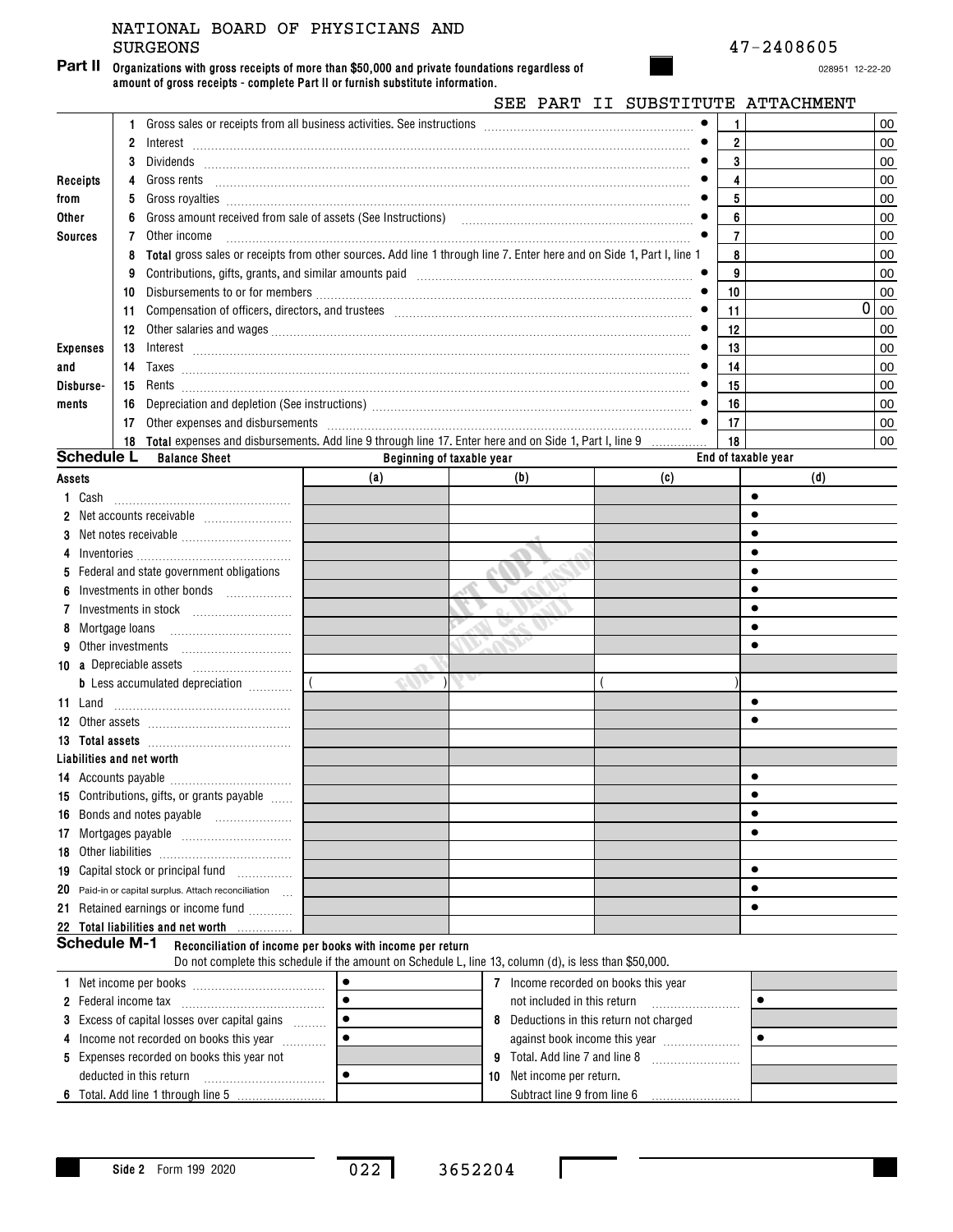| CA 199                                                                              | CASH CONTRIBUTIONS<br>INCLUDED ON PART I, LINE 3 |                 | STATEMENT 1   |
|-------------------------------------------------------------------------------------|--------------------------------------------------|-----------------|---------------|
| CONTRIBUTOR'S NAME                                                                  | CONTRIBUTOR'S ADDRESS                            | DATE OF<br>GIFT | <b>AMOUNT</b> |
| 409 3RD STREET, SW WASHINGTON,<br>U.S. SMALL BUSINESS<br>DC 20416<br>ADMINISTRATION |                                                  |                 | 23,661.       |
|                                                                                     |                                                  |                 |               |

~~~~~~~~~~~

}}}}}}}}}}}}}}}}}}}}}}}}}}}}}}}}}}}}}}}} }}}}}}}}}}

~~~~~~~~~~~~~~~~~~~~~~~~~~~~~~~~~~~~~~~~~~~~~~~~~~~~~~~~~~~~~~~~~~~~~~~~~~~~~~

TOTAL INCLUDED ON LINE 3 23,661.

ant's pieces When St.